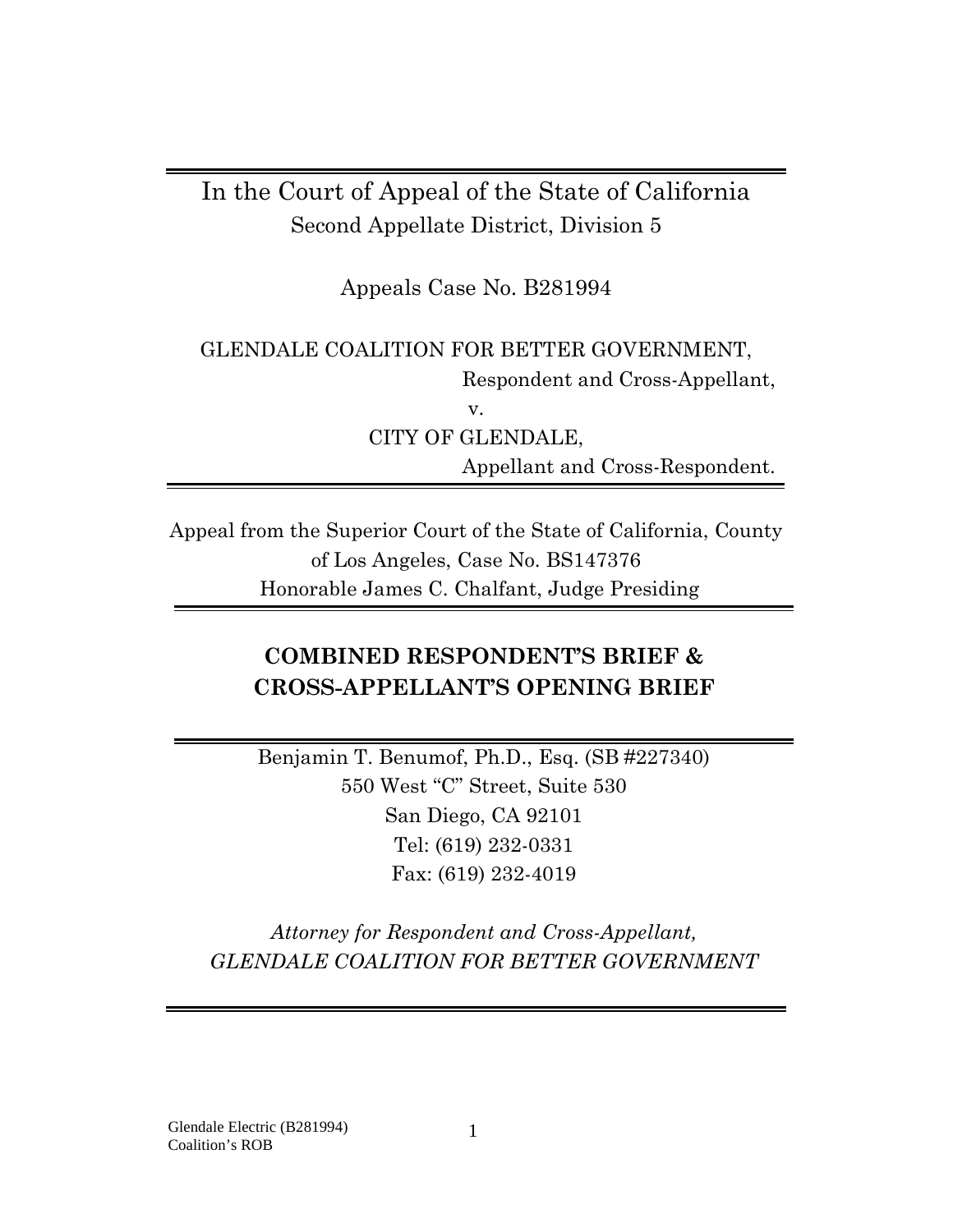# **CERTIFICATE OF INTERESTED ENTITIES OR PERSONS**

<span id="page-1-1"></span><span id="page-1-0"></span>These entities or persons have either (1) an ownership interest of 10 percent or more in the party or parties filing this certificate or (2) a financial or other interest in the outcome of the proceeding that the Justices should consider in determining whether to disqualify themselves:

None.

(Cal. Rules of Court, rule 8.208(e)(2).)

Executed on April 10, 2018, at San Diego, California.

Buy for

Benjamin T. Benumof, Ph.D., Esq. Attorney for Respondent/Cross Appellant Glendale Coalition for Better Government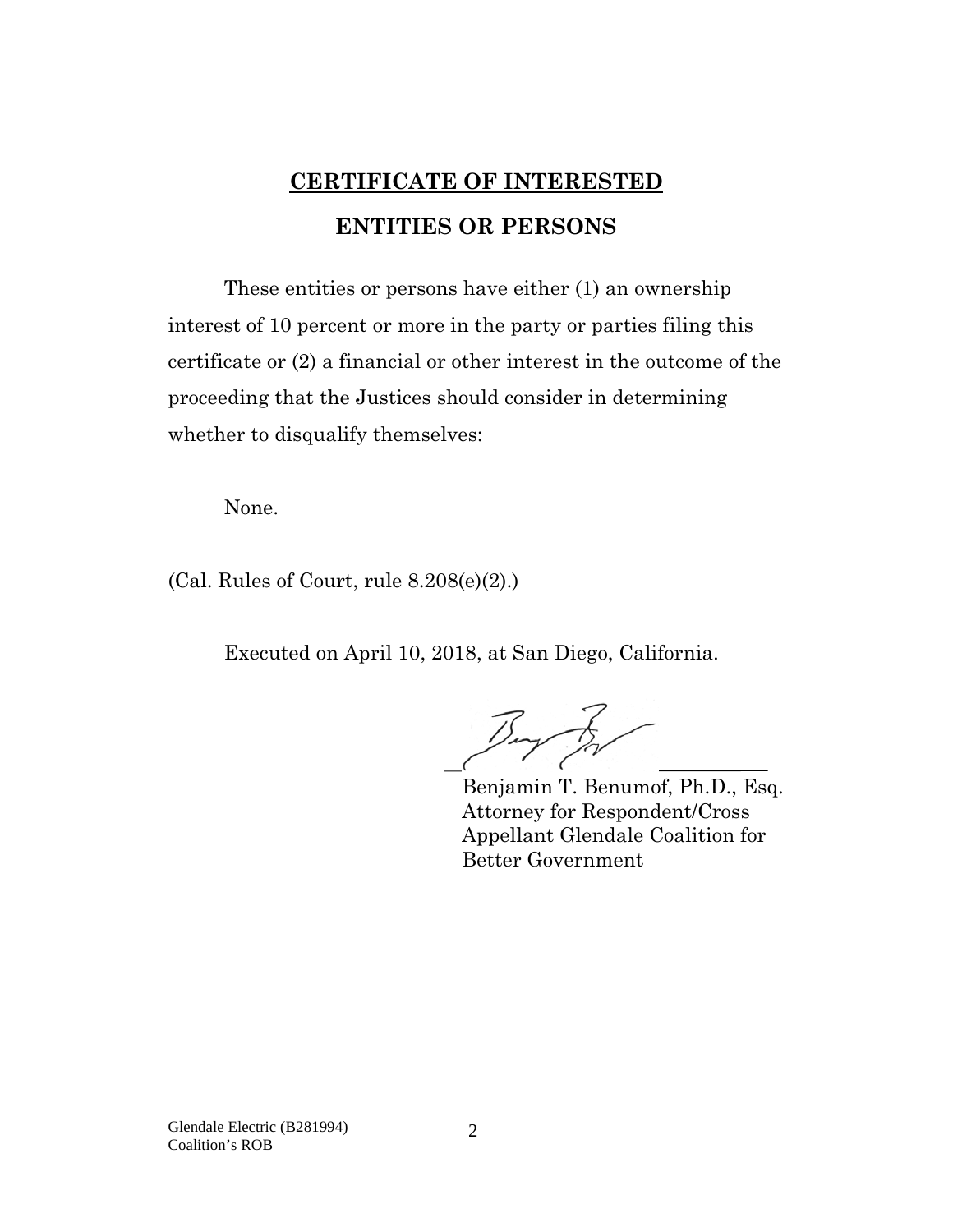# **TABLE OF CONTENTS**

| CERTIFICATE OF INTERESTED ENTITIES OR PERSONS 2        |
|--------------------------------------------------------|
|                                                        |
|                                                        |
|                                                        |
| THE TRIAL COURT RULING AND JUDGMENT  24                |
|                                                        |
|                                                        |
|                                                        |
|                                                        |
| I.                                                     |
| A. A Tax, Is A Tax, Is A Tax, Is A Tax  27             |
| B. The City's 2013 Electric Rates Were Illegal Taxes   |
|                                                        |
| C. The City's Retroactivity Arguments Are A Red-       |
| Herring; The Challenged Action Occurred In 2013. 32    |
|                                                        |
| E. Public Utilities Code Section 10004.5 Does Not Save |
|                                                        |
| F. Public Utilities Code Section 10004.5 Does Not      |
|                                                        |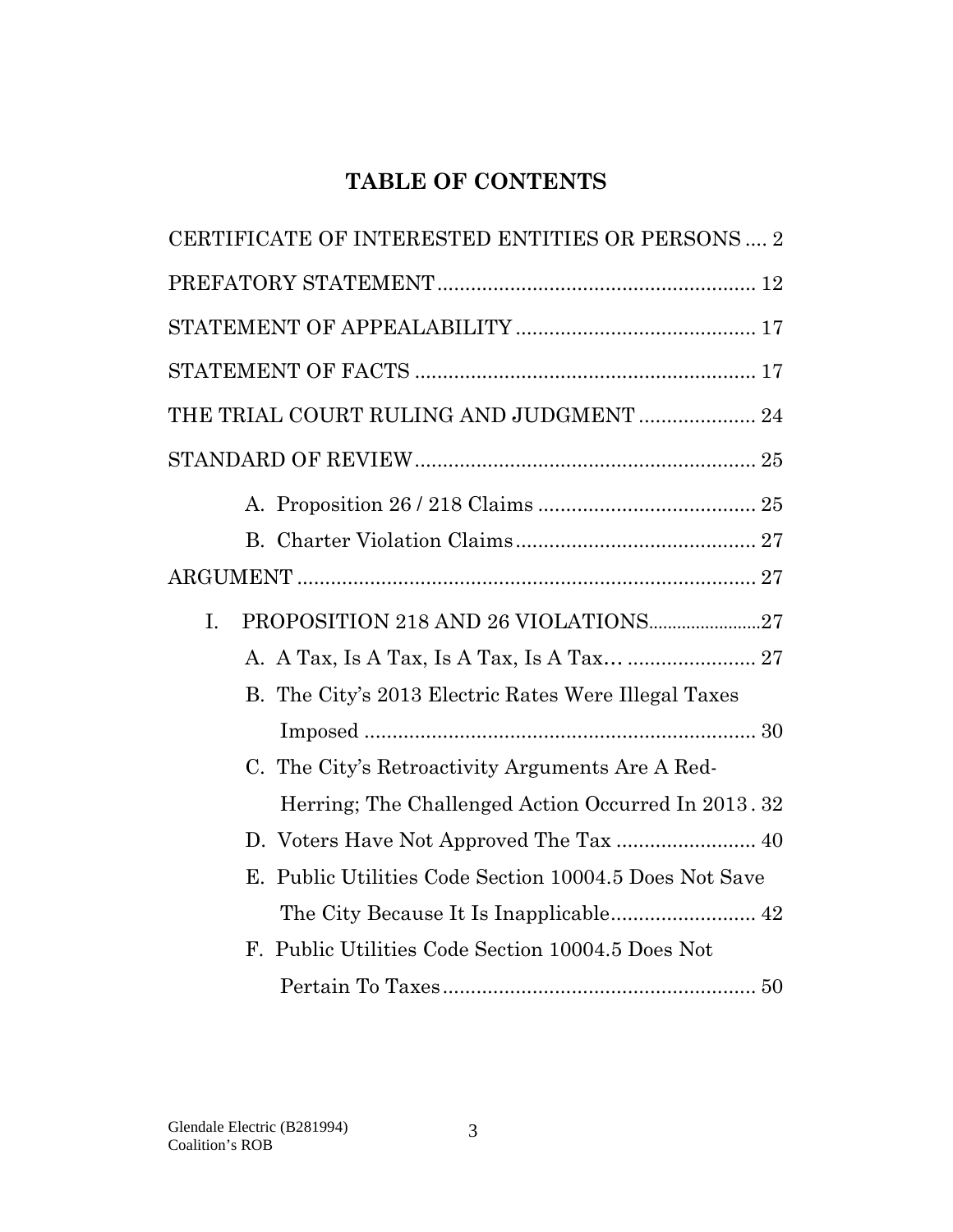| G. The City Waived / Forfeited Its Statute Of          |
|--------------------------------------------------------|
|                                                        |
| H. The City Is Estopped From Enforcing 120-Day         |
| Limitation Because The August 13, 2013 Resolution      |
| Contains Express Misrepresentation Of Fact 57          |
| CHARTER VIOLATIONS: THE COURT ERRED WHEN<br>II.        |
| IT FAILED TO REMEDY THE CITY'S CHARTER                 |
|                                                        |
| A.                                                     |
| The Trial Court Improperly Refused To Remedy The<br>B. |
|                                                        |
| III. THE TRIAL COURT DID NOT IMPROPERLY RELY ON        |
|                                                        |
| IV. THE CITY'S ARGUMENT THAT THE TRANSFER              |
| APPROXIMATES TAXES A PRIVATE UTILITY IS                |
|                                                        |
|                                                        |
|                                                        |
|                                                        |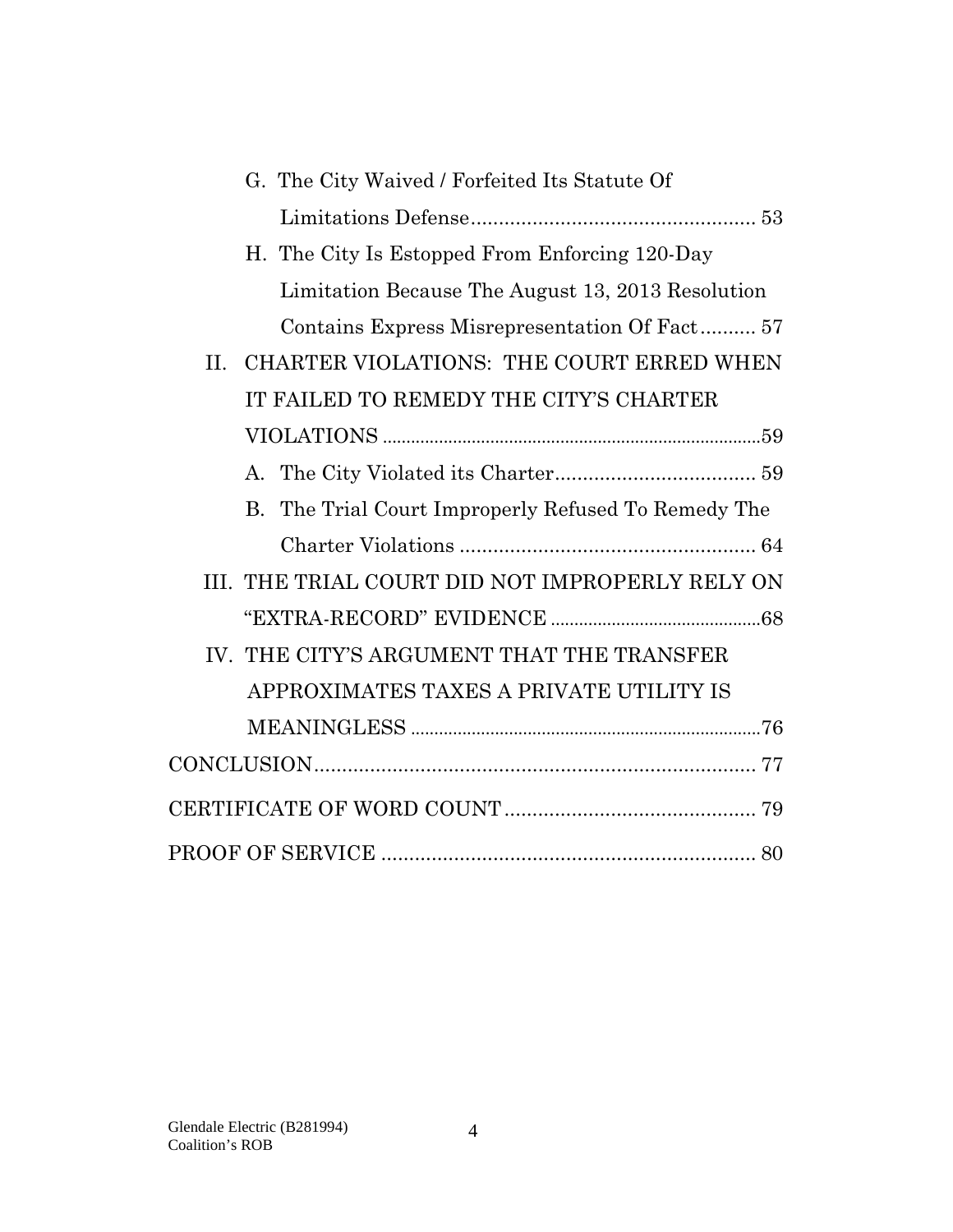# **TABLE OF AUTHORITIES**

## **Federal Cases**

| Asarco, Inc. v. U.S. E.P.A.                         |  |
|-----------------------------------------------------|--|
|                                                     |  |
| Ass'n of Pac. Fisheries v. Environmental Protection |  |
|                                                     |  |

# **State Cases**

| 616 Croft Ave., LLC v. City of West Hollywood              |  |
|------------------------------------------------------------|--|
|                                                            |  |
| AB Cellular LA, LLC v. City of Los Angeles                 |  |
|                                                            |  |
| Badie v. Bank of America                                   |  |
|                                                            |  |
| Barratt American, Inc. v. City of Cucamonga                |  |
|                                                            |  |
| Bay Area Cellular Tel. Co. v. City of Union City           |  |
|                                                            |  |
| Beaumont Investors v. Beaumont-Cherry Valley Water Dist.   |  |
|                                                            |  |
| California Cannabis Coalition v. City of Upland            |  |
|                                                            |  |
| California Public Records Research, Inc. v. County of Yolo |  |
|                                                            |  |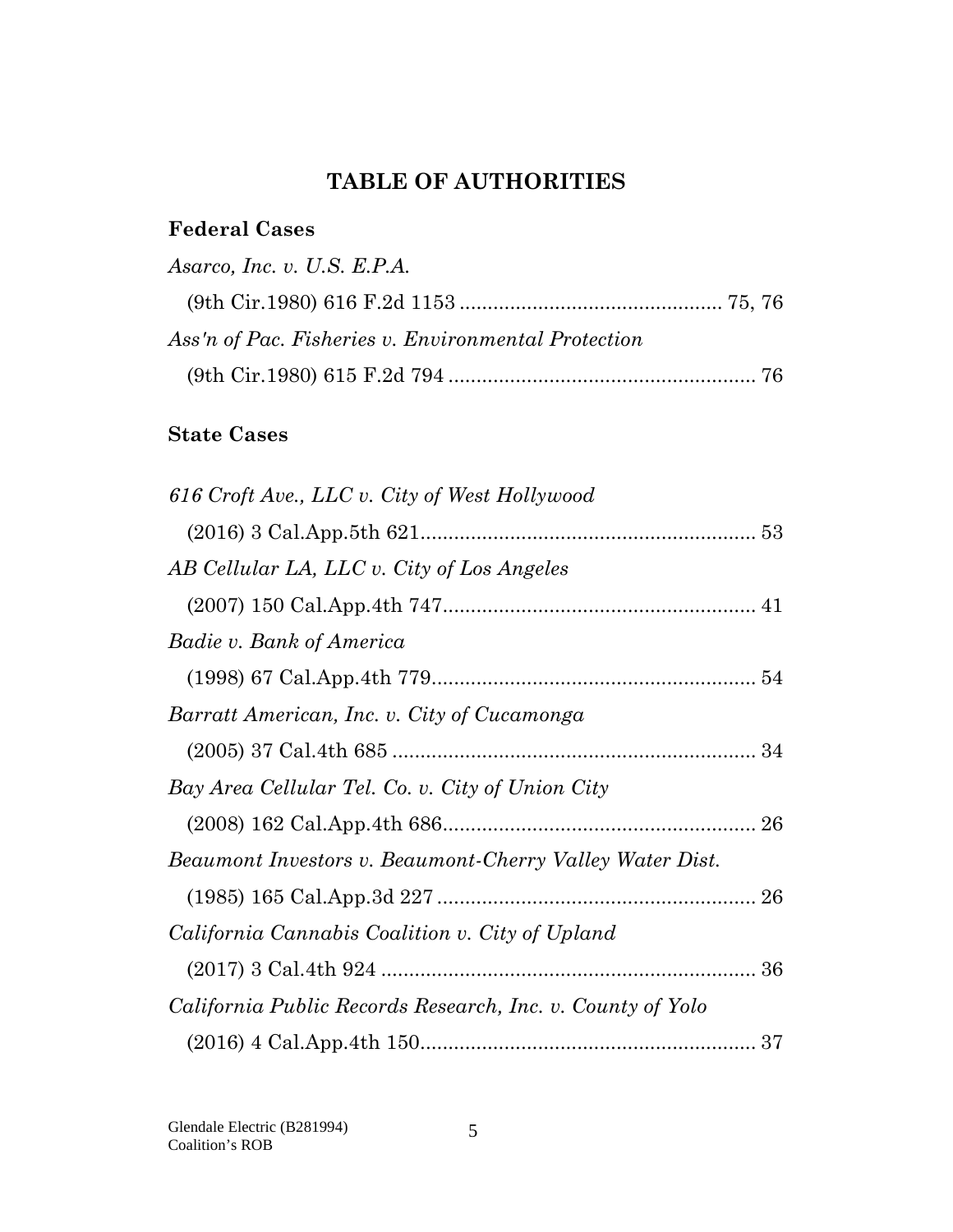| Californians for Disability Rights v. Mervyn's, LLC             |
|-----------------------------------------------------------------|
|                                                                 |
| Capistrano Taxpayers Ass'n, Inc. v. City of San Juan Capistrano |
|                                                                 |
| Carbajal v. CWPSC, Inc.                                         |
|                                                                 |
| Citizens Ass'n of Sunset Beach v. Orange County Local Agency    |
| Formation Com'n                                                 |
|                                                                 |
| City of Huntington Beach v. Board of Administration             |
|                                                                 |
| City of Palmdale v. Palmdale Water Dist.                        |
|                                                                 |
| Creighton v. City of Santa Monica                               |
|                                                                 |
| Davis et al v. City of Berkeley                                 |
|                                                                 |
| Domar Electric, Inc. v. City of Los Angeles                     |
|                                                                 |
| Harman v. City and County of San Francisco                      |
|                                                                 |
| Howard Jarvis Taxpayers Association v. City of La Habra         |
|                                                                 |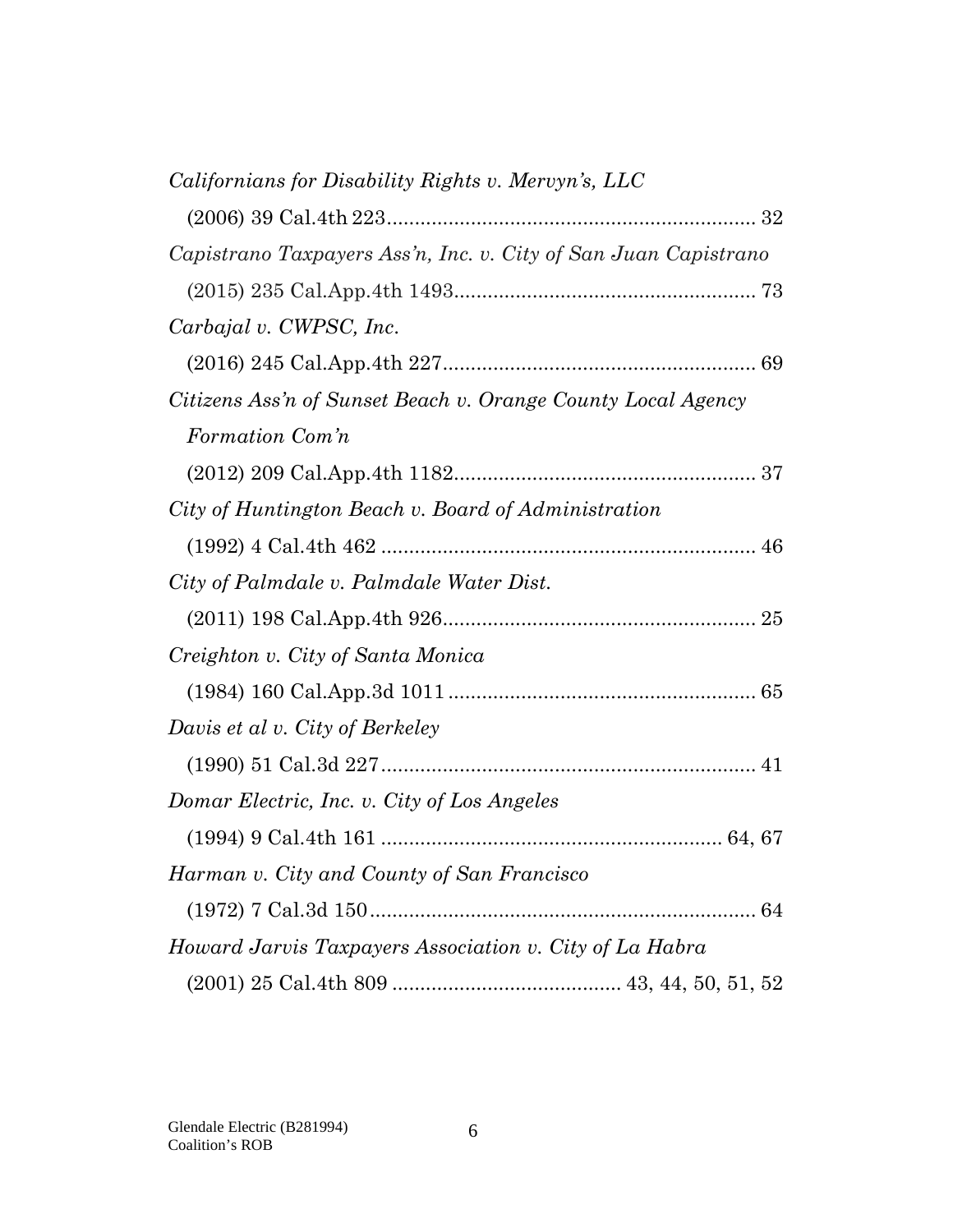| Howard Jarvis Taxpayers Assn. v. City of Roseville     |  |
|--------------------------------------------------------|--|
|                                                        |  |
| Howard Jarvis Taxpayers Ass'n v. Cnty. of Orange       |  |
|                                                        |  |
| In re $E.J.$                                           |  |
|                                                        |  |
| Jacks v. City of Santa Barbara                         |  |
|                                                        |  |
| Kahn v. East Bay Municipal Utilities Dist.             |  |
|                                                        |  |
| Kizer v. Hanna                                         |  |
|                                                        |  |
| Lungren v. Deukmajian                                  |  |
|                                                        |  |
| Megrabian v. Saenz                                     |  |
|                                                        |  |
| Morgan v. Imperial Irrigation Dist.                    |  |
|                                                        |  |
| Outfitter Properties, LLC v. Wildlife Conservation Bd. |  |
|                                                        |  |
| Prof'l Eng'rs in California Gov't v. Kempton           |  |
|                                                        |  |
| Reid v. Google, Inc.                                   |  |
|                                                        |  |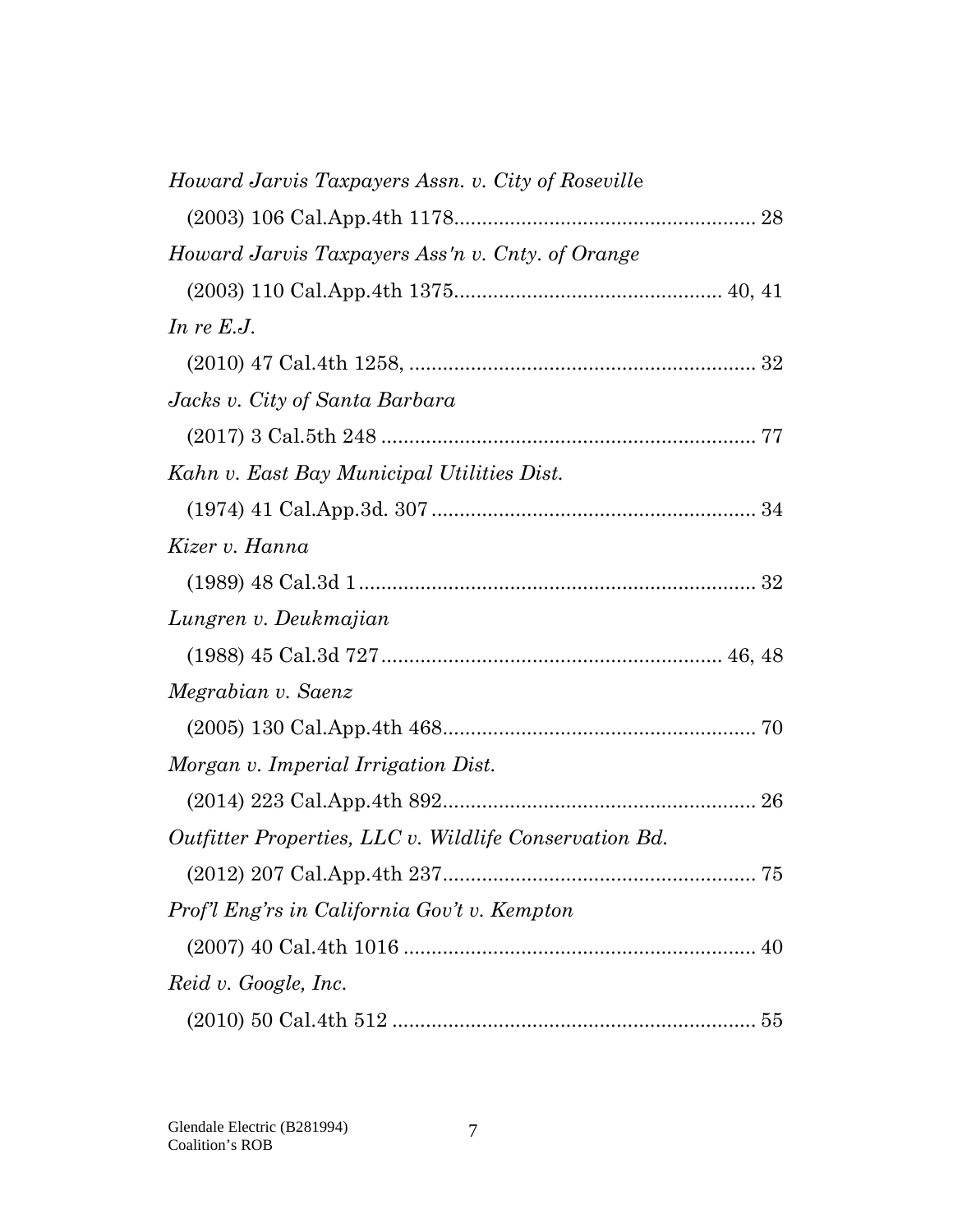| Russell v. Superior Court                                          |
|--------------------------------------------------------------------|
|                                                                    |
| Sacramento Municipal Utility District v. All Parties and Persons   |
|                                                                    |
| San Diegans For Open Government v. City of San Diego               |
|                                                                    |
| San Diego City Firefighters, Local 145, AFL-CIO v. Bd. of Admin.   |
| of San Diego City Employees' Ret. Sys.                             |
|                                                                    |
| Santa Clara County Local Transportation Authority v. Guardino      |
|                                                                    |
| Shapell Industries, Inc. v. Governing Board                        |
|                                                                    |
| Silicon Valley Taxpayers Association v. Garner                     |
|                                                                    |
| Silicon Valley Silicon Valley Taxpayers Association, Inc. v. Santa |
| Clara County Open Space Authority                                  |
| (2008) 44 Cal.4th 431, <i>supra</i> , 44 Cal.4th 448  28, 69, 76   |
| Solomont v. Polk Development Co.                                   |
|                                                                    |
| Thompson v. Asimos                                                 |
| 27                                                                 |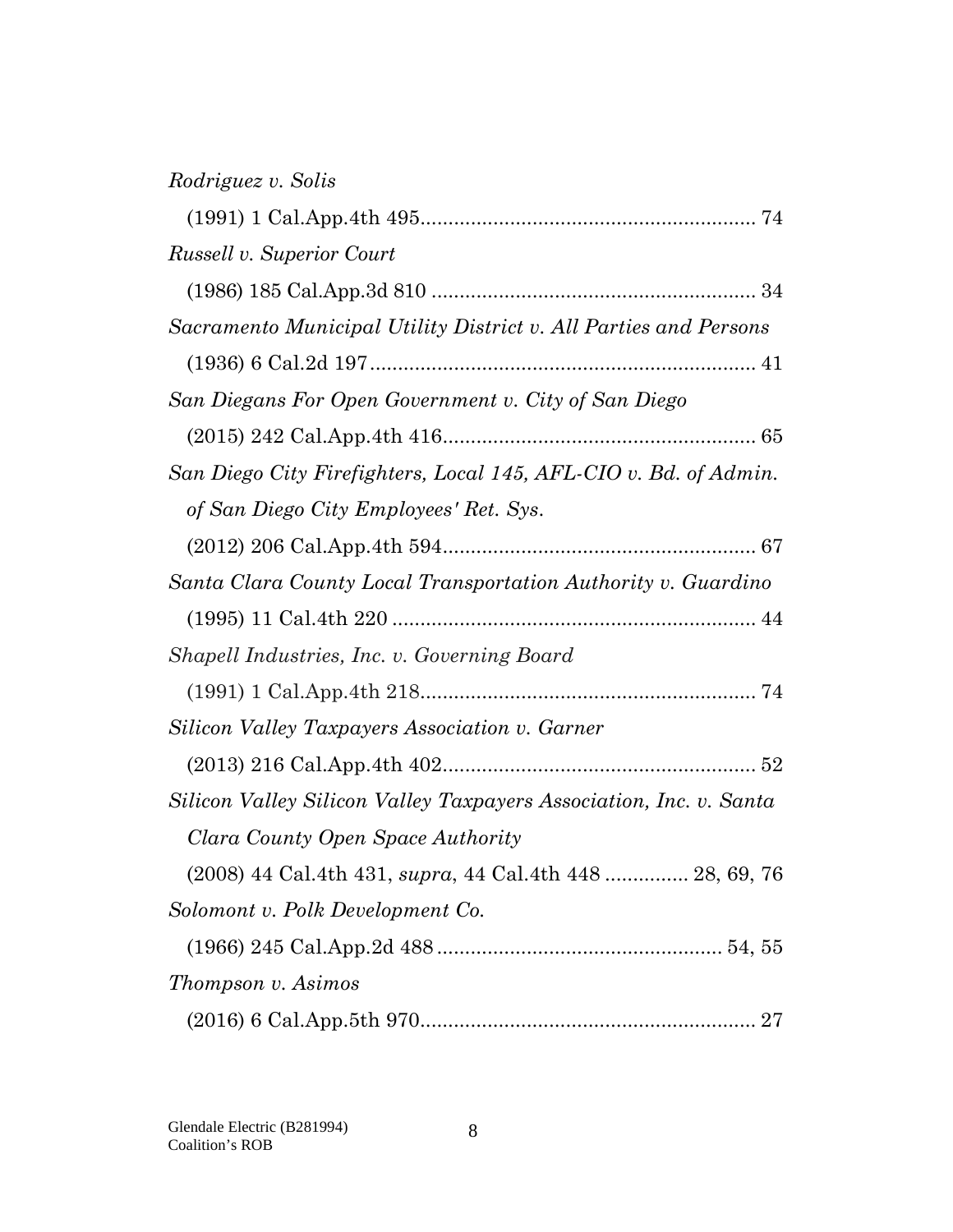| Utility Cost Management v. Indian Wells Valley Water District |  |
|---------------------------------------------------------------|--|
|                                                               |  |
| Wells Fargo Bank, N.A. v. 6354 Figarden General Partnership   |  |
|                                                               |  |
| West v. JPMorgan Chase Bank, N.A.                             |  |
|                                                               |  |
| Western States Petroleum Association v. Superior Court        |  |
|                                                               |  |
|                                                               |  |

# **California Constitution**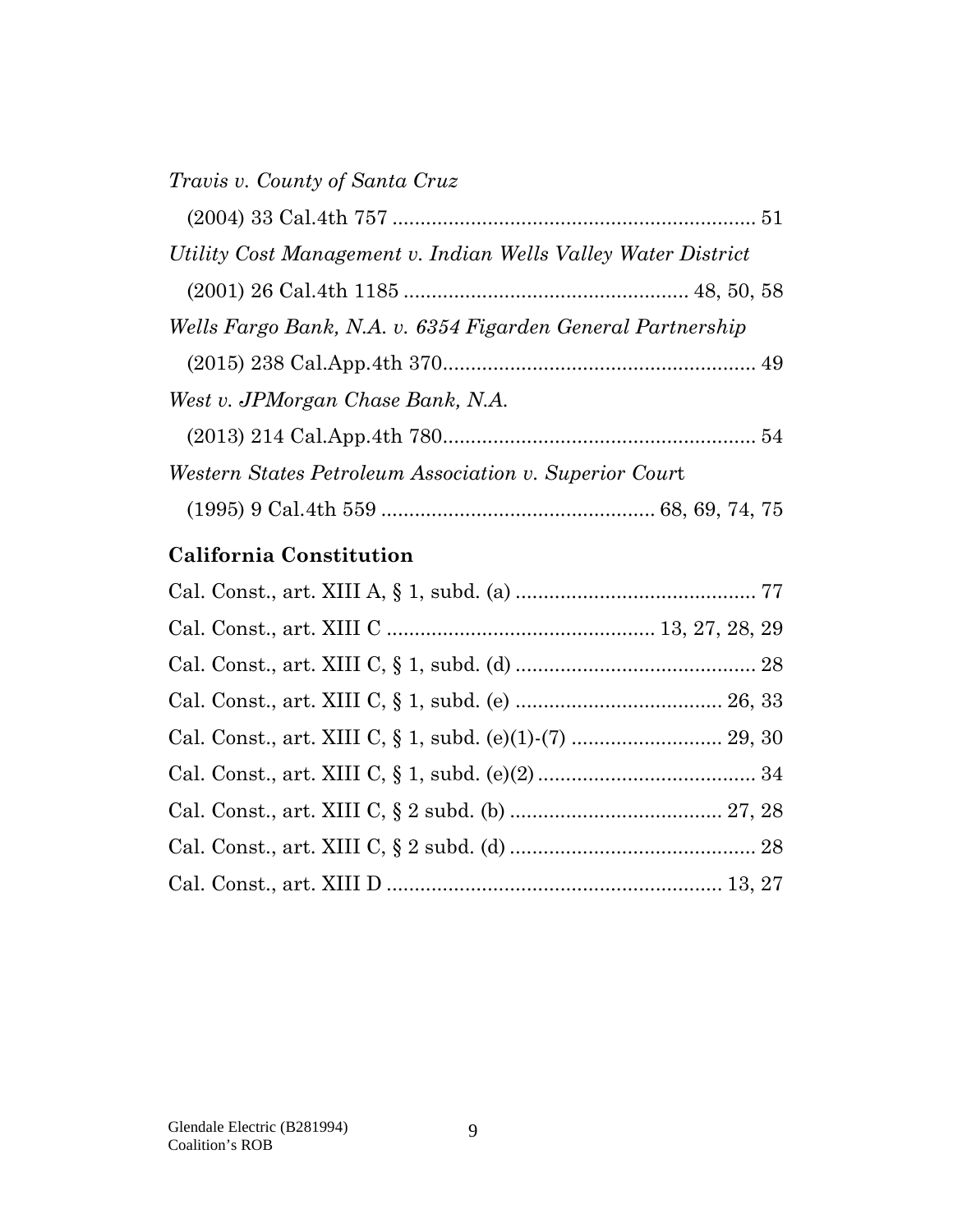# **California Statutes**

## **Rules**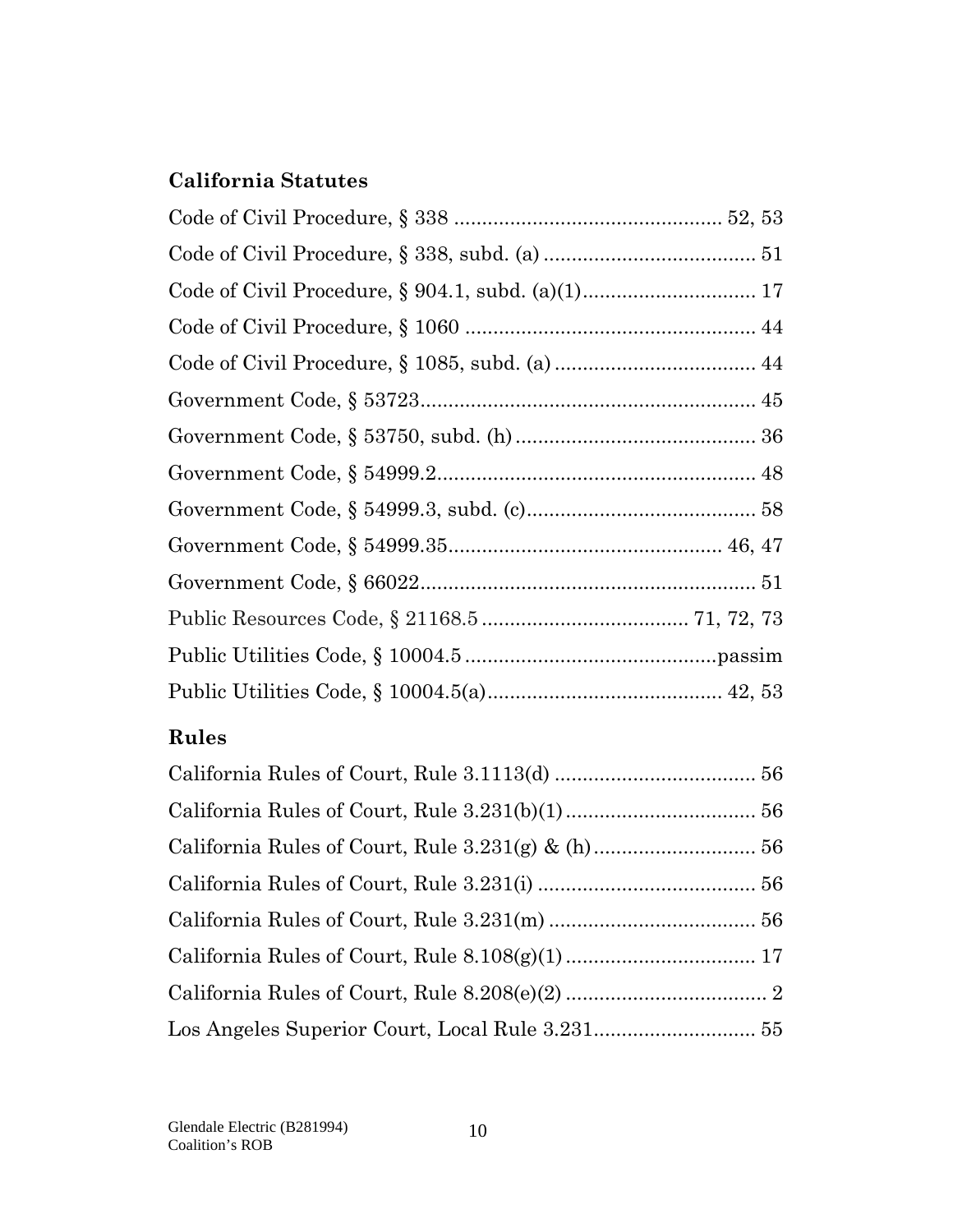## **Other Authorities**

| Kostka & Zischke, Practice Under the Cal. Environmental |  |
|---------------------------------------------------------|--|
|                                                         |  |
|                                                         |  |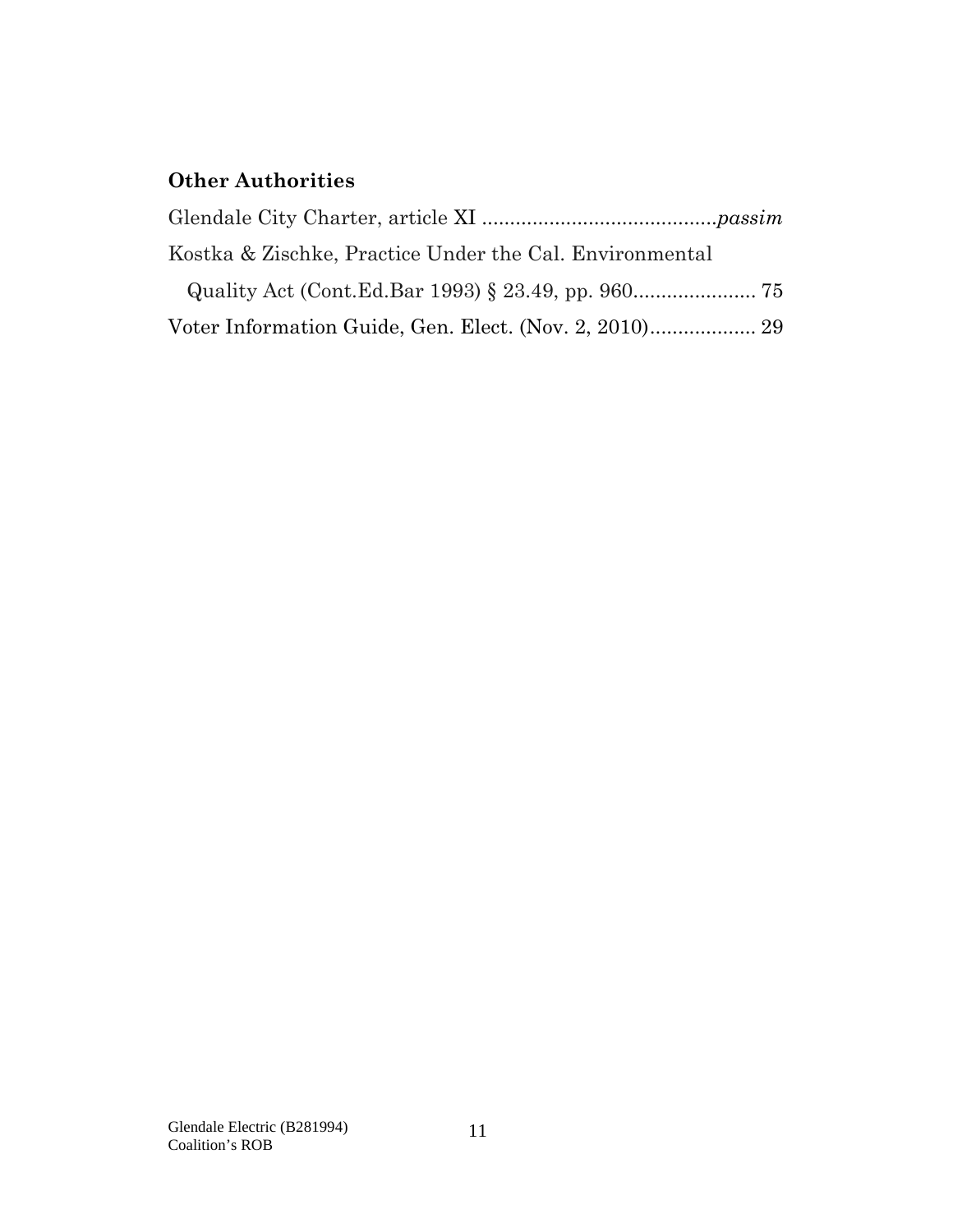### **PREFATORY STATEMENT**

<span id="page-11-0"></span>"Power tends to corrupt and absolute power corrupts absolutely." British Nobleman John Acton (1834-1902)

"Honesty is for the most part less profitable than dishonesty." Plato (428-347 B.C.)

At the heart of this matter lies the City of Glendale's ("City" or "Appellant") purposeful neglect and persistent failure to properly fund wear-and-tear maintenance of its own electric utility at the great expense of, and with great detriment to, its citizen ratepayers.

Respondent Glendale Coalition for Better Government ("the Coalition") could not, and cannot now, sit on the sidelines and silently allow the City to be the architect of its own financial demise when the City's Charter – its "supreme law" – provides a "roadmap" for sustainability and transparency.

For years on end, and *continuing* today, the City chose to use its electric utility (Glendale Water & Power ("GWP") as its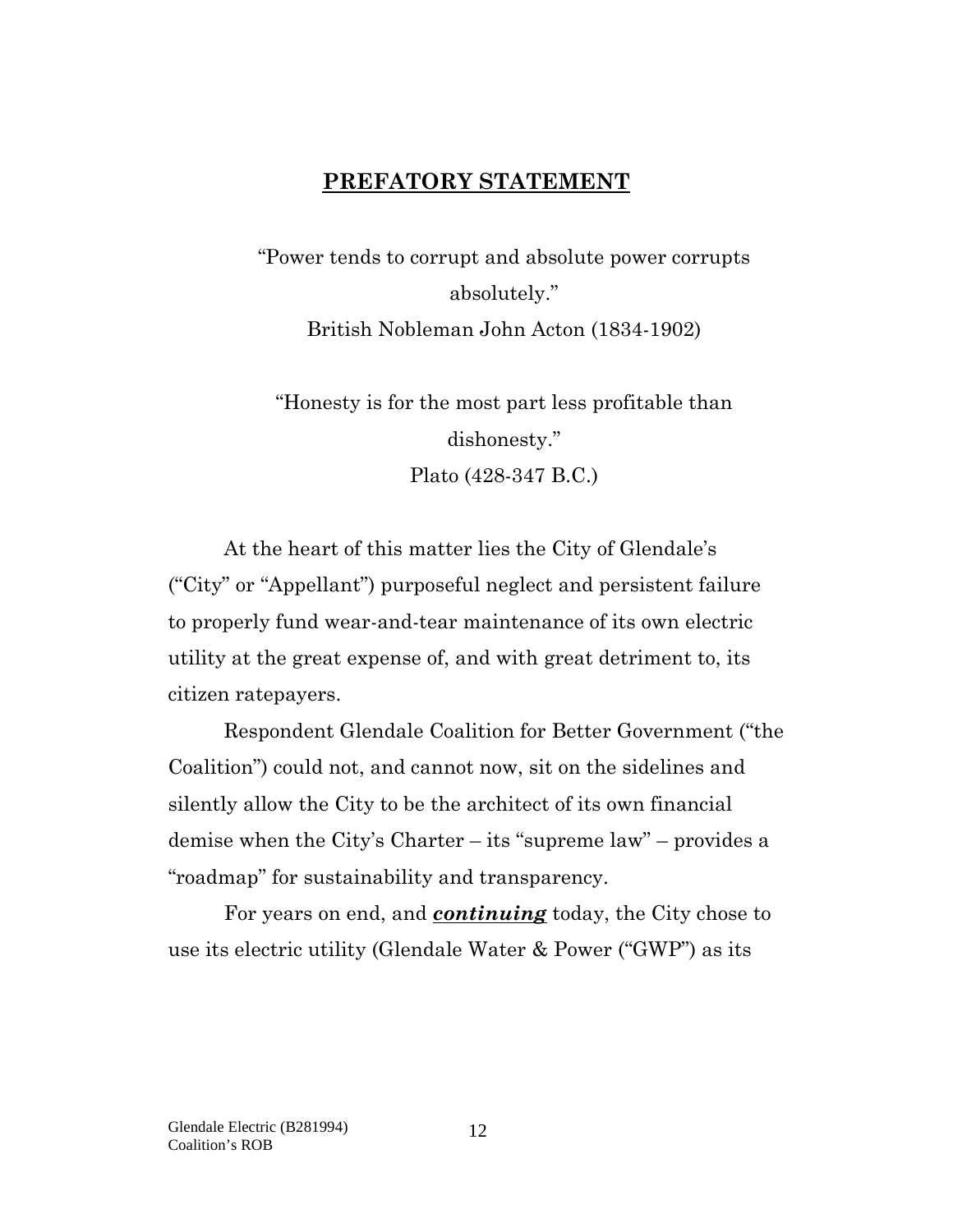*illegal cash cow*[1](#page-12-0), overcharging its electric ratepayers and then improperly diverting approximately \$20 million per year from the electric works directly to the City's General Fund to finance nonelectric related services and operations. This illegal practice has now necessitated a ~\$500-million upgrade of the City's electric works – all of which the City must fetch with borrowed money because there are *zero* dollars set aside "sufficient to meet the normal depreciation of the electric works" as required by the mandatory provisions of the City's Charter.

The use of the City's "Electric Works Depreciation Fund" as a cash budgeting tool for capital improvement projects is completely inconsistent with the City's Charter – again, its *"supreme law*" –and flies in the face of Proposition 26, a Constitutional mandate borne out of the Constitutional cost-ofservice and proportionality mandates of Proposition 218 that shall be *liberally construed* to effectuate its purposes of *limiting local governmental revenue* and *enhancing taxpayer consent*.

 $\overline{a}$ 

<span id="page-12-0"></span><sup>&</sup>lt;sup>1</sup> The 2012/2013 Los Angeles County Grand Jury initiated an investigation to determine if the City of Glendale was in violation of articles XIII C and XIII D of the California Constitution, specifically Propositions 26 and 218, by charging excessive rates and illegally transferring monies from GWP to the City's General Fund. The Grand Jury found such a violation and stated that the City of Glendale may not "use GWP as its *'piggy bank'* to satisfy budgetary shortfalls." (10 JA 2387.)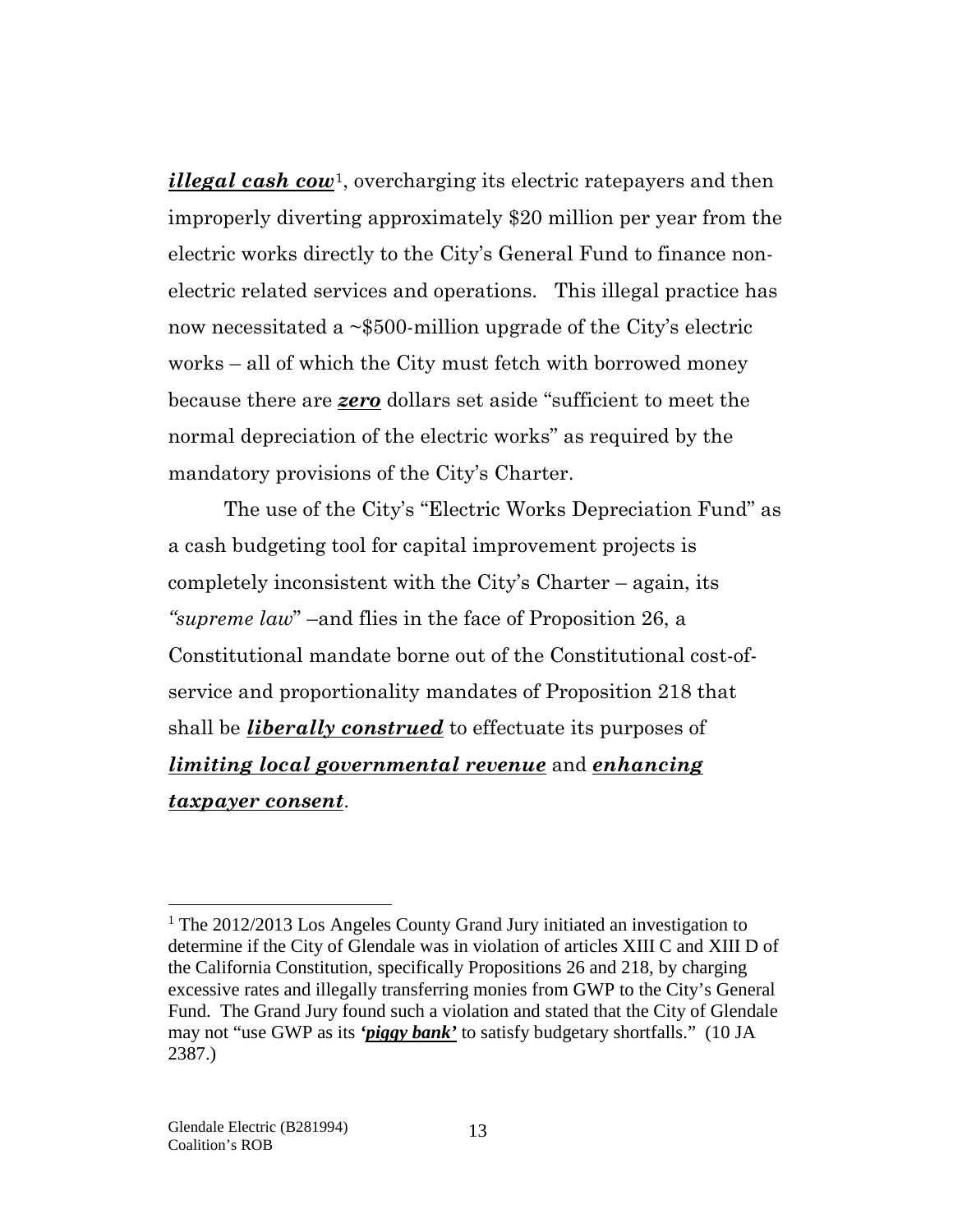Indeed, the whole purpose of the Electric Works Depreciation Fund per Section 17 of Article XI of the Charter is to receive monies from the "Electric Works Revenue Fund" to cover the normal depreciation of the electric works so that repairs, replacement, betterment and extensions of the electric works plant and equipment can be performed.

The result, as Judge Chalfant highlighted in his trial court decision on the merits of the Coalition's Petition, is that the "City has budgeted varying amounts of capital expenditures in the Electric Works Depreciation Fund **without** *any regard* **for wear-and-tear depreciation**." (11 JA 2796, emphasis added.)

Put simply, the City ran its own utility into the ground under the corruption of power<sup>[2](#page-13-0)</sup> and the ease with which accounting magic could divert many millions of dollars to nonutility purposes without hitting the radar. Today, however, the damage is done; eight (8) of the City's nine (9) electric generation units are on their last legs and at least two (2) of the units are completely non-operational. The City simply drove its electric utility into shambles.

Now, after a trial on the merits, the City asks this Court to excuse its constitutional violations even though the City has not

 $\overline{a}$ 

<span id="page-13-0"></span> $2$  Hence, the relevance of the Coalition's opening quote by British Nobleman John Acton (1834-1902): "Power tends to corrupt and absolute power corrupts absolutely."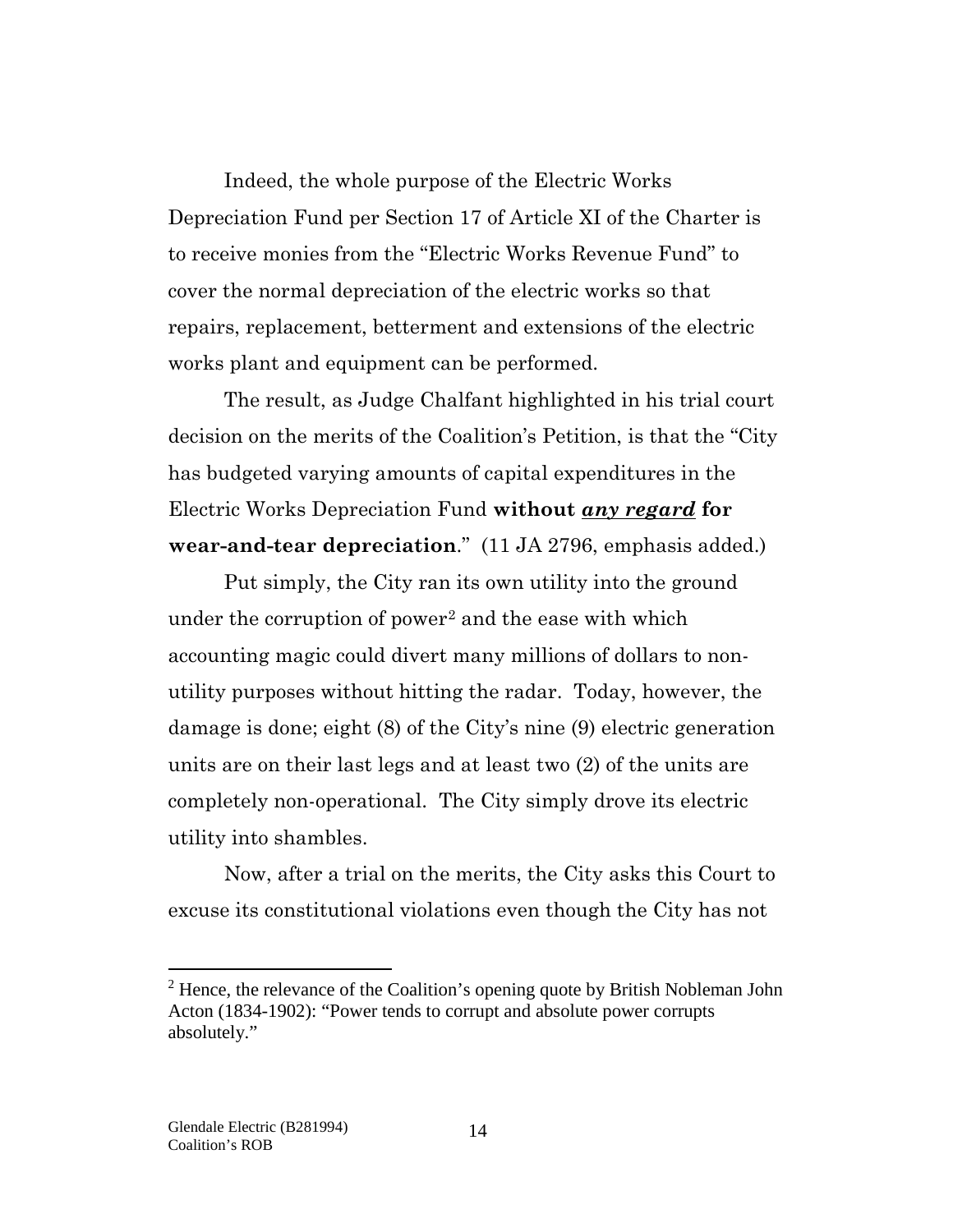come close to providing specific, credible evidence or legal argument that would disturb the trial court's judgment vindicating Proposition 26 and Proposition 218 interests. Neither the trial court (which did not) nor this Court needs to provide any deference to the abysmal showing made by the City after an extended hearing below.

In addition to the Proposition 218 and 26 claims, the trial court also ruled that the City was in violation of the mandatory provisions of its Charter, yet ruled that no remedy was required. In this single instance, the trial court clearly erred; indeed, the Charter represents the "supreme law" of the City of Glendale and it is well-settled that an act in violation of a city's Charter is void as a matter of law. Period.

The City's Charter was put in place to protect against this very sort of conduct. The Charter has a roadmap to follow when the City moves electric revenue within the City's various funds. This roadmap ensures that wear-and-tear depreciation gets adequately funded for ongoing maintenance. But the City disregarded the roadmap to avoid backlash from the electorate and to deceptively fund non-electric works services and operations.

Why the trial court declined to provide a remedy for these Charter violations is unclear. It cited the City's "discretion," and said it would be an idle act to require the City to comply. As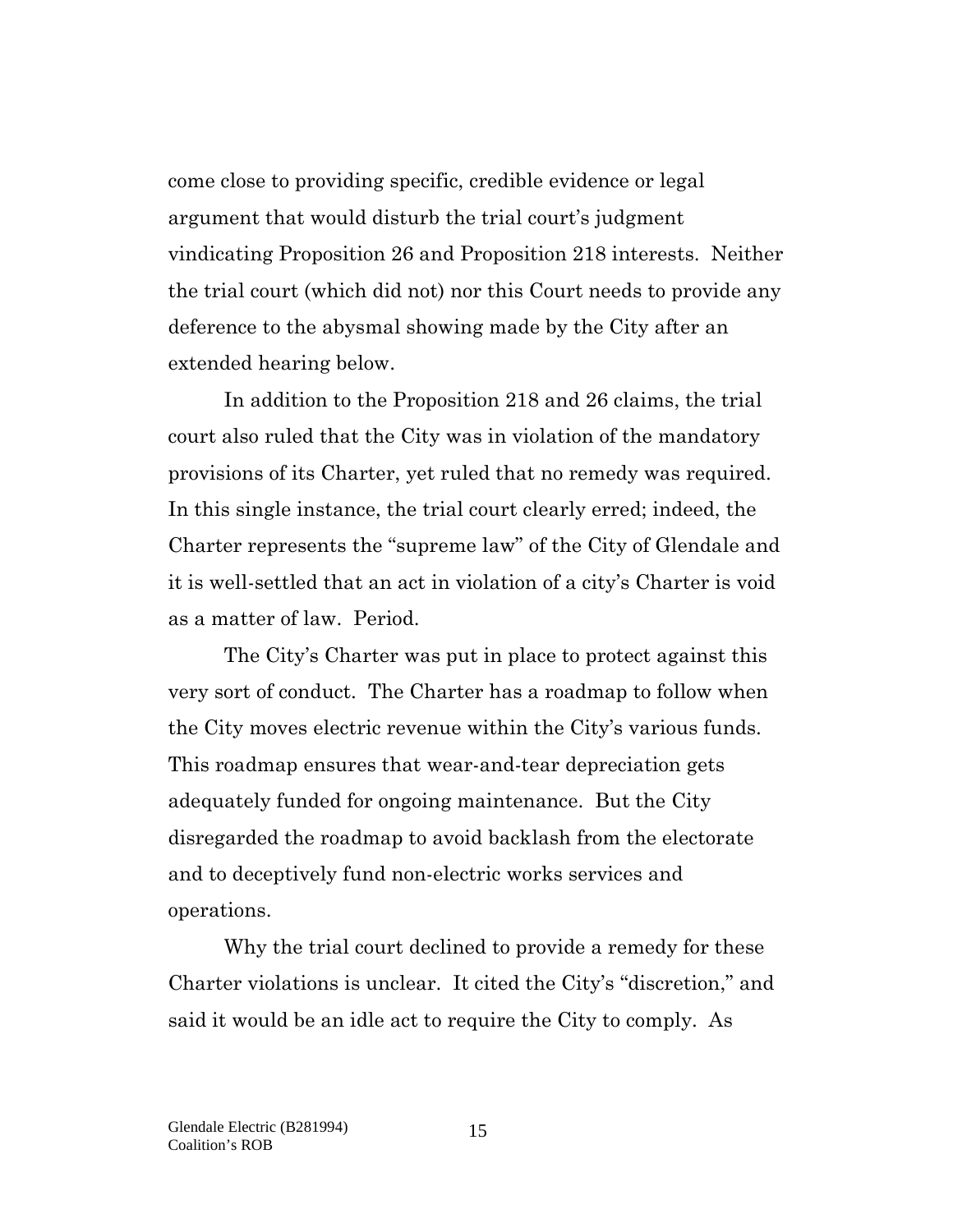explained further below, this was error. The Court was required to **void** transfers of funds that did not comply with the City's Charter provisions because the City enjoyed no discretion to deviate from them. Voiding the transfers would have forced the City to preserve millions of dollars to fund wear and tear depreciation as the Charter requires.

Ultimately, the evidentiary record is clear as to why the City increased electric rates without a vote. **The City knew full well that the electorate would not agree**.[3](#page-15-0) Thus, the City chose to neglect its electric utility and deprive the electorate of the right to vote on whether or not electric fees should be used for the General Fund. This is precisely what Propositions 26 and 218 were intended to prevent.

Today, on appeal, nothing has changed, except for the City's interjection of a slew of distortions, mischaracterizations, *ipse dixits*, and arguments either waived, forfeited, or not worthy of disturbing the result on the Coalition's Proposition 26 claims.

This Court should **AFFIRM** the trial court's judgment that: (1) "the City's inclusion of the GFT in the 2013 electric rate violated Proposition 26" (11 JA 2801); and (2) "[t]he City's funding and accounting practices do not comply with its Charter"

 $\overline{a}$ 

<span id="page-15-0"></span> $3$  Hence, the relevance of the Coalition's opening quote by Plato (428-347 B.C.): "Honesty is for the most part less profitable than dishonesty."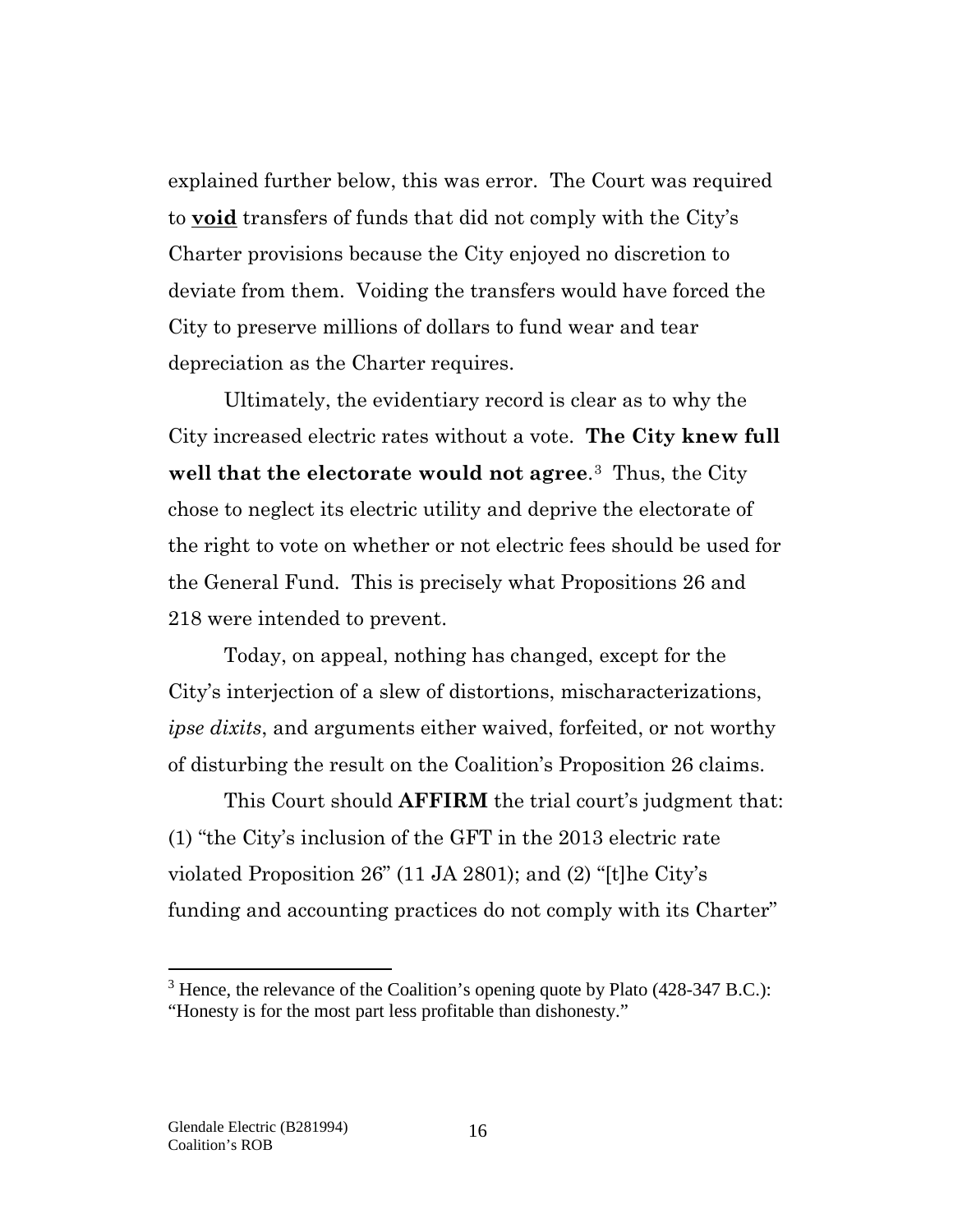(11 JA 2796 – 2797), and **REVERSE** its judgment that the Charter violations did not demand a remedy. (11 JA 2797 – 2798.)

#### **STATEMENT OF APPEALABILITY**

<span id="page-16-0"></span>This brief constitutes the Coalition's response to the City's AOB and also constitutes its opening brief on its cross-appeal of the January 27, 2017 judgment following the Coalition's writ petition hearing. (14 JA 3390.) The City served notice of entry of judgment on February 14, 2017. (14 JA 3399.) The City timely appealed the judgment and denial of its post-judgment motions on April 11, 2017. (14 JA 3440.) The Coalition timely filed this cross-appeal on April 24, 2017. (See Code Civ. Proc. § 904.1, subd. (a)(1); Cal. Rules Ct., Rule 8.108(g)(1).)

#### **STATEMENT OF FACTS**

<span id="page-16-1"></span>The Coalition is a nonprofit corporation duly incorporated in the State of California and operates within the City of Glendale, County of Los Angeles, State of California. (2 JA 273:1 – 4.) The Coalition consists of numerous residents and taxpayers who reside within the City of Glendale and want to make Glendale a better place to live, work and visit.  $(2 JA 273:3 - 4.)$ 

The Coalition is committed to the idea that a dynamic and healthy city is one where important issues are addressed in an open and honest dialogue between the City Council and the city's informed and concerned citizens. The Coalition's Mission is to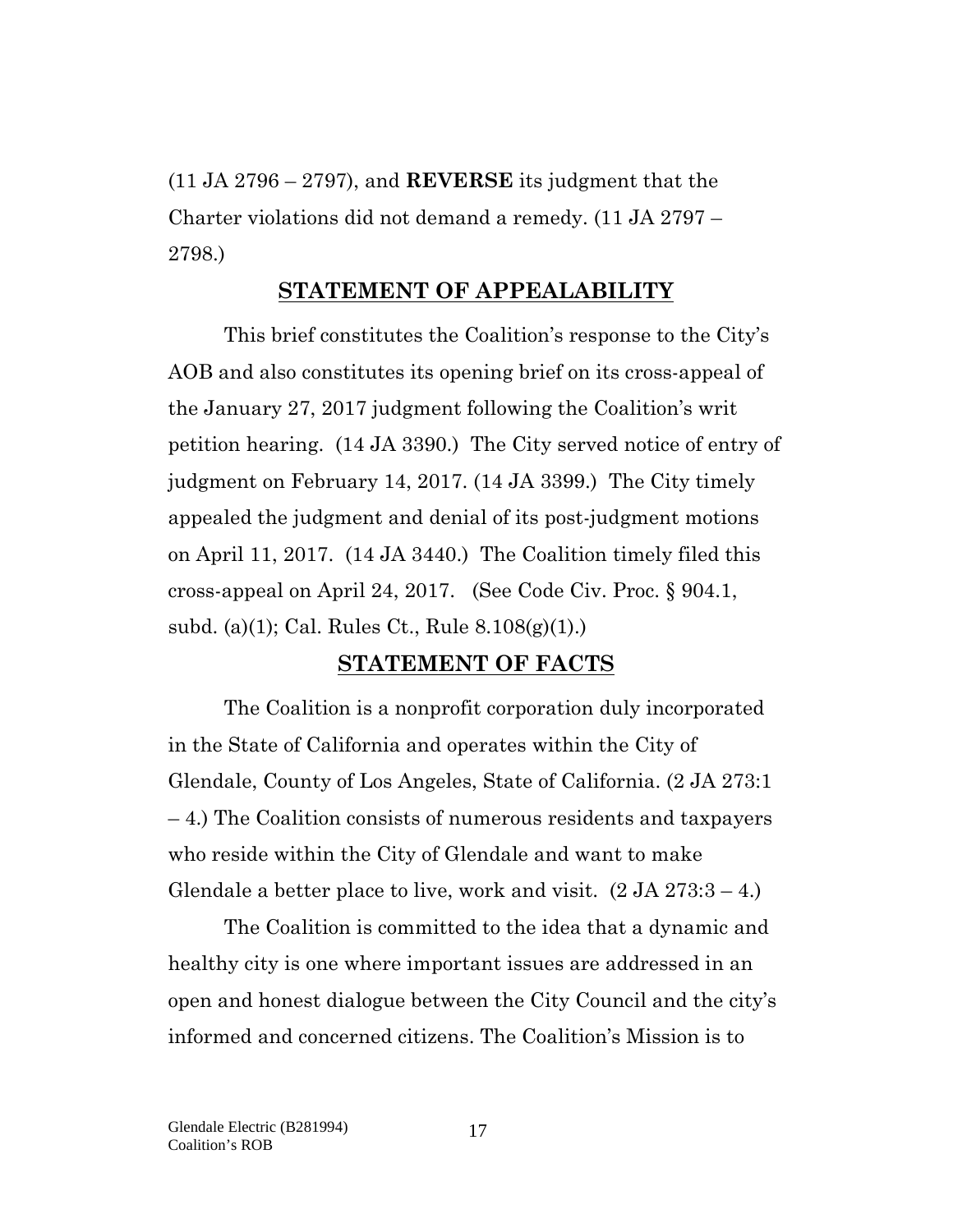"promote accountability, responsiveness, transparency and integrity in Glendale City Government through the dissemination of accurate information." The Coalition has a track record of positively contributing to the sustainable growth of business, population and government by acting as the voice of residents and business owners. The Coalition's labor consists of educating and engaging residents and business owners in the dynamics of City management and politics and supporting political candidates that represent transparency, accountability, integrity and responsiveness.  $(2 \text{ JA } 273:3 - 4)^4$  $(2 \text{ JA } 273:3 - 4)^4$  $(2 \text{ JA } 273:3 - 4)^4$ 

Appellant City of Glendale is a charter city within the County of Los Angeles, State of California.  $(2 JA 273:5-6.)$ Glendale Water and Power ("GWP") is a City owned utility consisting of an Electric Works and Waterworks. (2 JA 273:15 – 16.)

The City's charter requires that the City maintain a number of funds with dedicated purposes and functions.

Section 14 (of article XI)<sup>[5](#page-17-1)</sup> establishes the "General Fund" Budget" which receives all revenue from property tax levies and fees from various licenses, permits and fines, **excluding those from the GWP,** and disburses all appropriations budgeted for

 $\overline{a}$ 

<span id="page-17-0"></span><sup>&</sup>lt;sup>4</sup> See also website for the Coalition: http://www.glendalecacoalition.org/about-us

<span id="page-17-1"></span><sup>&</sup>lt;sup>5</sup> Each of the charter sections discussed in this section are found in article XI.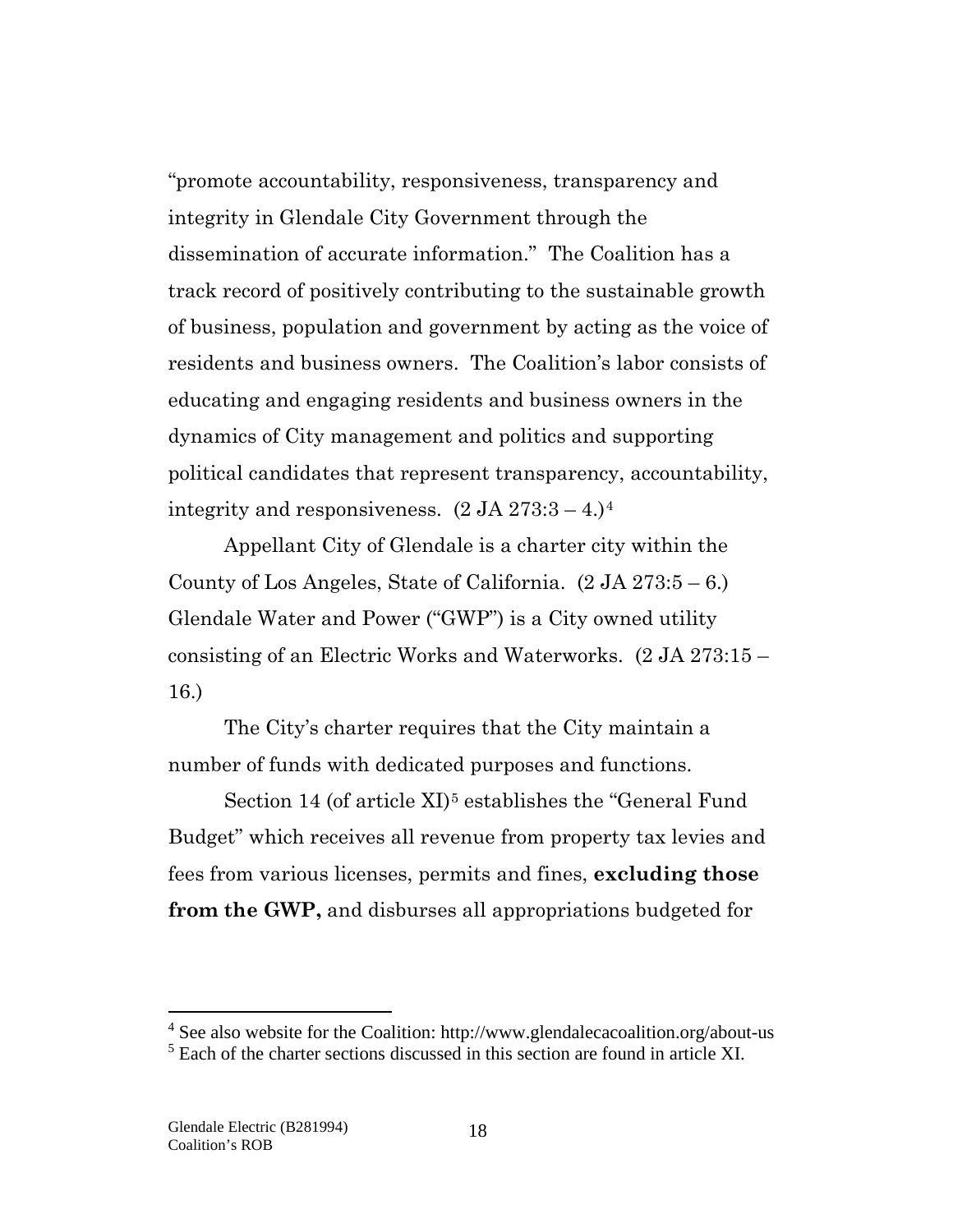general municipal purposes. The credit balance at the end of a fiscal year is transferred to the General Reserve Fund (Fund 15.)

Section 15 establishes the "General Reserve Fund," a "permanent revolving fund" that is for the purpose of keeping the payment of the running expense of the City on a cash basis by advancing money to the other funds as needed until the ad valorem (property) tax revenue is realized.

Section 17 establishes the "Electric Works Depreciation Fund" that receives the funds that the City Council must "annually set aside" from the Glendale Water Department's Electric Works Revenue Fund, in an amount sufficient "to meet the normal depreciation of the electric works."

Section 20 establishes the "Electric Works Revenue Fund"[6](#page-18-0) ("Electric Fund") that receives the revenue generated by the GWP from the sale of electric energy or otherwise derived from the electric works of the city. The credit balance, if any, or any part thereof, at the end of the fiscal year, is transferred to the GWP Surplus Fund (Fund 22).

Section 22 establishes the "Glendale Water and Power Surplus Fund" which is credited with any surplus cash remaining in the Electric Works Revenue Fund (and the Waterworks

 $\overline{a}$ 

<span id="page-18-0"></span><sup>6</sup> This fund also received waterworks revenues which are maintained in a "waterworks revenue fund."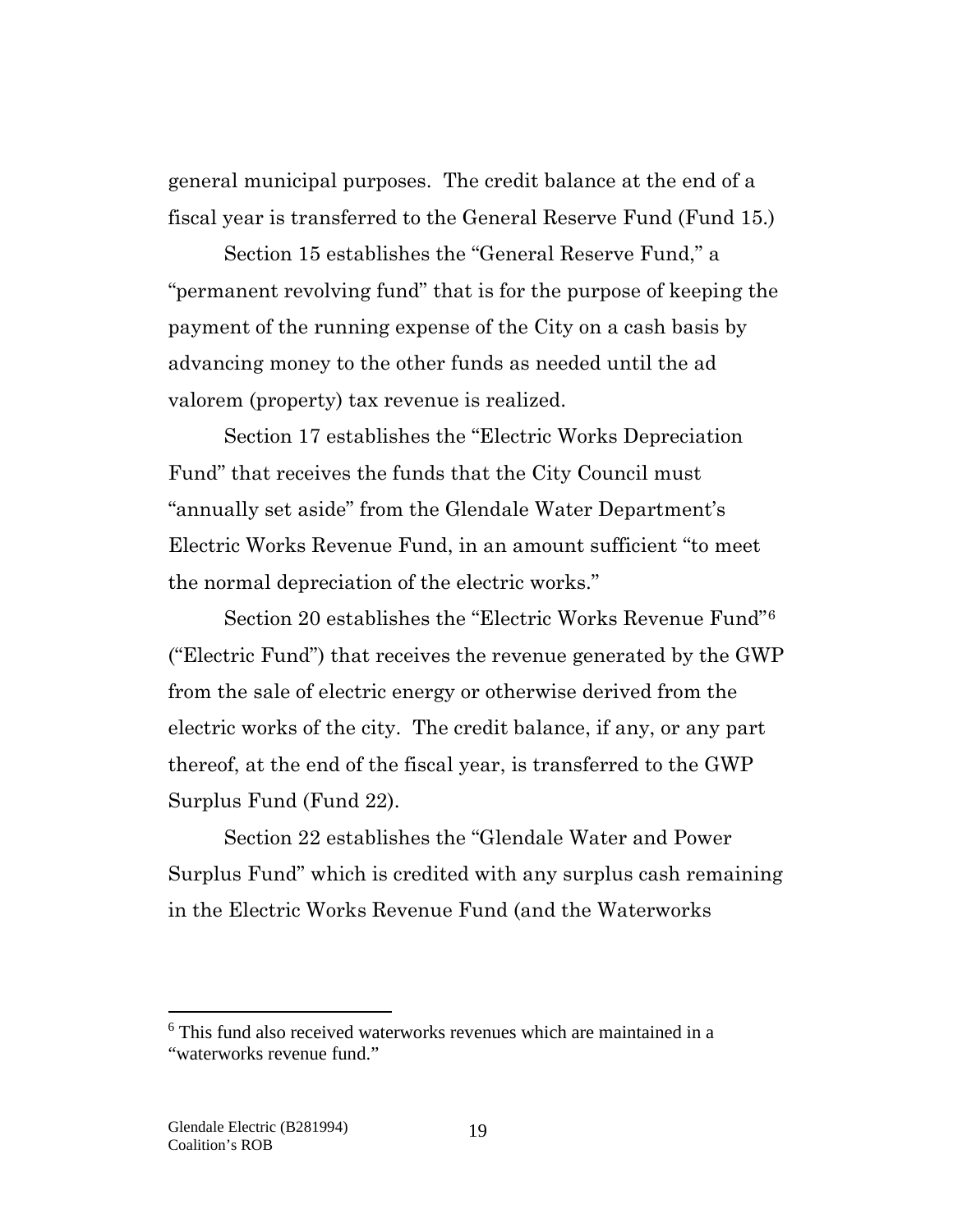Revenue Fund) after the requirements of other related funds, including the Electric Works Depreciation Fund, are met.

Section 22 also provides that:

"At the end of each fiscal year an amount equal to twenty-five (25) per centum of operating revenues of the Department of Glendale Water and Power for such year…shall be transferred from said Glendale Water and Power surplus fund to general reserve fund."

This roadmap, as created by the Charter, may be summarized as follows:

> **❖** The Electric Fund receives revenue from multiple sources including from electric rate payers.

\* The Electric Fund pays all outstanding demands and liabilities and places into the Electric Works Depreciation Fund, an amount sufficient "to meet the normal depreciation of the electric works."

**❖** After payment of all outstanding demands and liabilities, and setting aside the amount to cover depreciation, the excess, if any, is transferred to the GWP Surplus Fund.

 $\mathbf{\hat{P}}$  Subject to the right to reduce or waive, an amount **measured** by 25% of the operating revenues of GWP shall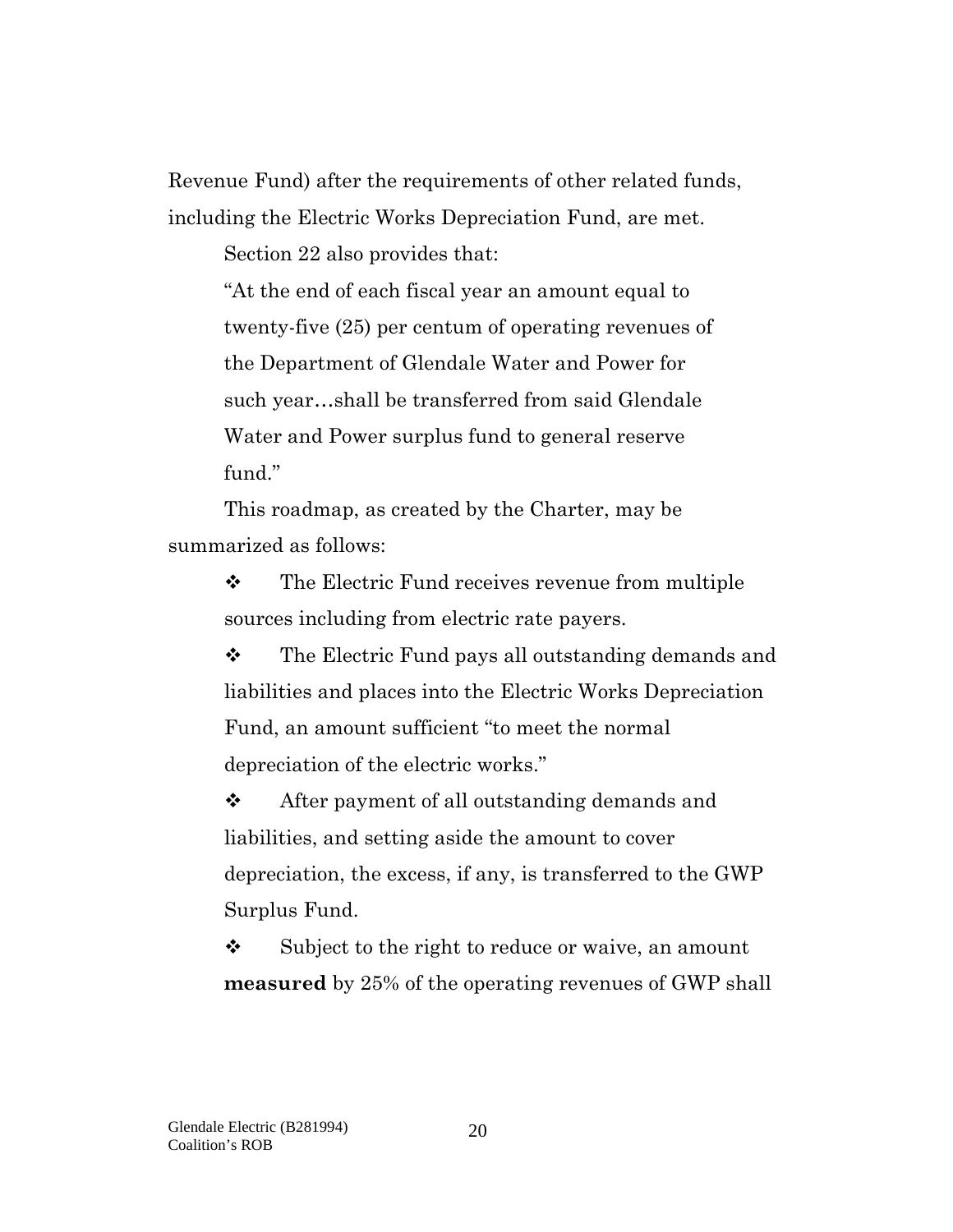be transferred from the GWP Surplus Fund to the General Reserve Fund. (2 JA 441.)

A diagram of what the Charter requires and what the City actually did is as follows:



<sup>(2</sup> JA 441.)

Glendale Electric (B281994) Coalition's ROB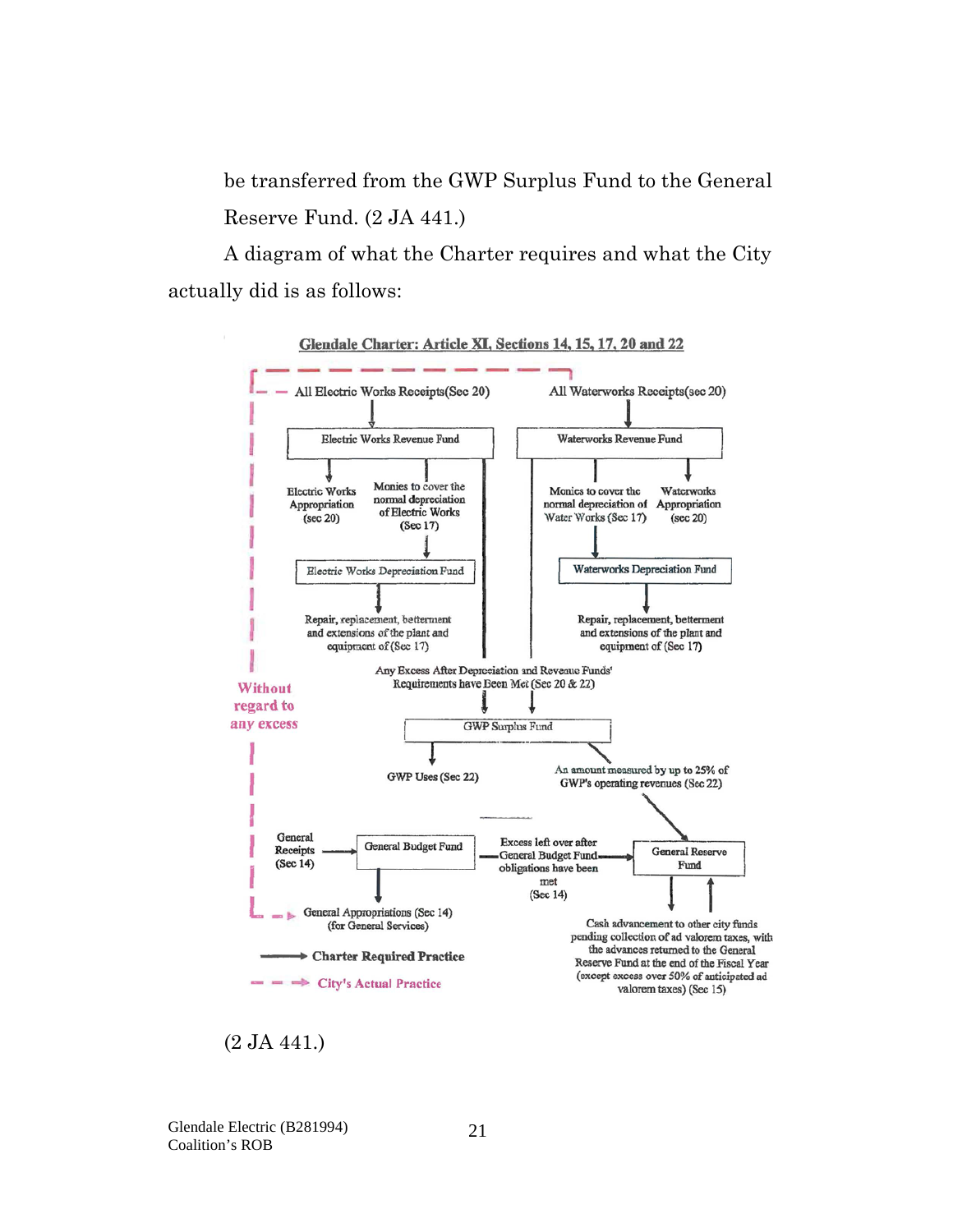In November 2012, City sought to *amend* those sections of the Charter pertaining to Glendale Power & Water and the required transfer of monies to the various Charter funds by eliminating, among others, the General Budget Fund, the General Reserve Fund, the Waterworks Revenue Fund, the Electric Works Revenue Fund, and the GWP Surplus Fund. (2 JA 425:16 – 21.)

The ballot measure seeking to amend the Charter *failed*.  $(2 \text{ JA } 425:23 - 24.)$ 

The Glendale City Manager, who is the executive head of the various departments of the City (2 JA 482 – 483), presented the City with estimated depreciation amounts for electric works and waterworks for fiscal years ending June 30, 2011, June 30, 2012, June 30, 2013, and June 30, 2014. These amounts are reported in the CAFR.  $(2 JA 425:26 - 426:2.)$ 

In Fiscal Year End June 30, 2011, the City transferred **\$19,107,000** from the Electric Fund directly to the City General Fund. The City transferred no monies to the Electric Works Depreciation Fund, nor to the General Reserve Fund, nor to the GWP Surplus Fund.  $(2 \text{ JA } 432:11 - 15)$  The City's Comprehensive Annual Financial Report ("CAFR") identifies the electric works depreciation to be **\$19,962,000.** (2 JA 432:15 – 16.)

In Fiscal Year End June 30, 2012, the City transferred **\$21,107,000** from the Electric Fund directly to the City General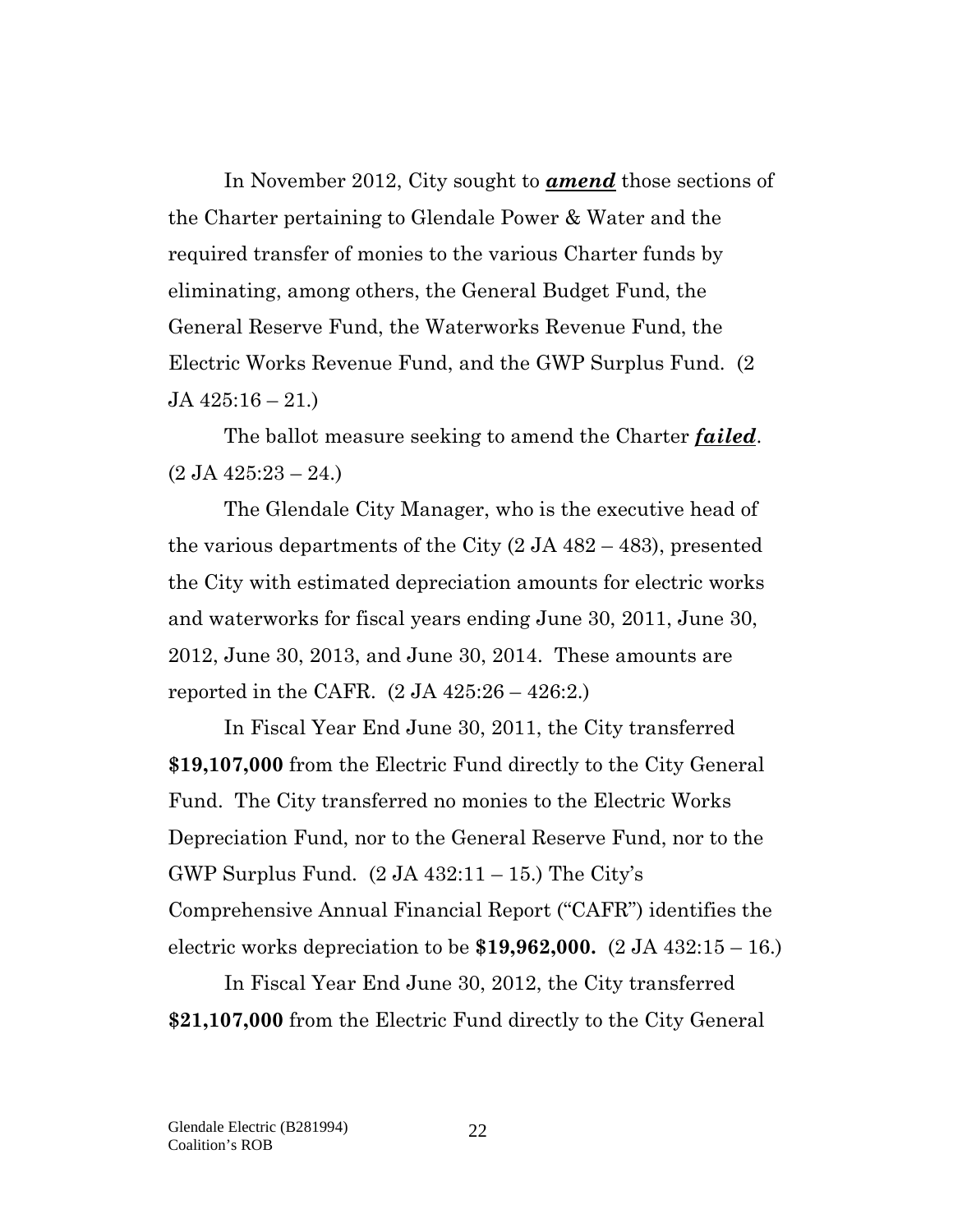Fund. The City transferred no monies to the Electric Works Depreciation Fund, nor to the General Reserve Fund, nor to the GWP Surplus Fund.  $(2 JA 432:22 - 26.)$  The City's CAFR identifies the electric works depreciation to be **\$22,226,000.** (2 JA  $432:26 - 27.$ 

In Fiscal Year End June 30, 2013, the City transferred **\$20,857,000** from the Electric Fund directly to the City General Fund. The City transferred no monies to the Electric Works Depreciation Fund, nor to the General Reserve Fund, nor to the GWP Surplus Fund.  $(2 JA 433:1-5.)$  The City's CAFR identifies the electric works depreciation to be **\$26,262,000**. (2 JA 433:5 – 6.)

In Fiscal Year End June 30, 2014, the City transferred **\$20,607,000** from the Electric Fund directly to the City General Fund. The City transferred no monies to the Electric Works Depreciation Fund, nor to the General Reserve Fund, nor to the GWP Surplus Fund.  $(2 JA 433:8 - 12.)$  The City's CAFR identifies the electric works depreciation to be **\$26,264,000.** (2 JA 433:12 – 13.)

On August 13, 2013, City increased electric rates to be imposed on City ratepayers over a five-year period. (2 JA 427:14 – 16.) The August 13, 2013, electric rate increase was not submitted to a vote of the electorate.  $(2 JA 427:18 - 19.)$  A component of the rate to be imposed on ratepayers consists of an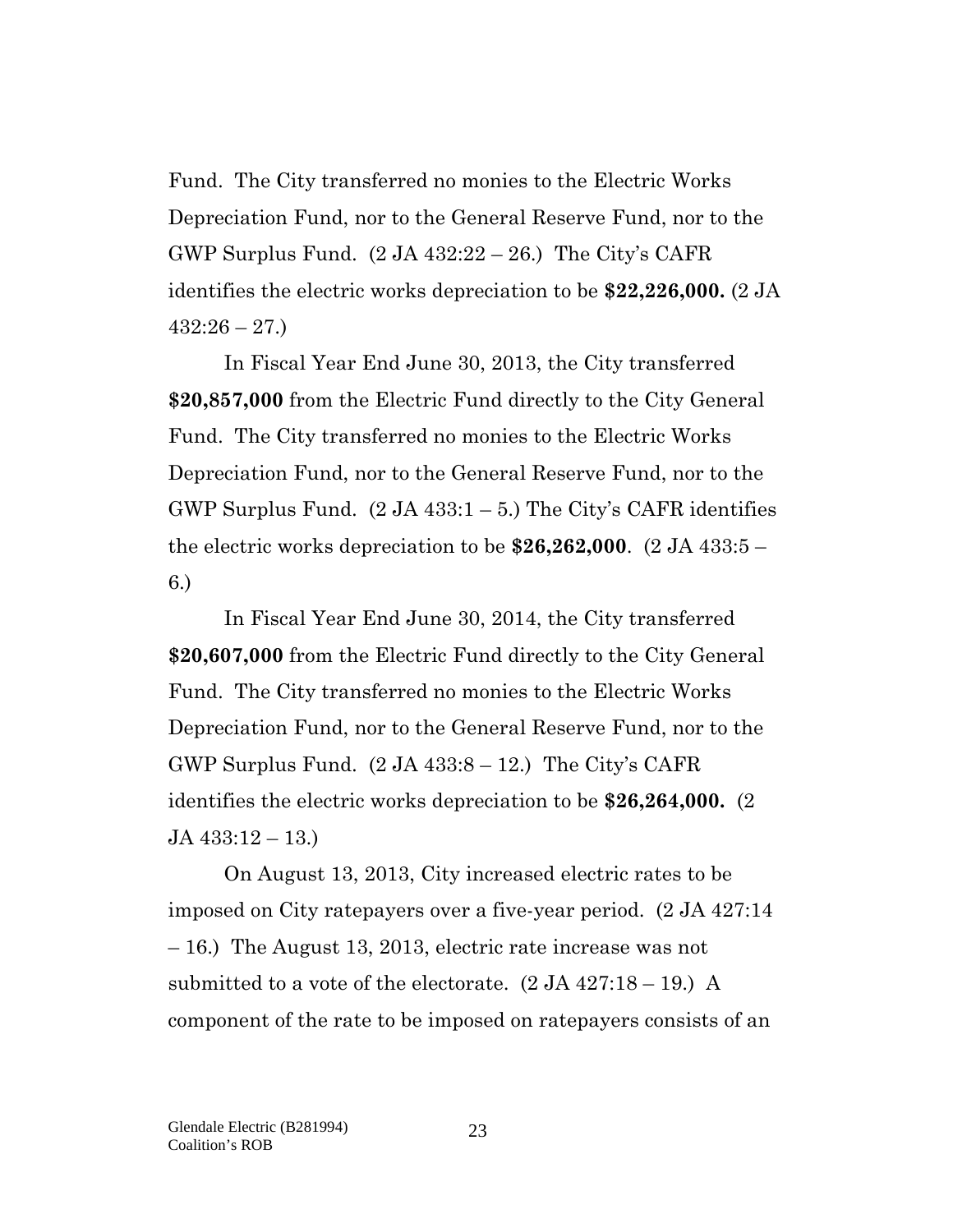amount to cover a transfer of \$21,107,000 from the Electric Fund to the General Fund (i.e. GFT Transfers.)  $(2 JA 427:21 - 22.)$ 

### <span id="page-23-0"></span>**THE TRIAL COURT RULING AND JUDGMENT**

After a trial on the merits, the trial court found that "[t]he City's funding and accounting practices do not comply with its Charter." Specifically, with regard to the Charter violations, the trial court determined, *inter alia*, that "the City has not funded the Electric Depreciation Fund as required by Charter Section 17 [and] [t]he result is that the City has budgeted varying amounts of capital expenditures in the Electric Depreciation Fund without regard for wear and tear depreciation." (11 JA 2796.)

On the Proposition 26 claims, the trial court ruled that "[t]he 2013 electric rate increase includes the GFT which is imposed as part of the electric charges to retail customers in fiscal year 2014 and for the ensuing four years through the transfer to the General Reserve Fund. The City's inclusion of the GFT in the 2013 electric rates violated Proposition 26." (11 JA 2801.)

Consequently, the trial court ruled that the Coalition was entitled to a declaration that the City's 2013 electric rate increase violated Prop 26 and an injunction preventing the City from increasing electric rates in the future based on the GFT without submitting the increase to a vote. In addition, it ruled that "the Coalition is entitled to a writ of mandate compelling City to credit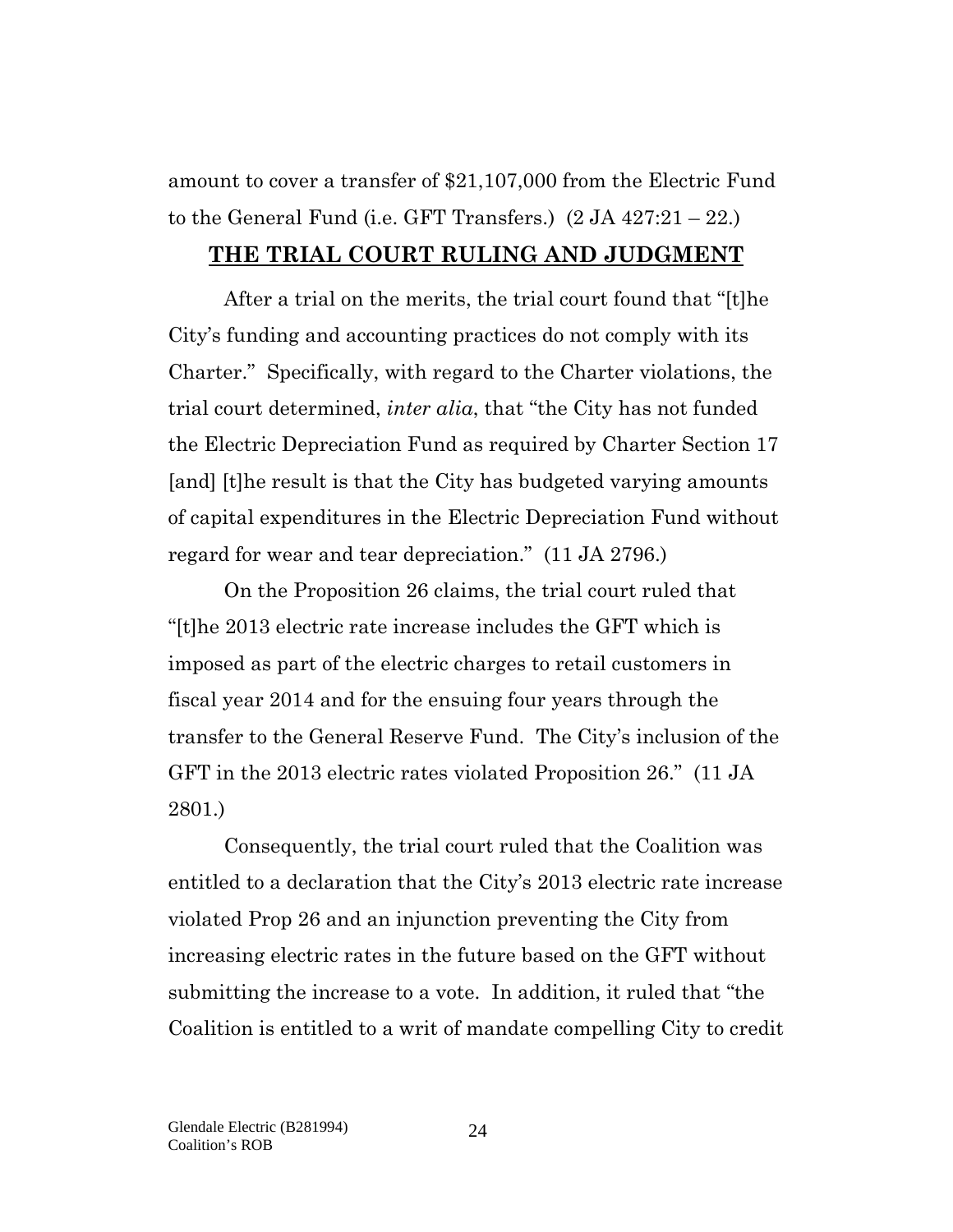ratepayers with the amount of the GFT paid from August 2013." (12 JA 3056.) As discussed in the trial court's ruling on remedy and agreed by the City at trial, the amount refunded should be the difference between the lawful rate and the rate charged to rate payers. (12 JA 3055.) At trial, the evidence indicated that the appropriate amount of the remedy as if fiscal 2016 year-end (June 30, 2017) was \$61,071,000, which increased by \$1,654,750 per month in fiscal year 2017 and \$1,633,917 in fiscal year 2018. (12 JA 3056.)

On the Charter claims, the trial court ruled that "a declaratory judgment will issue that the City has a duty to comply with Charter Sections 17, 20, and 22." (12 JA 3056.) But it ordered no remedy with regard to the City's prior Charter violations. Specifically, it declined to order the City to void the transfers. (11 JA 2798 – 2801.)

### **STANDARD OF REVIEW**

#### <span id="page-24-0"></span>**A. Proposition 26 / 218 Claims**

<span id="page-24-1"></span>The Coalition concurs with the City that the proper standard of review on appeal with respect to the judgment on the Proposition 26/218 claims is an exercise of independent judgment by this Court. (See *Silicon Valley Taxpayers Association, Inc. v. Santa Clara County Open Space Authority* (2008) 44 Cal. 4th 431, 448; *City of Palmdale v. Palmdale Water Dist.* (2011) 198 Cal.App.4th 926, 933.)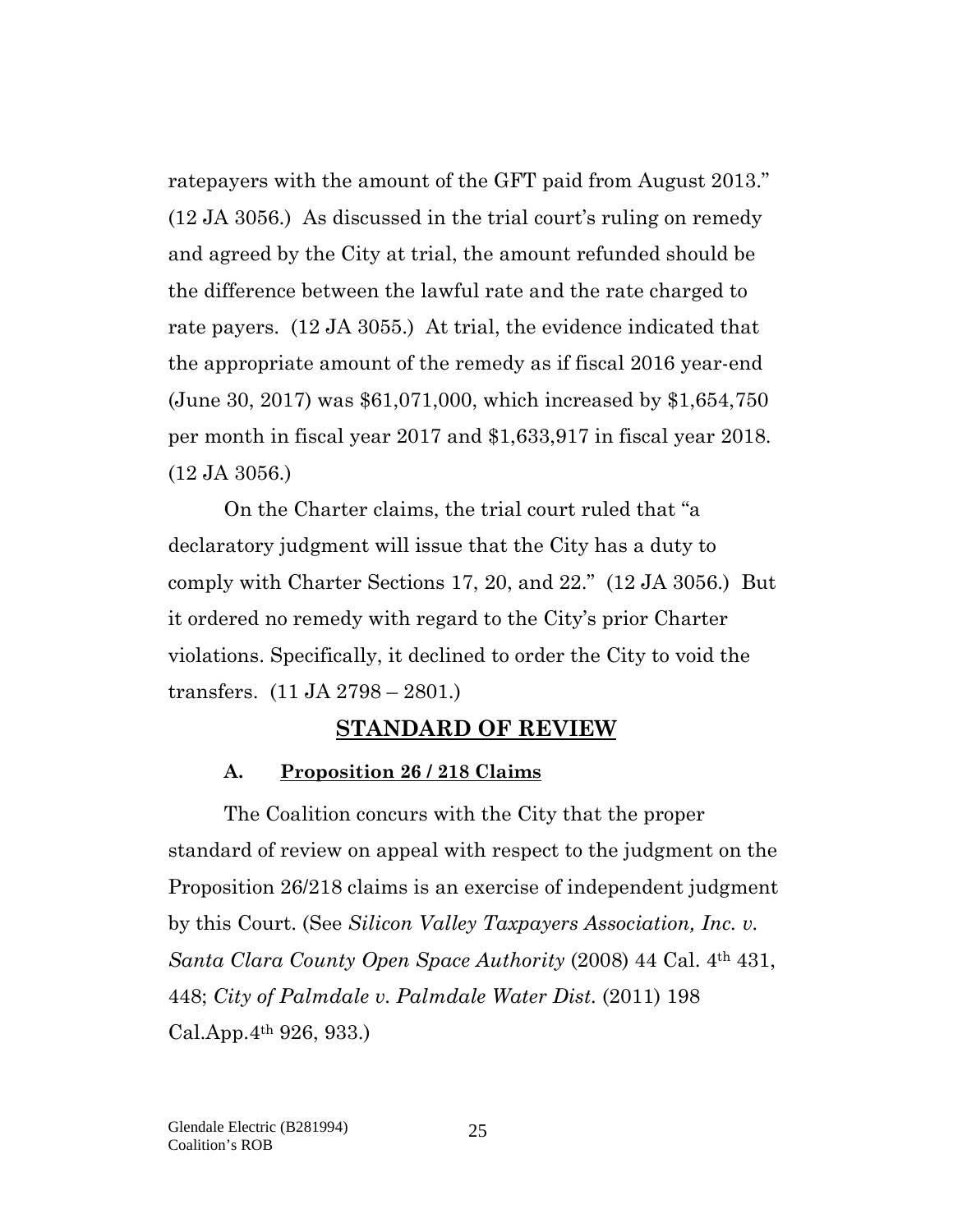In applying the independent judgment standard of review, the reviewing court "will not provide any deference to the [City's] determination of the constitutionality of its rate increase." (*Morgan v. Imperial Irrigation Dist.* (2014) 223 Cal.App.4th 892.) And, even when this Court exercises its independent judgement, it does not "take new evidence or decide disputed issues of fact." (*Id*. at p. 912.) In fact, the "**substantial evidence"** standard applies to a "**trial court's resolution** of factual disputes against a party, **accepting all evidence to support the successful party, drawing all reasonable inferences to support the result below, and refusing to reweigh the evidence, to redetermine the credibility of witnesses, or to resolve conflicts in the testimony".** (*Id*. at p. 916, emphasis added.)

 Furthermore, **Proposition 218 must be liberally construed for the purpose of enhancing taxpayer consent**. (*Bay Area Cellular Tel. Co. v. City of Union City* (2008) 162 Cal.App.4th 686, 692–693.)

Indeed, the City admits in its AOB that "the City has two burdens under this standard of review: the burden to produce an adequate record to support its electric rates ([citing *Beaumont Investors v. Beaumont-Cherry Valley Water Dist.* (1985) 165 Cal.App.3d 227, 235-236]…and the burden to persuade the Court that the Challenged Rates are not taxes under Proposition 26 ([citing Cal. Const., art. XIII C, section 1, subd. (e)].) (AOB 33.)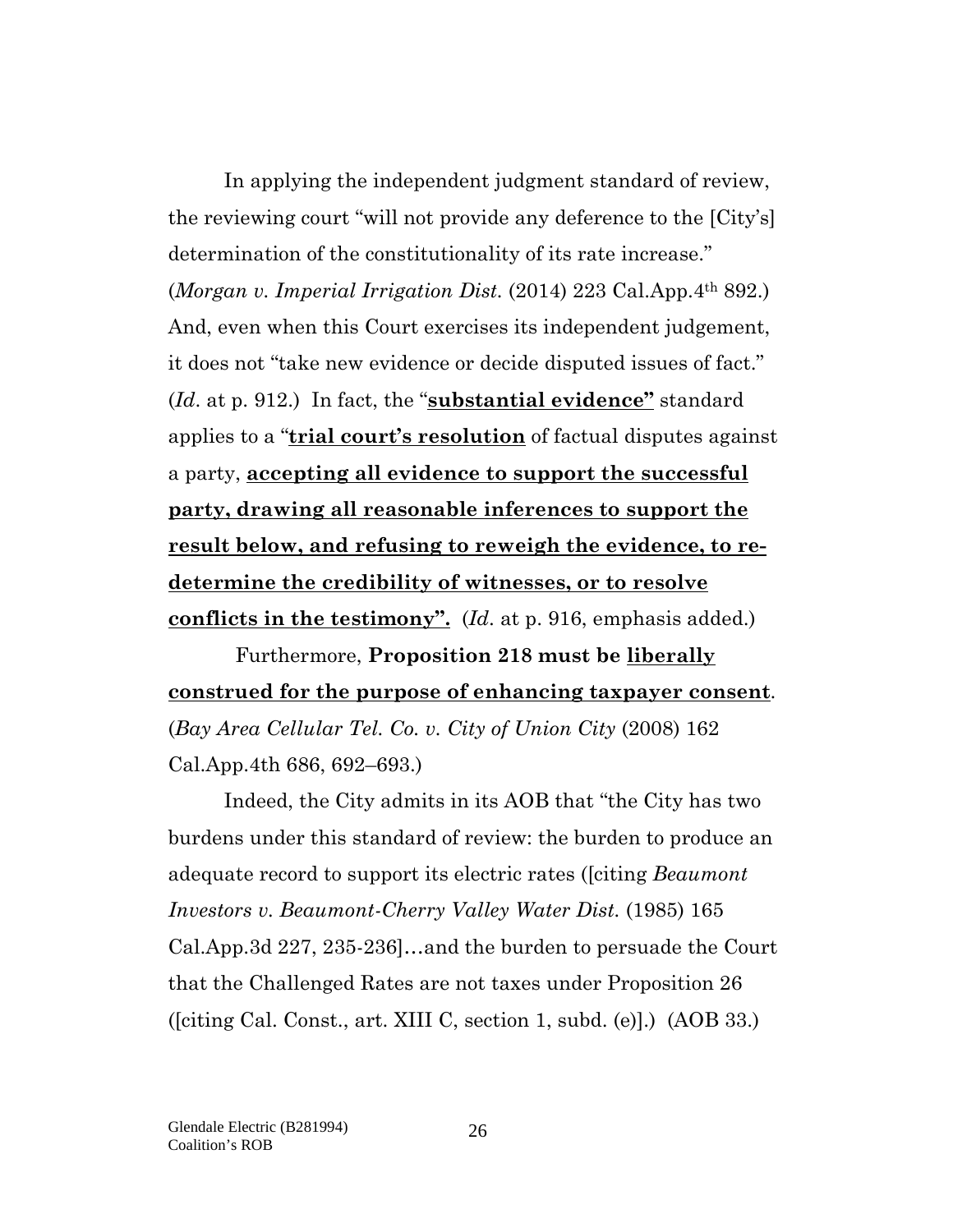### **B. Charter Violation Claims**

<span id="page-26-0"></span>With respect to the judgment on the City charter claims, this Court must review questions of law de novo and apply the substantial evidence standard of review to the trial court's findings of fact. (See *Thompson v. Asimos* (2016) 6 Cal.App.5th 970, 981 [reviewing judgment based on a statement of decision following a bench trial].)

"Under this deferential standard of review, findings of fact are liberally construed to support the judgment and [this Court] consider[s] the evidence in the light most favorable to the prevailing party, drawing all reasonable inferences in support of the findings." (*Id*. [citation omitted].)

### **ARGUMENT**

### <span id="page-26-2"></span><span id="page-26-1"></span>**I. PROPOSITION 218 AND 26 VIOLATIONS**

### **A. A Tax, Is A Tax, Is A Tax, Is A Tax…**

Adopted by California voters in 1996, "Proposition 218" added articles XIIIC and XIIID to the California Constitution. Article XIIIC, section 2 subd. (b) provides:

"No local government may impose, extend, or increase any general tax unless and until that tax is submitted to the electorate and approved by a majority vote. A general tax shall not be deemed to have been increased if it is imposed at a rate not higher than the maximum rate so approved."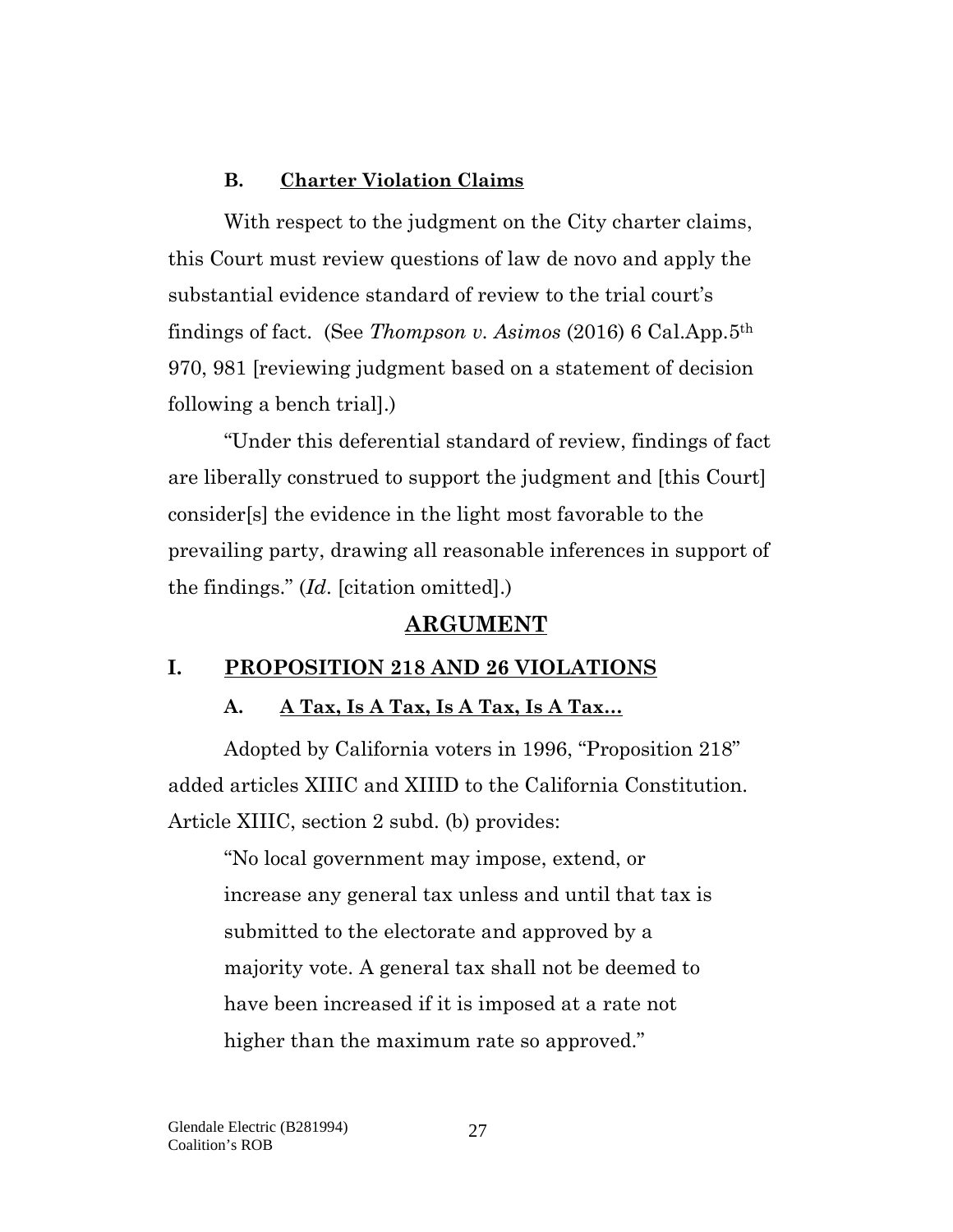Under Proposition 218, a "general tax" is a tax imposed for general governmental purposes. (Art. XIIIC, § 2, subd. (b).)

Similarly, California Constitution, article XIIIC, § 2 subd. (d) provides:

"No local government may impose, extend, or increase any special tax unless and until that tax is submitted to the electorate and approved by a twothirds vote. A special tax shall not be deemed to have been increased if it is imposed at a rate not higher than the maximum rate so approved."

A "special tax", therefore, is any tax imposed for specific purposes, even if the proceeds are placed in the general fund. (Art. XIIIC, section 1(d).) A special tax is one limited to use for a specific purpose, even if there are multiple purposes for which revenues may be spent. (11 JA 2800, citing *Howard Jarvis Taxpayers Assn. v. City of Rosevill*e (2003) 106 Cal.App.4th 1178, 1185 [measure that limited electric utility's charges for appropriation solely to police, fire, parks and recreation or library services was special tax].)

Yet, despite Proposition 218's mandates and the voters' clear intent to restrict the government's ability to raise taxes without voter consent, local governments began increasing "fees" in lieu of seeking voter approval of new, extended, or increased taxes and imposing surcharges that were later transferred to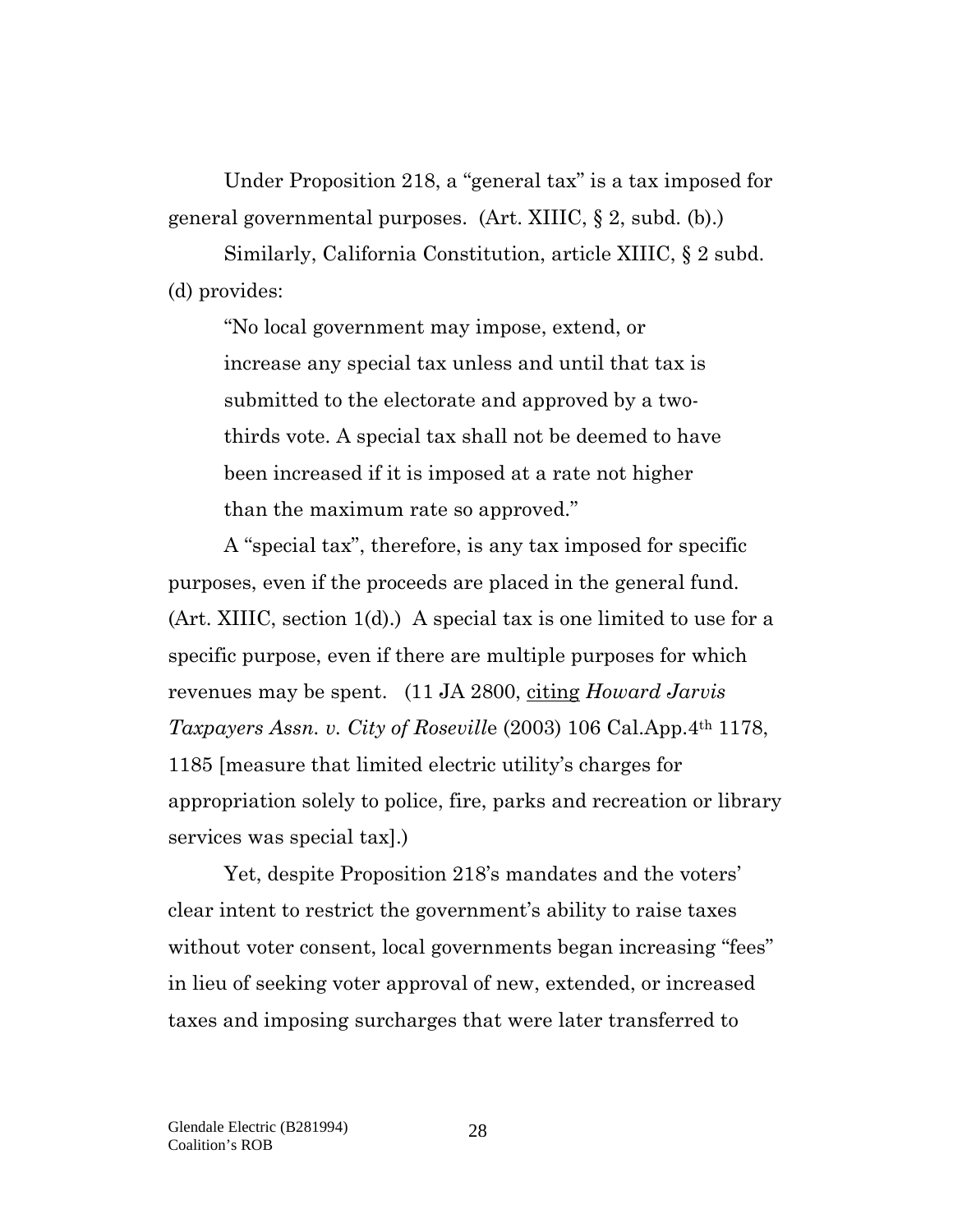general funds, to be spent for broad public use. From an economic perspective, these types of non-transparent, noncompliant "fees" and "charges" are nothing more than disguised taxes.

As a result, in 2010, Proposition 26 was presented to California voters to account for the problem of taxes disguised as fees. According to the Voter Information Guide, Gen. Elect. (Nov. 2, 2010) (hereinafter "Voter Information Guide"), under Proposition 218, "State and local politicians are using a loophole to impose Hidden Taxes on many products and services by calling them 'fees' instead of taxes." The Voter Information Guide listed "Electricity", "Gas", and "Water" as "a few examples of things [politicians] could apply **Hidden Taxes** to unless we stop them." (*Id.,* emphasis added.)

Proposition 26 thus broadened the definition of "tax" for the purposes of California Constitution, article XIIIC to include "any levy, charge, or exaction of any kind imposed by a local government" with seven enumerated exceptions. (Cal. Const., art. XIIIC,  $\S$  1, subd. (e)(1)-(7).)

To determine whether the City's electric fees were a tax requiring voter approval, it must be determined whether (a) it falls into one of the seven enumerated exceptions and (b) whether the City imposed, increased, or extended it after Proposition 26's passage (in 2010.)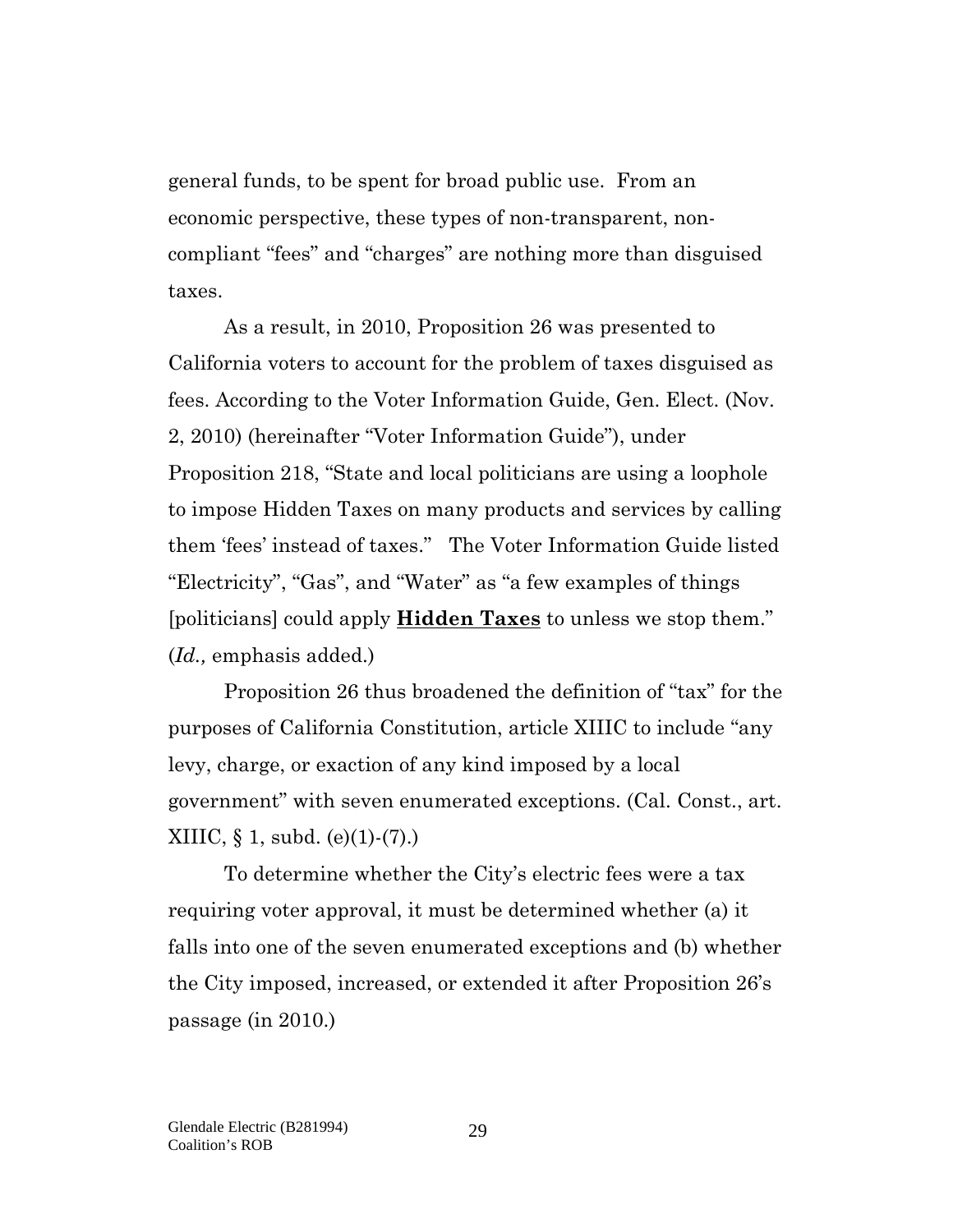As discussed below there is no dispute that the City imposed and increased electric rates on August 13, 2013 and that those rates included an amount designed to make GFTs to the City's General Fund.

The City's arguments that voters approved an electric users tax in 1941 are disingenuous.

#### <span id="page-29-0"></span>**B. The City's 2013 Electric Rates Were Illegal Taxes Imposed**

Because the 2013 electric rate increase did not purport to limit the revenue collected to a specific purpose, it was a general tax unless one of seven enumerated exceptions applied under Cal. Const., art. XIIIC, § 1(e)(1)-(7). (11 JA 2800.)

As made clear in trial court's ruling on the merits: "There is no dispute that the City 'imposed,' 'extended,' and 'increased' its electric charges in 2013. In fiscal year 2014, the City charged an increased electric rate that includes the amount of GFT set by a discrete budget resolution at the beginning of the fiscal year and a second implementing resolution at the end of the year. The GFT occurs for the purpose of meeting the City's general service needs, and is a 'non-operating' cost of GWP. The electric charges including the GFT meets the definition of a tax under Prop 26."

(11 JA 2800.)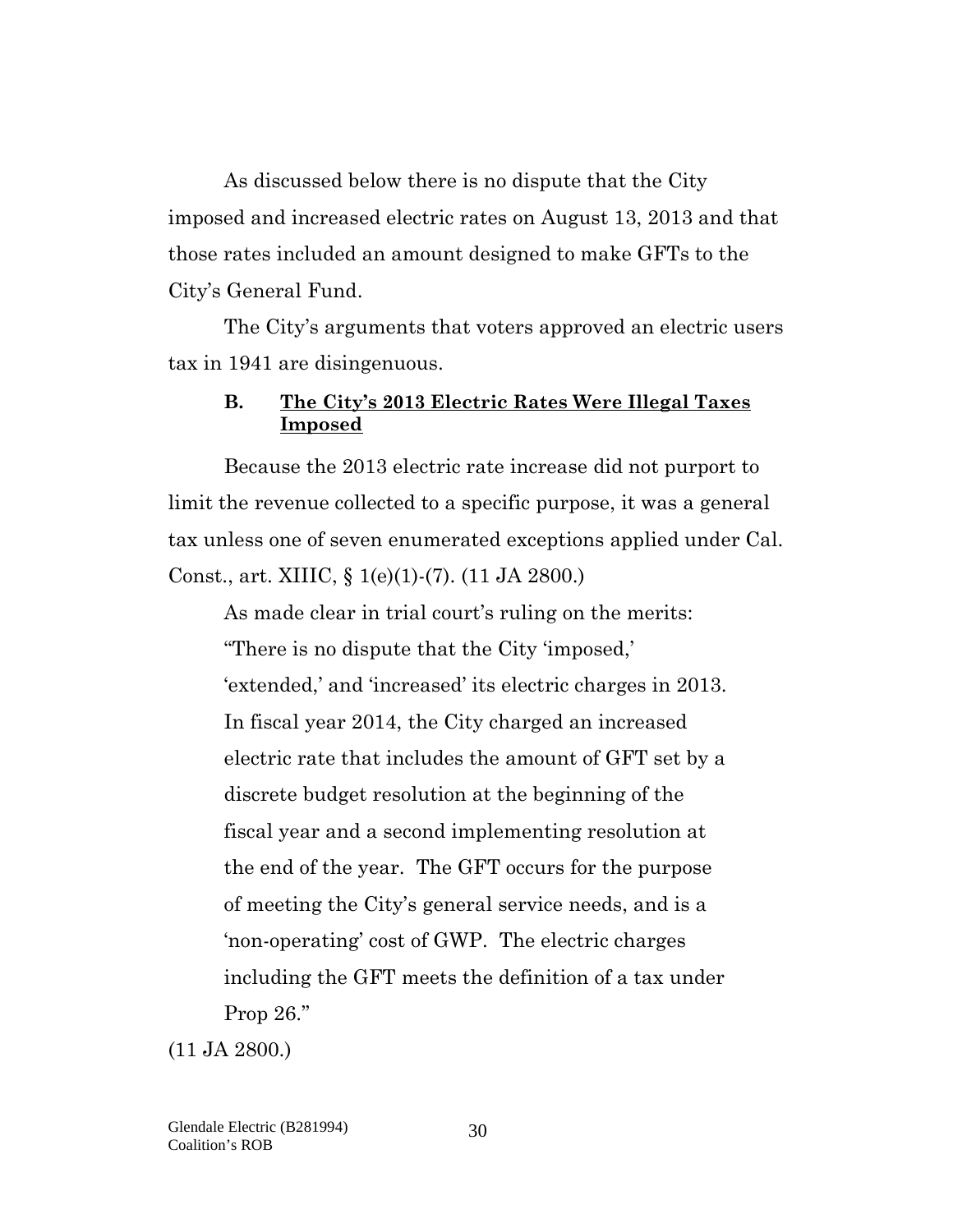Not surprisingly, the trial court did not agree with the City's unavailing arguments about why the illegal GFTs cannot fairly be described as a cost of providing electric service. (11 JA 2801.) Rather, it emphasized that:

(1) "The GFT is an internal City transfer from its proprietary GWP to its General Reserve Fund that the City Council may reduce or waive if GWP's financial position is unsound"; and

(2) "Any contrary conclusion would **defeat the purpose of Prop 26** by permitting a city to drain monies from its public utility as an alleged cost and then impose that cost on the utility's customers without a vote of the electorate." (11 JA 2801, emphasis added.)

The evidentiary record is clear as to why the City increased electric rates without a vote. **The City knew full well that the electorate would not agree**. Thus, the City chose to deprive the electorate of the right to vote on whether or not electric fees should be used for the General Fund. This is precisely what Proposition 218 (see Sections 2 and 5) and Proposition 26 (see Section 1(e)) were intended to prevent.  $(2 JA 449 - 452; 458 -$ 459.)

Not so ironically, the following are comments of City Manager Ochoa to the GWP Commission on July 22, 2013, when responding to a commissioner's suggestion that the City could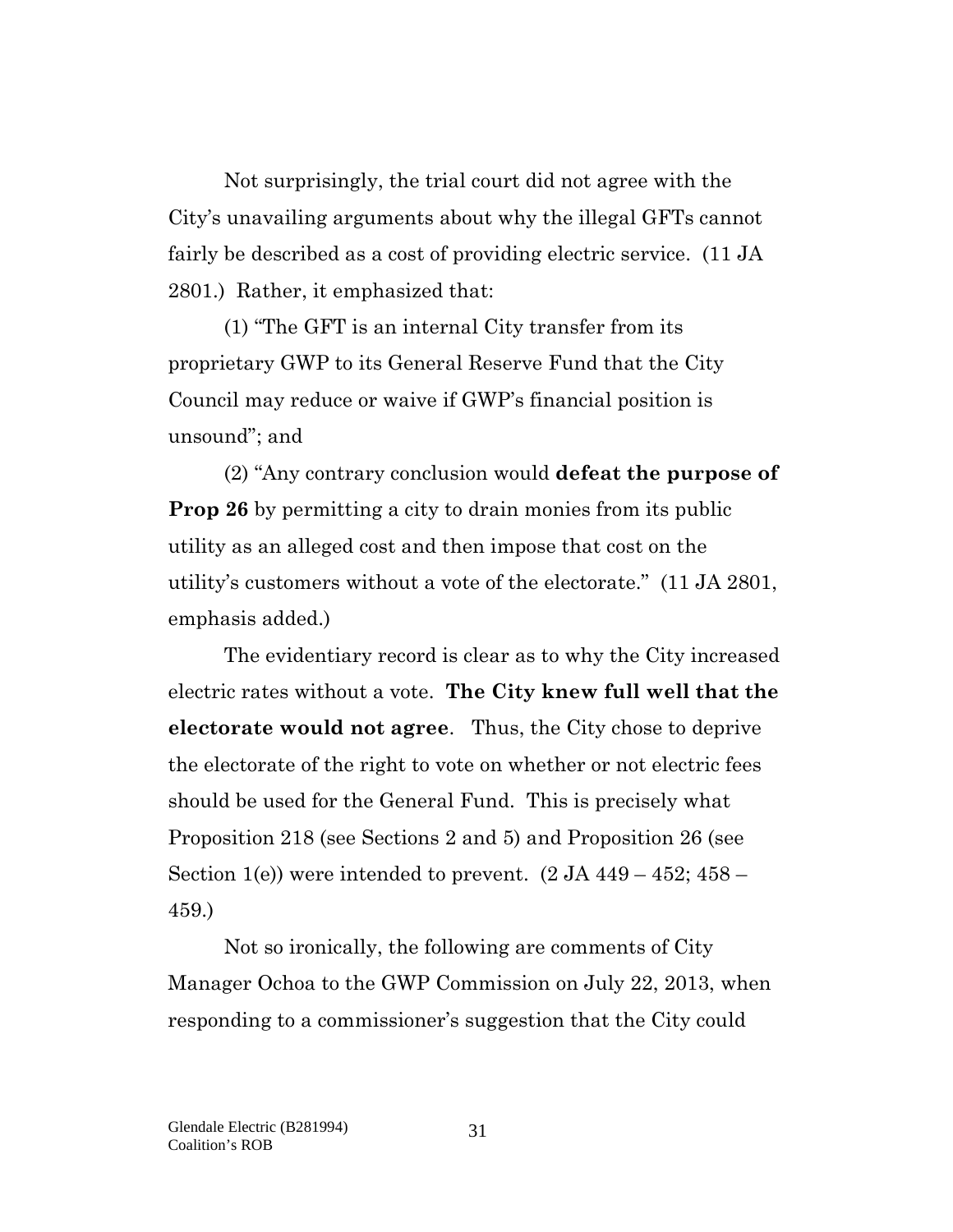replace the practice of transferring monies from the electric fund to the general fund by raising taxes:

**"…**the **idea of a general tax or even a public safety augmentation was something that was completely** *anathema* **to [the council]."**

<span id="page-31-0"></span> $(10$  JA  $2413:1 - 3$ , emphasis added.)

#### **C. The City's Retroactivity Arguments Are A Red-Herring; The Challenged Action Occurred In 2013**

The City spills much ink arguing that Proposition 26 is not retroactive.  $(AOB 42 - 49)$  This is a strawman argument that the Court need not consider. The Coalition **agrees** that Proposition 26 does not have retroactive application. A law has retroactive effect when it "change[s] the legal consequence of *past* conduct by imposing new or different liability based on such conduct." (*Californians for Disability Rights v. Mervyn's, LLC* (2006) 39 Cal.4th 223, 231 [emphasis added].) A law is therefore deemed to be retroactive only when "it attaches new legal consequences to, or increases a party's liability for, an event, transaction, or conduct that was *completed* before the law's effective date." (*In re E.J*. (2010) 47 Cal.4th 1258, 1273 [italics in original].) Furthermore, a law is not retroactive "merely because some of the facts or conditions upon which its application depends came into existence prior to its enactment." (*Id*. at p. 1274 [citing *Kizer v. Hanna* (1989) 48 Cal.3d 1, 7].)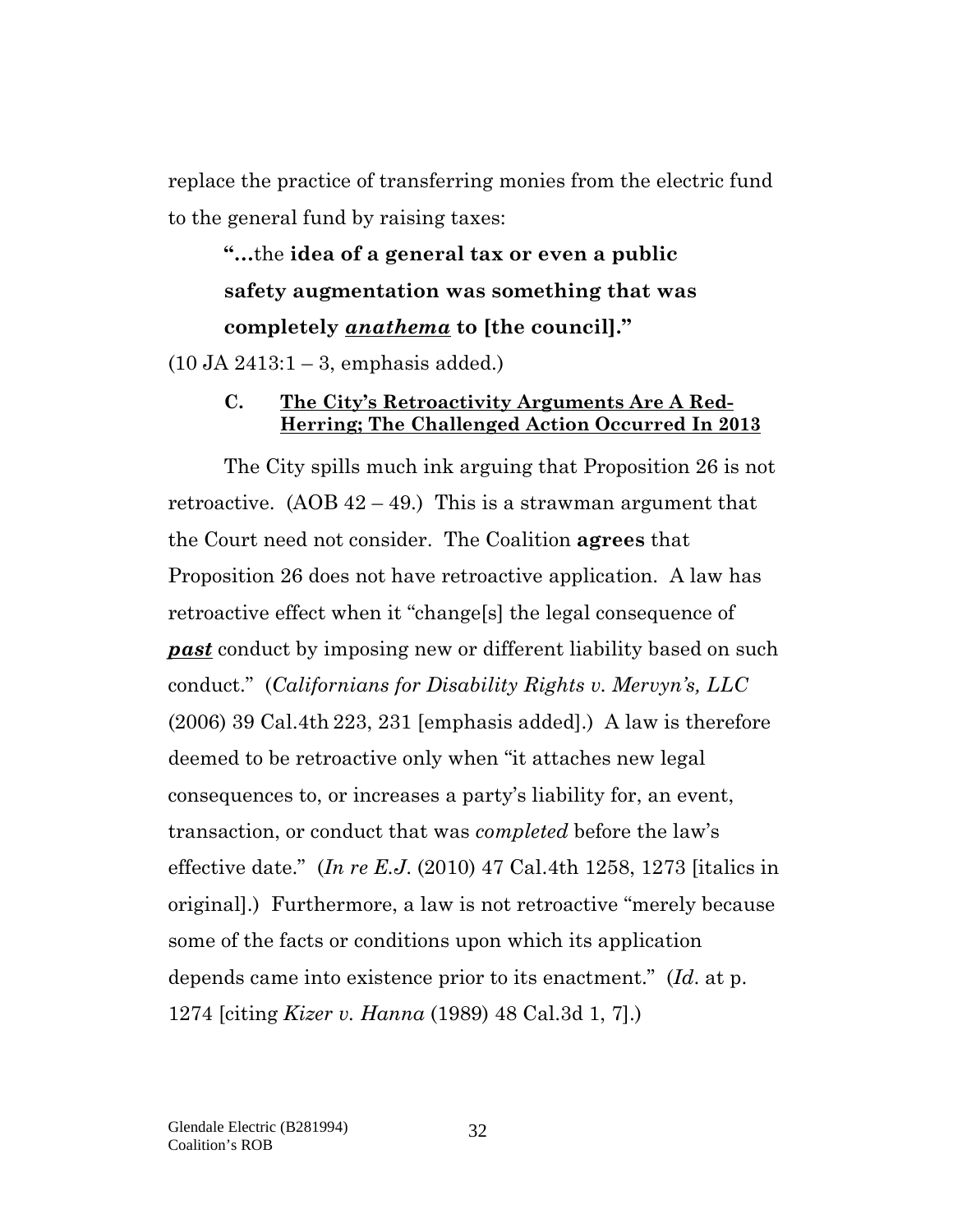Retroactivity is not at issue here because the challenged conduct – the City's legislative enactment of new electric fees and charges that exceed the cost of providing electric service – occurred on August 13, 2013, nearly *three years after* voters approved Proposition 26. As stipulated by the parties:

- On August 13, 2013, the City of Glendale *increased* electric rates to be charged to City rate payers annually over a five-year period.
- The August 13, 2013 electric rate increase was based on a 2013 Cost of Service Analysis ("2013 COSA").
- $\triangle$  A component of the rate to be charged to ratepayers under the 2013 COSA consists of an amount to cover a transfer of \$21,107,000 from the electric fund to the general fund.

#### $(2 \text{ JA } 511:1 - 10.)$

Under Proposition 26, "any levy, charge, or exaction of any kind imposed by a local government" is *by default* a tax unless it meets one of seven enumerated exceptions that the agency must establish by a preponderance of the evidence. (See Cal. Const., art. XIII C,  $\S$  1, subd. (e).) Thus, to place the City's electric fees and charges outside this constitutional definition (and to escape the voter approval requirement), the City was required to carry its burden of proving that the electric rates adopted on August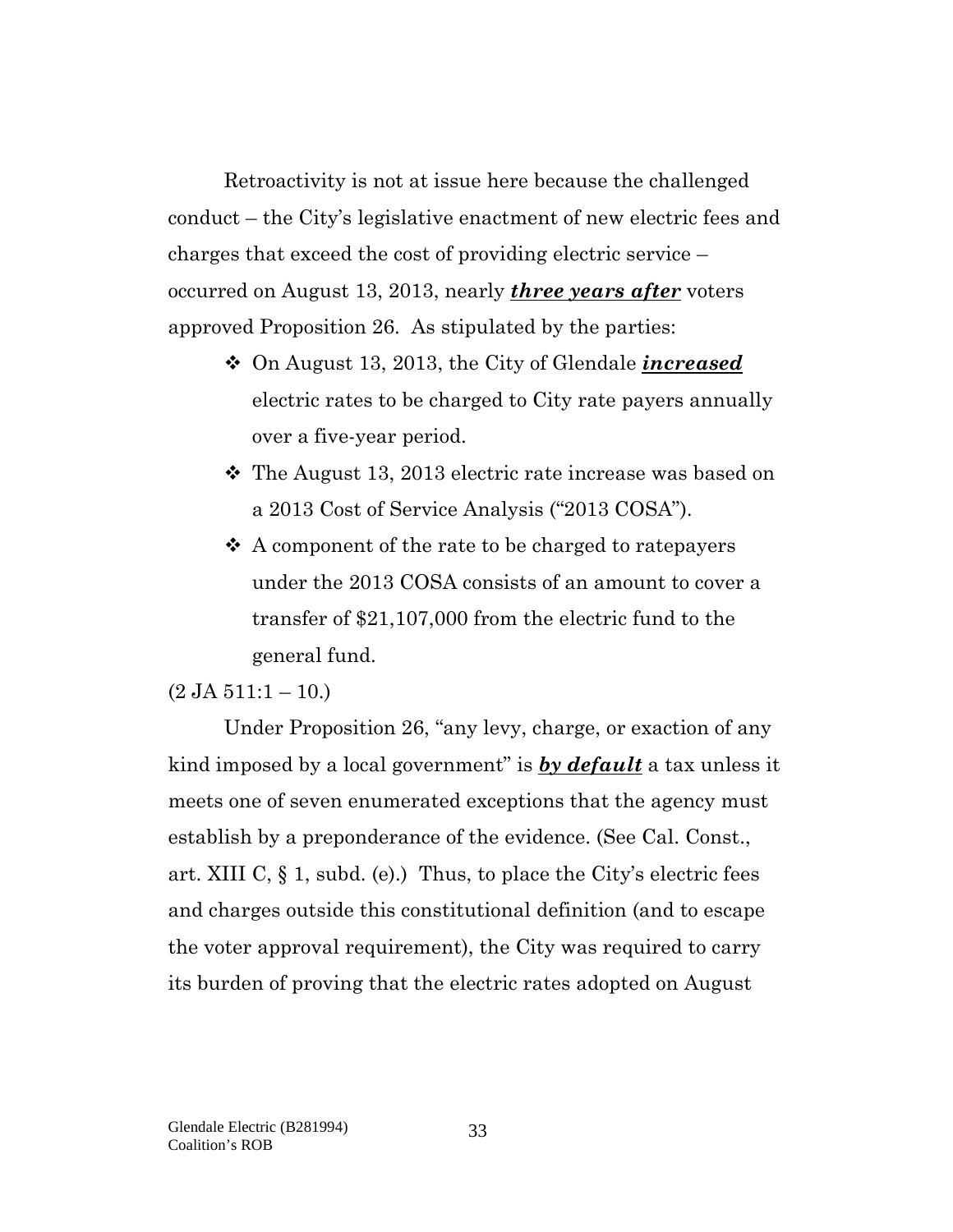13, 2013 represented the true cost of providing electric service.[7](#page-33-0) (See Cal. Const., art. XIII C, § 1, subd. (e)(2).)

Here, it is undisputed that the City increased and imposed a "charge" "of any kind," through legislative enactments in 2013 and affirmatively embedded an amount designed to fund a \$21 million transfer to the General Fund for general fund purposes. (See *Kahn v. East Bay Municipal Utilities Dist.* (1974) 41 Cal.App.3d. 307, 409 ["fixing or re-fixing of rates for a public service is legislative, or at least quasi legislative"].)

When the City took this *legislative act*, it was required to comply with the law as it existed at that time. Indeed, the policies underlying the general presumption against retroactivity are not implicated. (See *Russell v. Superior Court* (1986) 185 Cal.App.3d 810, 814 ["retroactive laws are generally disfavored because the parties affected have no notice of the new law affecting past conduct."].) The City adopted new electric rates with full notice that they were required to comply with Proposition 218 and Proposition 26. But City did not even attempt to prove that this embedded amount was a cost of providing electric service.

Faced with these undisputed facts, the City pivots away from the adoption of the 2013 rates and argues that "[t]he City's voters established its electric transfer decades before the 2010

 $\overline{a}$ 

<span id="page-33-0"></span> $7$  Technically speaking, the City could have attempted to establish any one of the seven exceptions, but only subdivision (e)(2) seems to offer an appropriate framework; the City agrees. (AOB 43.)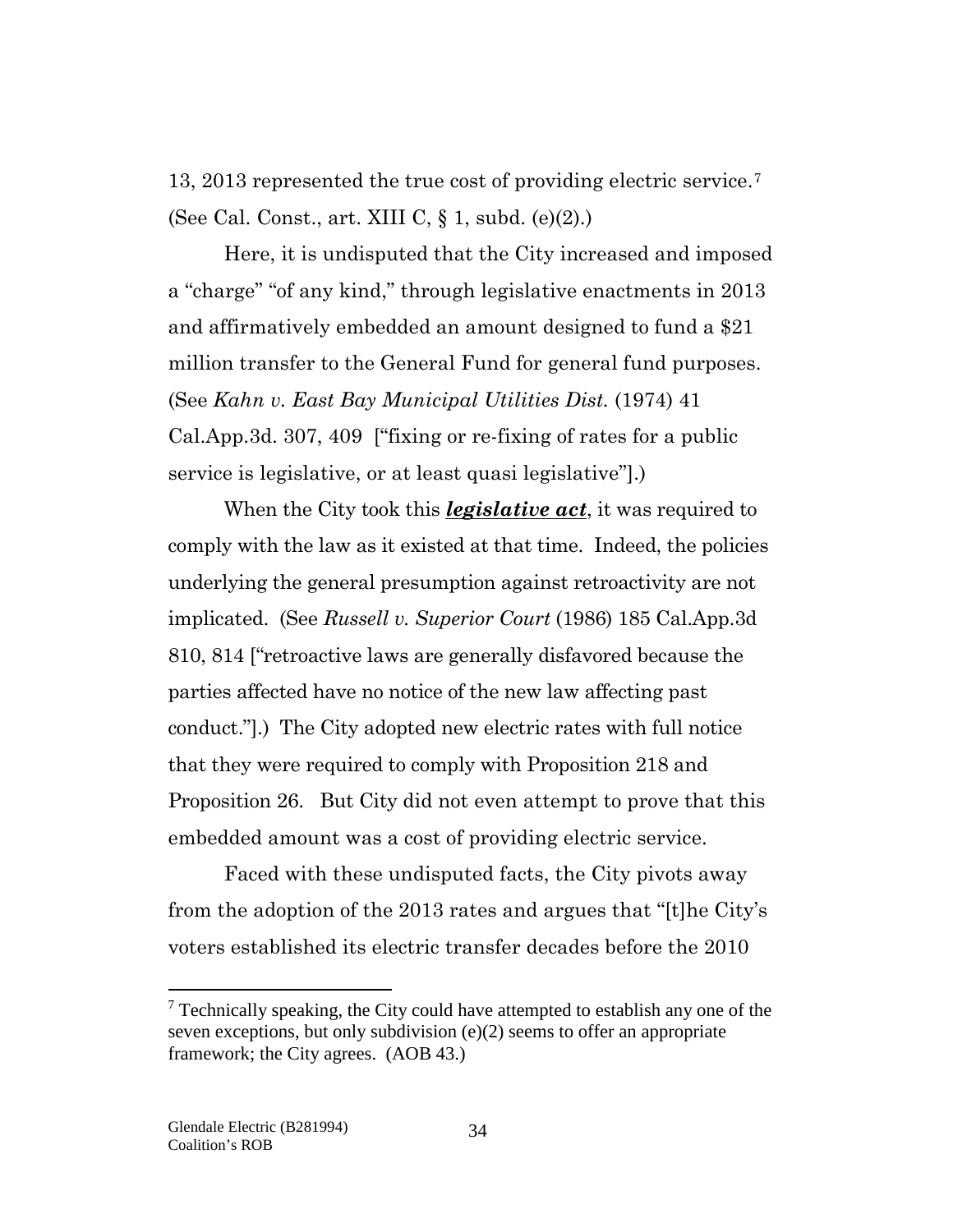adoption of Proposition 26..." and "Proposition 26 does not invalidate local legislation enacted before 2010, like article XI, section 22 of the City's Charter authorizing the transfer." (AOB 41, 44.) This argument is unavailing for two reasons.

First, article XI, section 22 of the Charter simply authorizes transfers of *surplus* funds from one fund to another as measured by the prior year's electric operating revenues. The transfers do not violate Propositions 26 and 218 on their own, and thus, there is no need to consider the issue of retroactivity as it pertains to section 22. In fact, the transfers represent the proceeds of monies illegally obtained through **previouslyimposed** electric rates that exceed the cost of providing service. The Coalition prevailed on their seventh and eight causes of action that challenged the August 2013 rates, not the transfers. (11 JA 2798 – 2801.) And the trial court properly framed the issue as such: "This means that the **2013 rates** that include the GFT are unlawful unless they are a reasonable cost of electric service." (11 JA 2800 [emphasis added].)

Second, even if it were appropriate to examine the annual transfers as the alleged illegal activity, the City "imposed" and "extended" them **after 2010**. Glendale Finance Director Robert Elliot explained that the City Council **annually** budgets for the projected amount of the transfer "which is normally somewhere between 10 and 12 percent of the electric utility's gross operating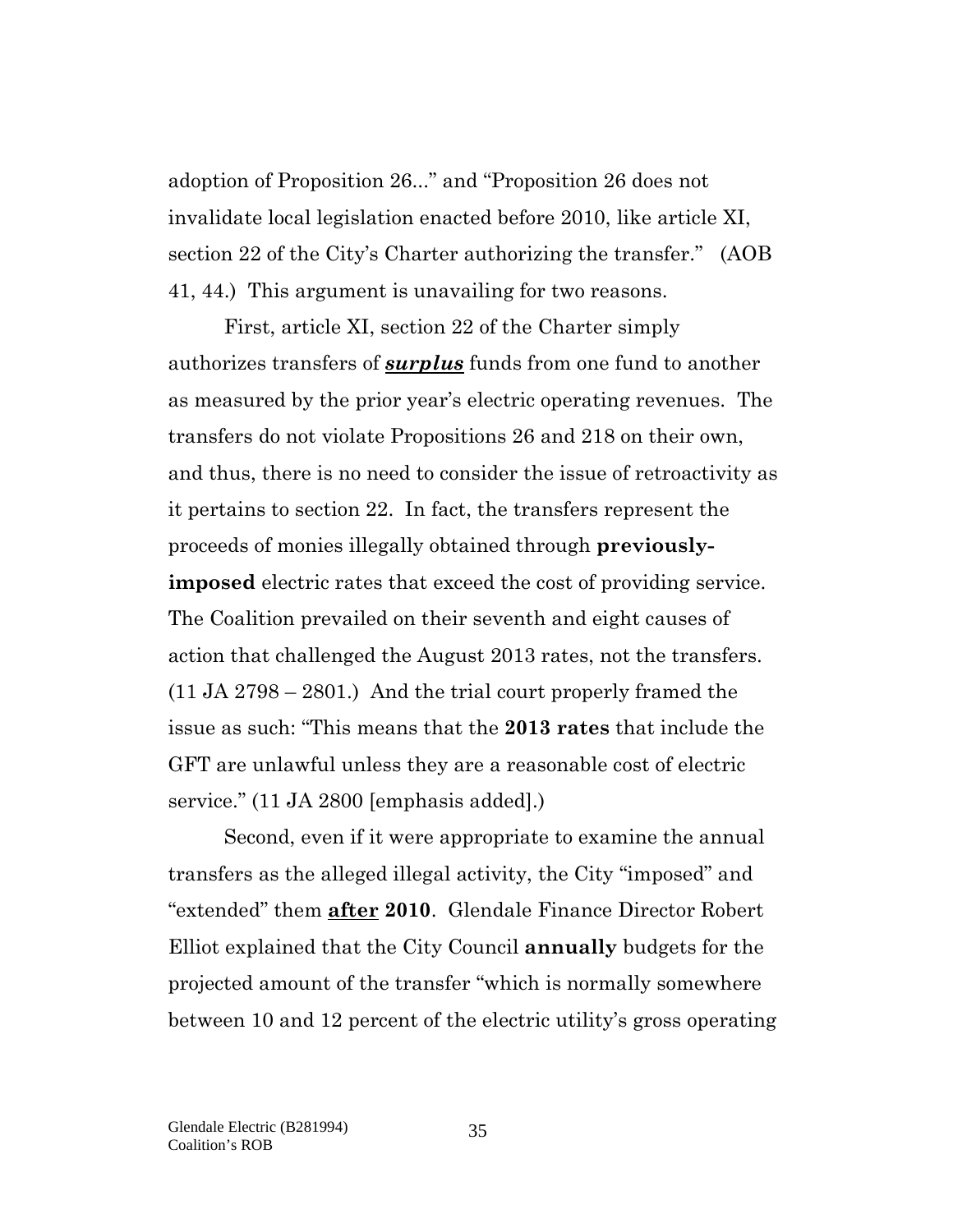revenue..."  $(3 \text{ JA } 625:12 - 13)$  At the end of the fiscal year, the City acts **by resolution** to set the amount of the GFT. (3 JA 625:18 – 19.) In other words, the amounts transferred are subject to the City's annual and recurring budgeting and legislative enactments, and the amounts (both in terms of dollars and percentage) apparently change from year to year. [City transferred \$19,107,000, \$21,107,000, \$20,857,000, and \$20,607,000 in Fiscal Years ending 2011, 2012, 2013, and 2014.]  $(2 \text{ JA } 508:11 \text{ 12}; 509:9-10; 510:9-10; 511:20-21.)$  Indeed, the City Charter requires the preparation and adoption of an annual budget by resolution. (Charter sections 6, 7). The resolution "operates as an appropriation of funds to the amounts and for the purposes set forth in the budgets so adopted." (Charter section 7.)

Thus, even accepting the faulty premise that the transfers represent the alleged illegal action, they are "imposed" each year. (See *California Cannabis Coalition v. City of Upland* (2017) 3 Cal.4th 924, 944 [explaining that "create," "establish," "impose," and "enact" have been used interchangeably].) Likewise, the transfers have been "extended" each year. (See Government Code section 53750 subd. (h) ["extend" means a decision by an agency to extend the stated effective period for the tax or fee or charge . . ."]; see also *Citizens Ass'n of Sunset Beach v. Orange County Local Agency Formation Com'n* (2012) 209 Cal.App.4th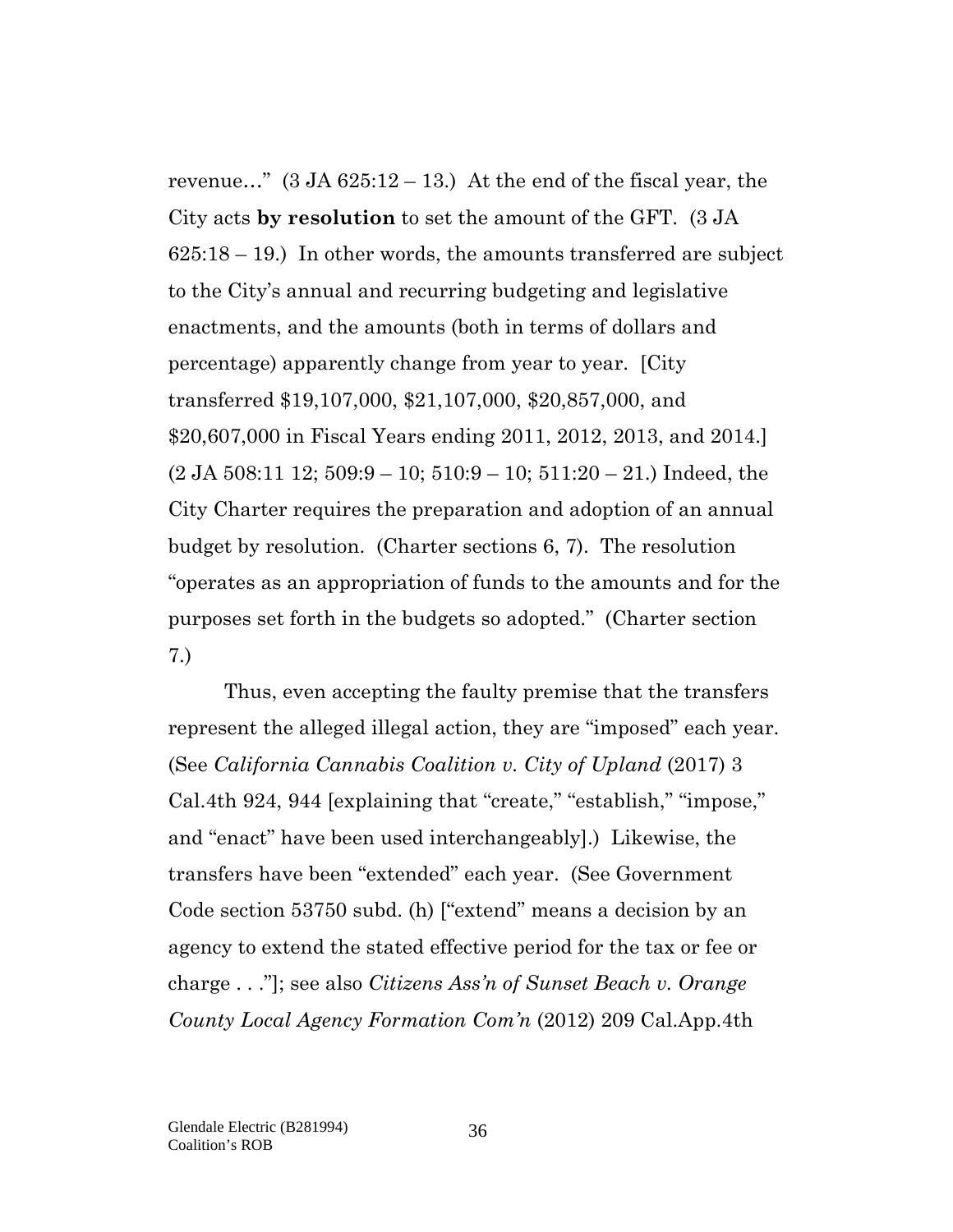1182, 1194-1195 (*Sunset Beach*) [explaining " 'extend' is normally thought of in terms of time" and a "chronological prolongation"].)

Further support is found in *Barratt American, Inc. v. City of Cucamonga* (2005) 37 Cal.4th 685, 703 ("*Barratt"*). In *Barratt,* the California Supreme Court considered the effect of adopting fees through a new resolution when the amount of the fees remained unchanged. The court held that, "[a]lthough the amount of the [] fees remained the same, resolution No. 02-023 changed the duration of the fee by *extendin***g** its applicability, and by implication its validity." (*Id*. at p. 703 [emphasis added.]; see also *California Public Records Research, Inc. v. County of Yolo* (2016) 4 Cal.App.4th 150 [considering *Barratt* reenactment rule in context of Proposition 26 retroactivity argument].) Here, each transfer is confined to a single fiscal year. The City extends the transfer *each time* it annually budgets for it and sets the amount by resolution (i.e. a chronological prolongation). Without these (post 2010) legislative actions there would have been no transfers.

The Impartial Analysis in the Proposition 26 ballot pamphlet explained to voters:

**"Some Fees and Charges are Not Affected**. The change in the definition of taxes would not affect most user fees…In addition, most other fees and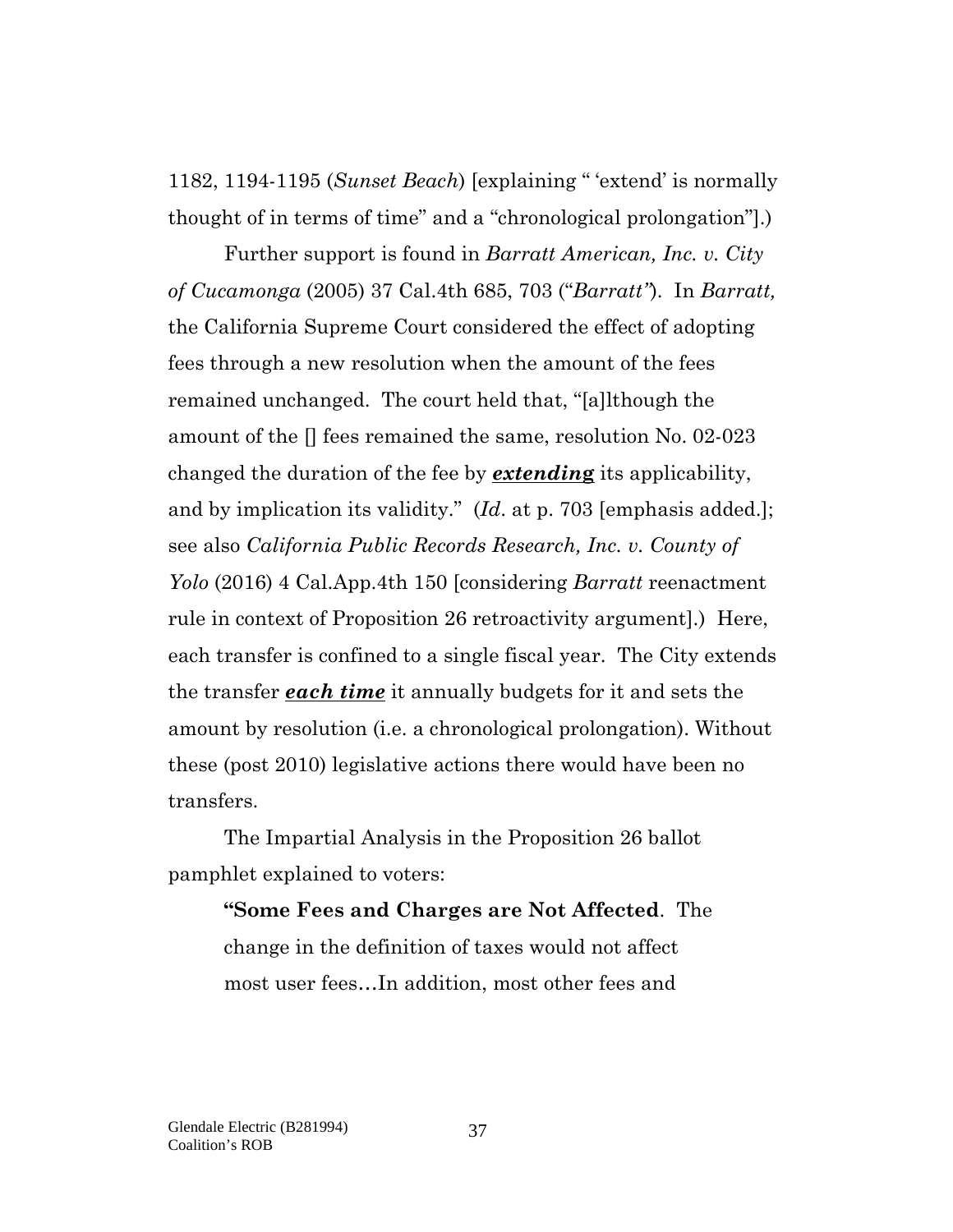charges in existence at the time of the November 2, 2010 election would not be affected unless:

 The state or local government later increases or extends the fees or charges. (In this case, the state or local government would have to comply with the approval requirements of Proposition  $26.$ "

The City has taken numerous actions post November 2, 2010 including the adoption of budgets reflecting transfers, the adoption of resolutions fixing the amounts of the transfers, and the enactment of electric rates embedding amounts to fund the transfers. It is implausible that the voters wanted to shield such post-2010 actions from Proposition 26's restrictions. And it cannot be forgotten that these actions resulted in additional taxes being extracted from ratepayers without their consent.

In addition, the City contends that the City 'imposed' the transfer when it adopted charter section 22 in 1941, not when the transfers were actually made. (AOB 51.) This is disingenuous. If section 22 were self-executing as the City suggests, there would be no need to engage in legislative actions each year regarding the amount of the transfers. Section 22 does only two things, neither of which authorizes a fixed tax to be charged through electric rates. One, it creates a surplus fund which is funded in "amounts in **excess of the requirements** of the several funds"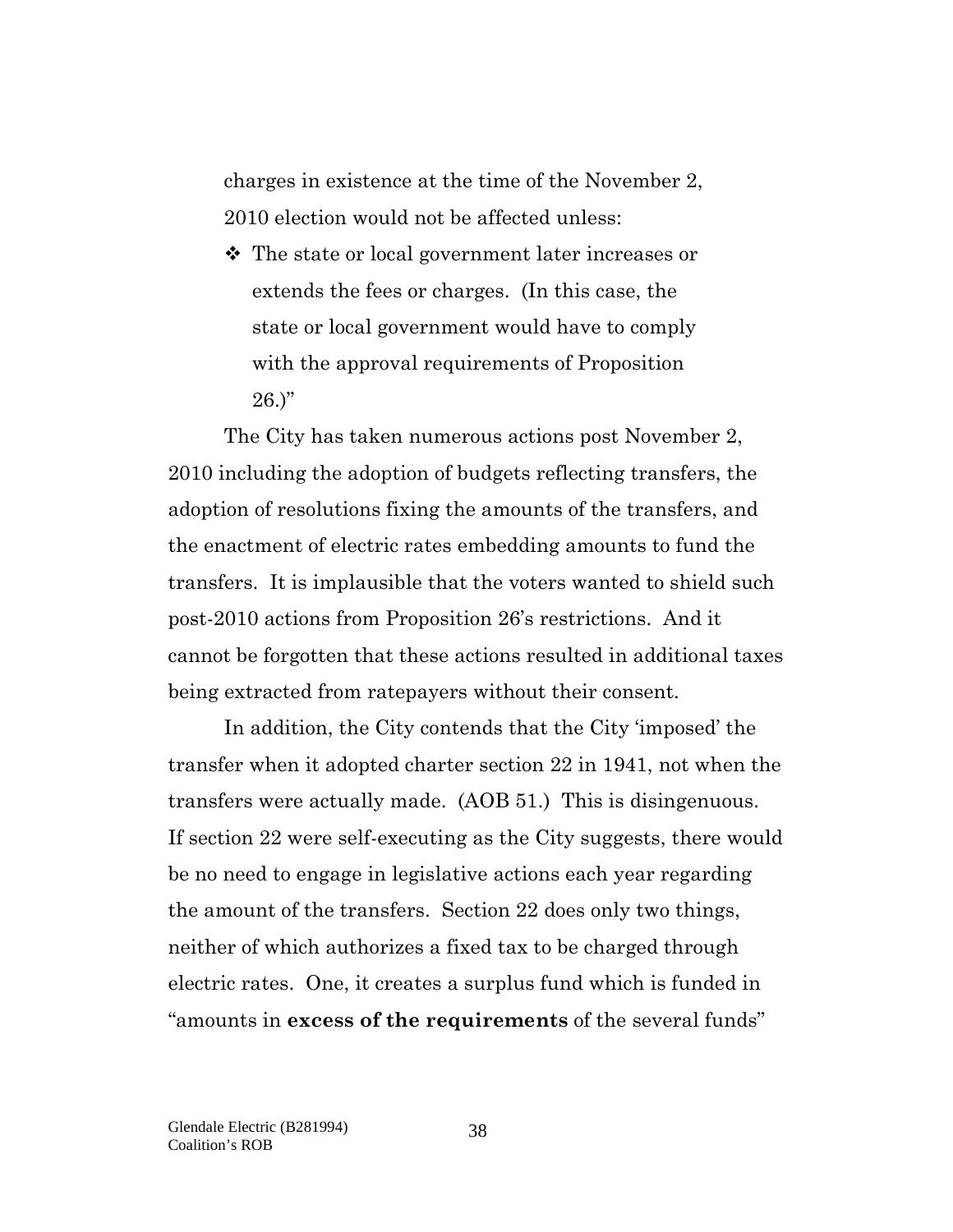(i.e. Electric Revenue Fund). Two, it authorizes a transfer from the surplus fund in an amount that is measured by the operating revenues of the GWP (25%). The City may reduce or waive that amount; apparently it only transfers 10 to 12 percent of operating revenues (as explained by Finance Director Elliot.) The City interprets the adoption of section 22 to mean to that "Glendale voters intended utility ratepayers to fund the general fund transfer" and that "[v]oters therefore understood the revenue to fund the transfer would primarily be retail rate proceeds, as the Utility has few funding sources but wholesale and retail revenues."  $(AOB 50 - 51.)$ 

There is *nothing* before this Court that reflects that the voters understood section 22 as imposing a 25% tax on their electricity bills. There are plenty of reasons why "surplus funds" may exist in any given year; i.e., unexpected cost savings, additional electricity consumption during extra hot summer, liquidation of physical assets, revenues from other lines of business, etc. Indeed, according to the City, the operating revenues in 1941 comprised "accounts 600-615" which included, in addition to retail revenues, "rents," "forfeited discounts and penalties," "service to customers' installations on their property," and "miscellaneous revenues, including 'fees and charges for changing, connecting, and disconnecting service."  $(AOB 20 - 21)$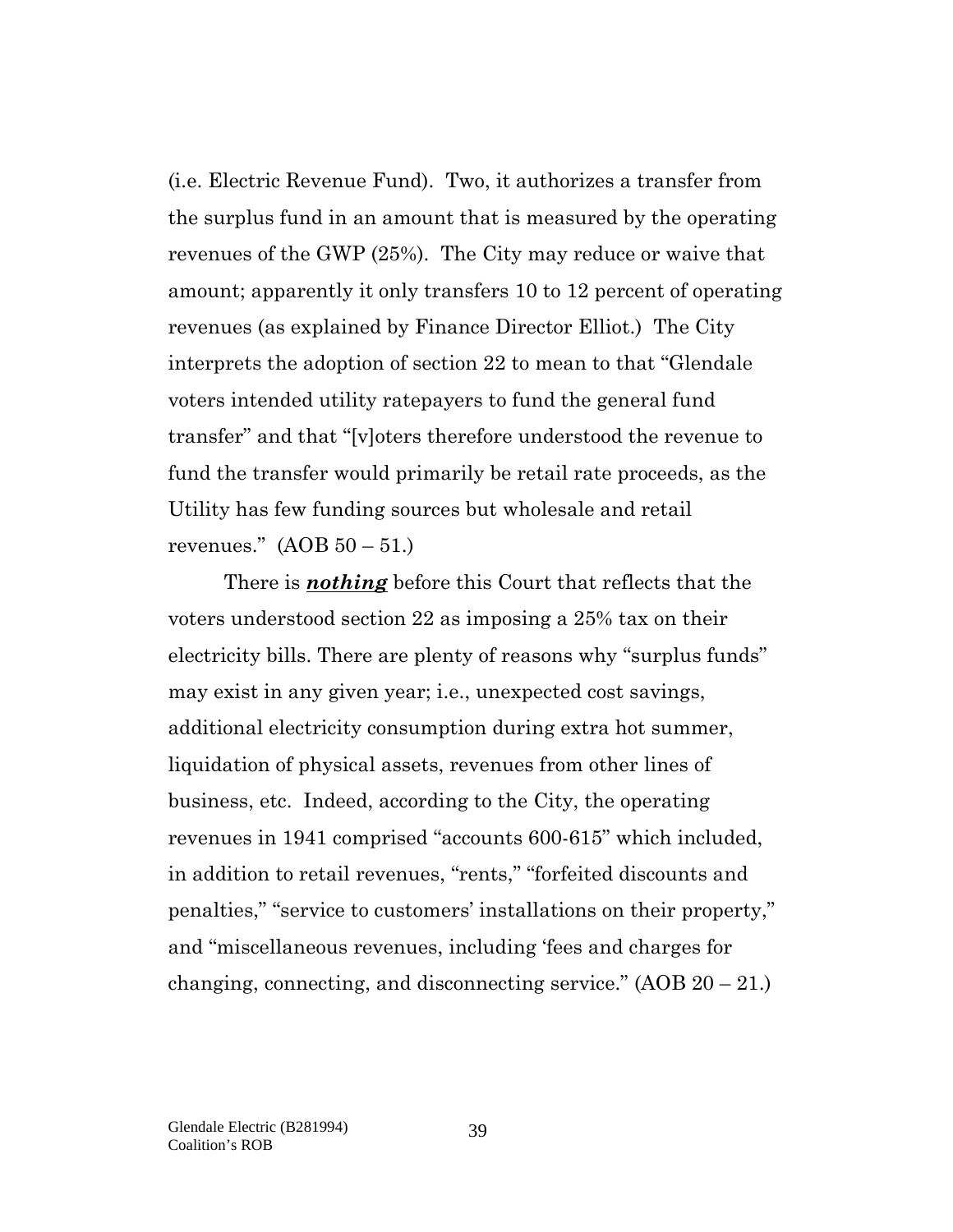Put simply, the fact that the voters wanted to pass along said surplus funds to reduce "revenues required to be raised by taxation" (AOB 51) does not mean that it wanted to fund such through massive taxes on their electric rates. That would amount to "Robbing Peter to Pay Paul." If the City, when it proposed this charter amendment, wanted voters to approve a 25% tax on their electric rates, it should have said so plainly and unequivocally. Notably, nowhere in section 22 is the word "tax" used.

#### **D. Voters Have Not Approved The Tax**

The City contends that voters approved the tax twice – in 1941 and 1946 when they approved amendments to the City's charter, Article XI,  $\S 22$ . (AOB  $56 - 59$ .) But for the same reasons discussed, *supra*, as to why the taxes were not **imposed** in 1941, voters did not **approve** taxes in 1941 (or 1946.) Indeed, in reviewing a charter amendment for the purpose of assessing voter approval, general canons of statutory construction apply. (*Prof'l Eng'rs in California Gov't v. Kempton* (2007) 40 Cal.4th 1016, 1037.) If the plain meaning of the words is ambiguous – as is the case here because section 22 does not refer to a tax whatsoever – then voters cannot be presumed to know that nonexistent factual technicalities exist (e.g., the hidden tax here buried in ostensible transfer provision.) (*Howard Jarvis Taxpayers Ass'n v. Cnty. of Orange* (2003) 110 Cal.App.4th 1375,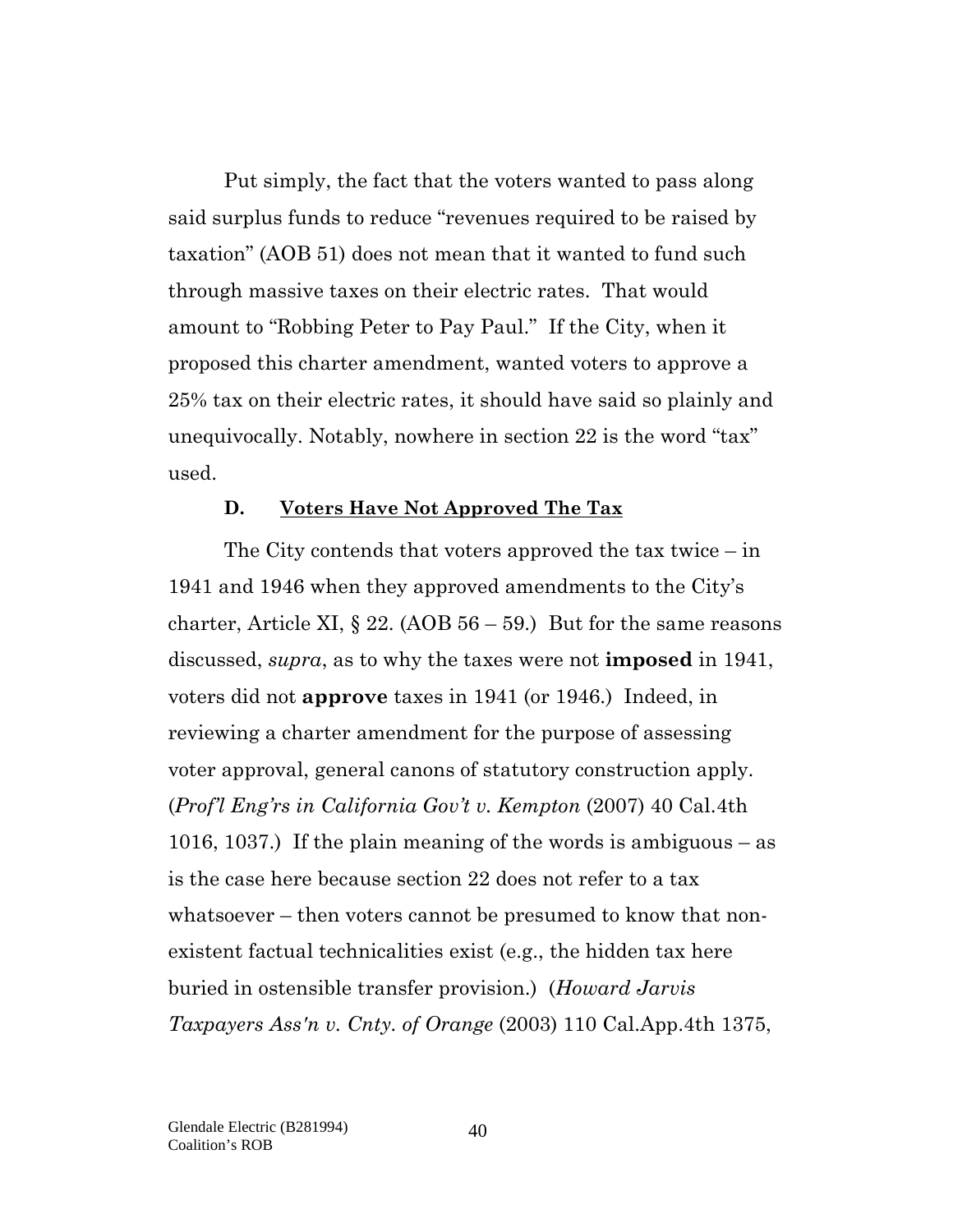1385 [rejecting contention voters are presumed to have known factual technicalities not present in initiatives].) While the tax imposed need not be absolutely definite, it nonetheless must contain within itself some articulable limit against which it is anchored. (*See generally Cnty. of Orange*, *supra*, 110 Cal.App.4th 1375; *AB Cellular LA, LLC v. City of Los Angeles* (2007) 150 Cal.App.4th 747; *Davis et al v. City of Berkeley* (1990) 51 Cal.3d 227; *Sacramento Municipal Utility District v. All Parties and Persons, etc.* (1936) 6 Cal.2d 197.)

In sum, the enactment of new (and increased) electric rates in 2013 is not immune from constitutional scrutiny just because Proposition 26 is not retroactive. When the City took legislative action in 2013, it was required comply with the law as it existed at that time. It failed to do so and it cannot now rely on a 1941 transfer provision to argue that its actions are grandfathered in. To draw upon section 22 language as voter approval of a tax is to fundamentally rely upon conjecture; such an interpretation is decidedly not in reliance upon the express language of the provision. (*See Cnty. of Orange, supra*, 110 Cal.App.4th at p. 1385 ["As a rule, courts should not presume an intent to legislate by implication."].)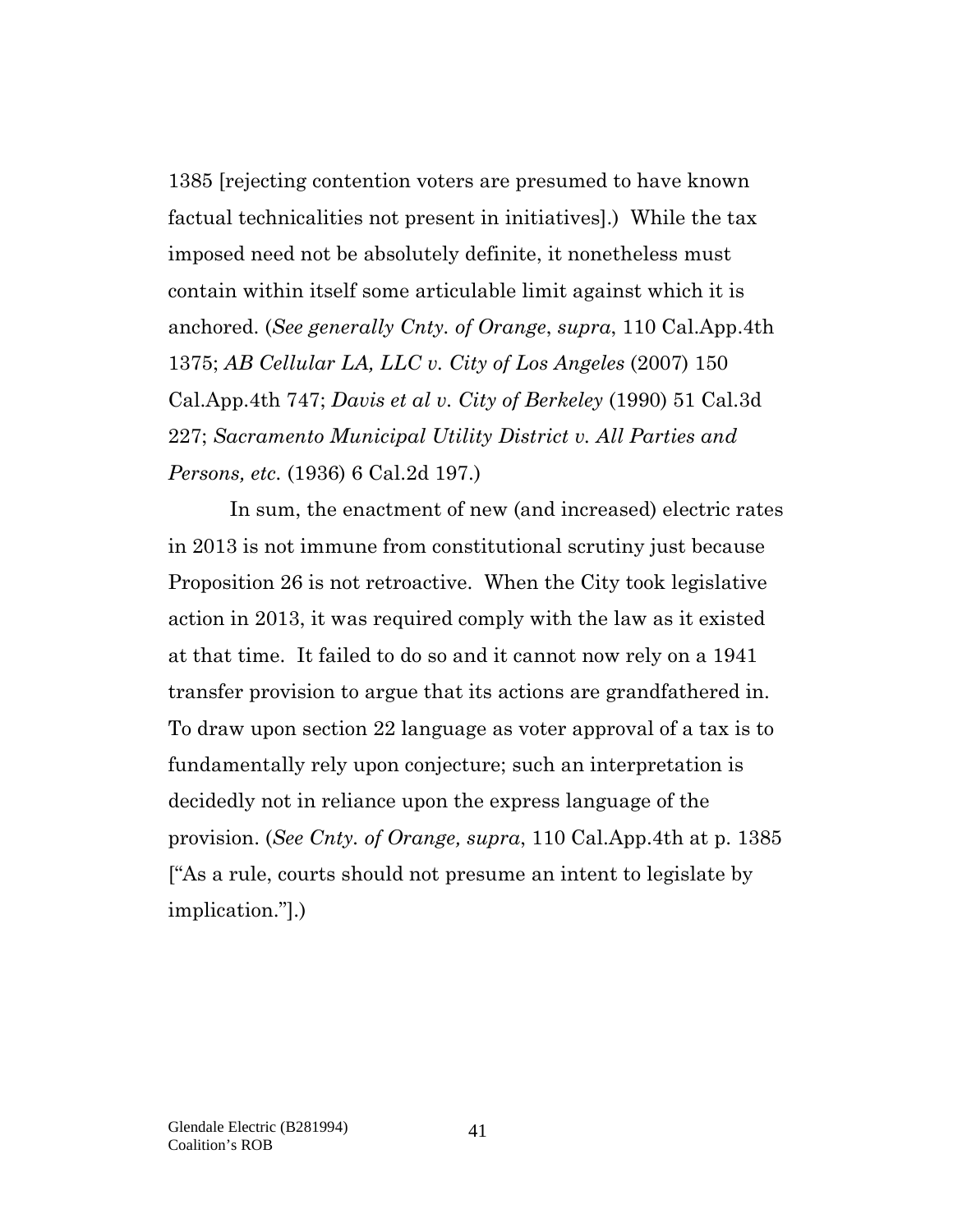#### **E. Public Utilities Code Section 10004.5 Does Not Save The City Because It Is Inapplicable**

The significant portion of City's appeal relies on a highly strained and desperate interpretation of Public Utilities Code ("PUC") section  $10004.5$  ("section  $10004.5$ "). Specifically, the City argues that the Coalition's challenge to the August 2013 rate increase was filed 166 days after the September 13, 2013 effective date of the August 13, 2013 Resolution adopting electric rates, it is time-barred by section 10004.5, which provides for a 120-day statute of limitations for any "judicial action or proceeding against a municipal corporation that provides electric utility service, to attach, review, or set aside, void, or annul an ordinance, resolution, or motion fixing or changing a rate or charge for electric service." (PUC section  $10004.5(a)$ .) (AOB  $34$  – 40.)

Section 10004.5, however, is inapplicable because the Coalition is not attacking the "*ordinance*…*fixing* or *changing* a rate or charge for an electric commodity or an electric service *furnished*" as expressly required by section 10004.5 (emphasis added.) Rather, the Coalition argues that if the City includes an amount designed to fund GFTs in the electric rates, then the City must put it to the voters for approval.

Proposition 26 says that the amount that exceeds cost-ofservice is a tax. "Hidden taxation" is the whole point of Proposition 26 and here the tax was hidden; bottom line is when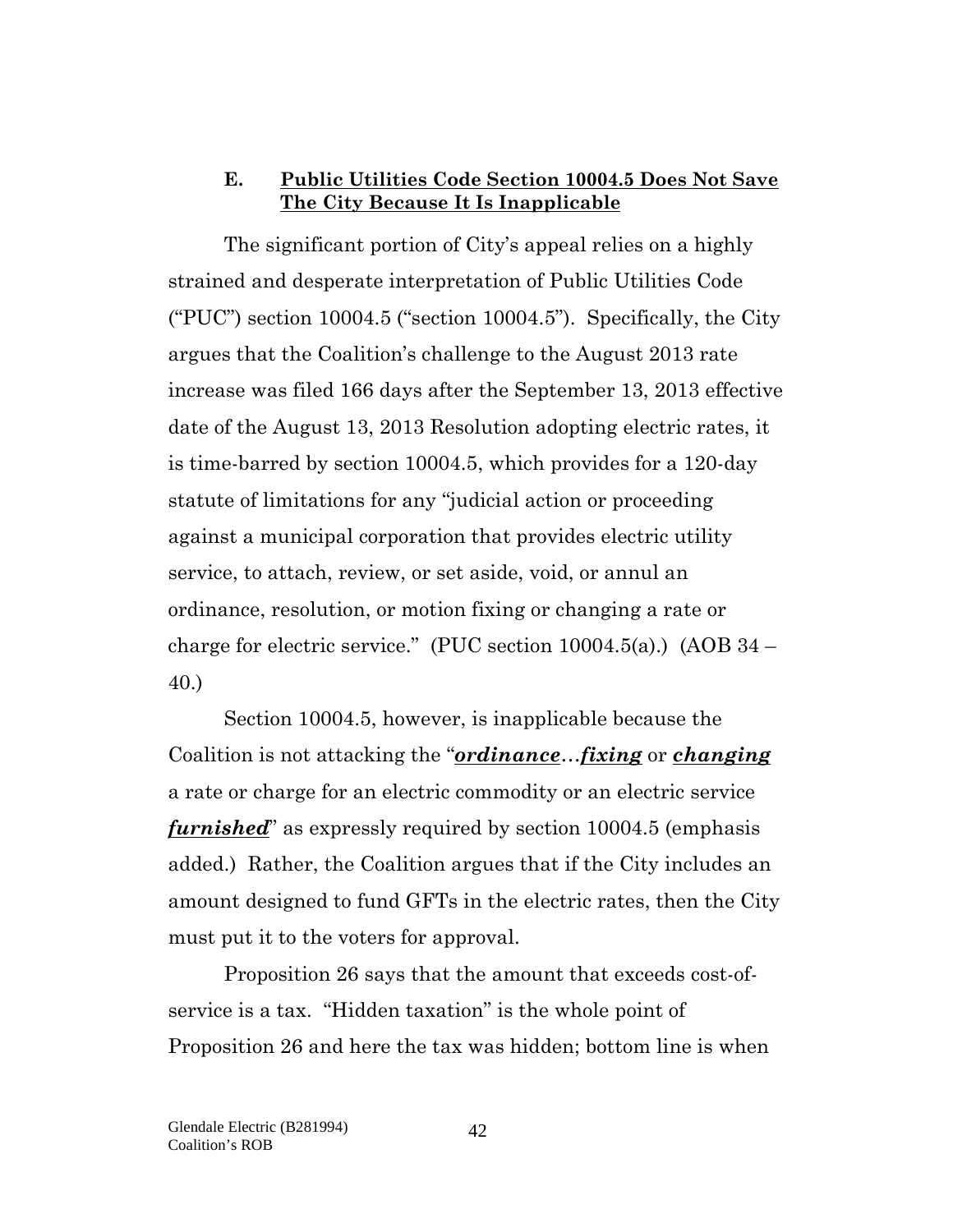the City passed the rates, the tax was buried in sophisticated documents that it took experts to assist the trial court in understanding and uncasing! Indeed, even from an accrual standpoint, a statute of limitations does not run when the underlying violation it is not even capable of being known, such as vis-à-vis a sophisticated rate study and except through highly contested and protracted litigation.

Furthermore, the Coalition's claim is not based upon the adoption of the ordinance, per se. Rather, **it is based upon the continuing accrual of each illegal collection of the tax.** The trial court found that the City has been violating, and continues to violate, Proposition 26.

The Supreme Court in *Howard Jarvis Taxpayers Association v. City of La Habra* (2001) 25 Cal.4th 809 has expressly addressed this very issue and has made the distinction between a claim seeking to invalidate an ordinance and a claim asserting a continuous violation.

Indeed, the *La Habra* court decision is dispositive on point and explains, in pertinent part, that the plaintiffs in that case were seeking redress for *two* types of injury: the violation of their right to vote on new taxes, and the City's continued collection of the tax without valid legal authority. At the heart of the matter was the very practical argument made by plaintiffs; i.e., that the City was under no compulsion to continue collecting the tax,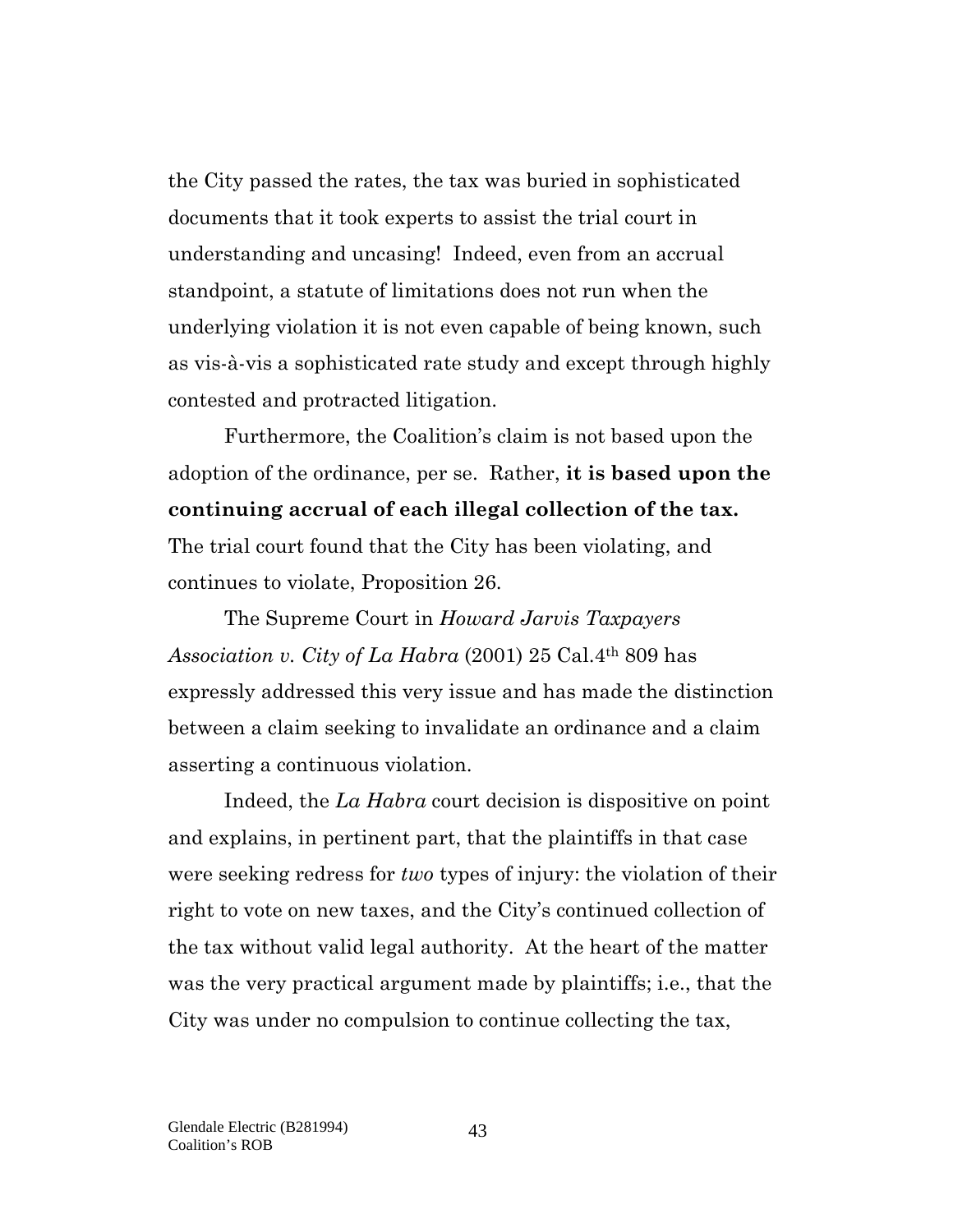alleging "[e]very month the City choose…to send out another round of bills and collect more money without voter approval, it commits a new injury." (*Id.* at p. 819.)

The *La Habra* plaintiffs had consistently claimed the City's continued collection of its utility tax was illegal and had consistently sought equitable remedies and writ relief to prevent further illegal collections. The question at bar was whether, having abandoned their refunds claim, they had timely sought such prospective relief – specifically, a declaration of the tax's invalidity and a writ ordering the City to cease collecting the tax or put it to a vote based on the City's recent and continuing collection of the tax. (*Id.* at pp. 813-814.)

In short, the *La Habra* plaintiffs had alleged (1) an ongoing violation of Proposition 62's commands, for which they sought relief in mandamus (Code Civ. Proc., § 1085, subd. (a)); and (2) a then presently existing actual controversy between themselves and the City over the validity of the utility tax, which they sought to resolve by declaratory judgment (Code Civ. Proc., § 1060.) (*Id.*)

The *La Habra* court found that those causes of action are not barred merely because similar claims could have been made at earlier times as to earlier violations, or because plaintiffs did not at that time also seek a refund of taxes paid. (*Id.* at pp. 823- 825.) The court held, "Proposition 62 prohibited the imposition of a general tax 'unless and until such general tax is submitted to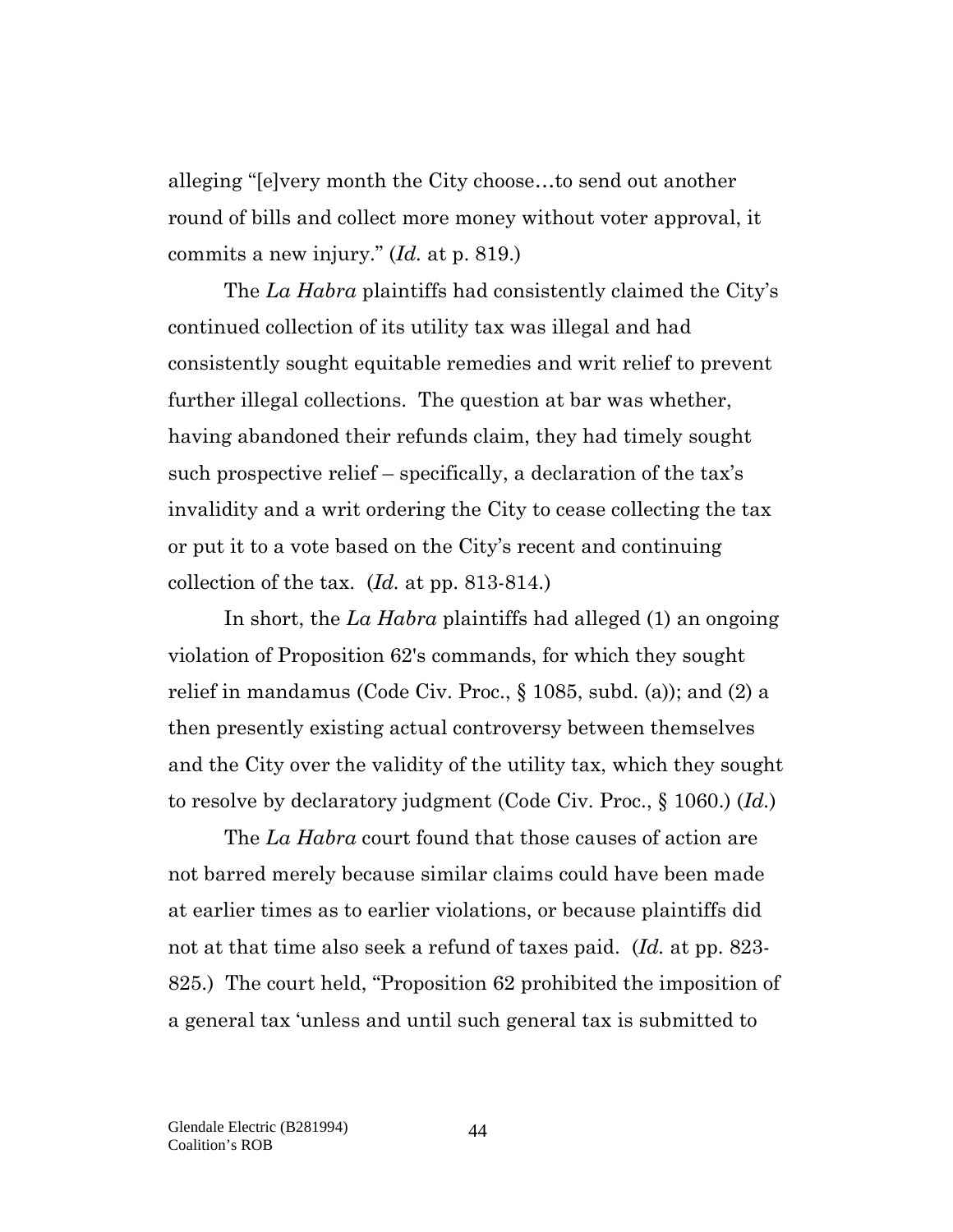the electorate.' (Gov. Code, § 53723.) That command is allegedly violated each time the City collects its utility tax through the service providers. As already noted, no statute or decision requires an aggrieved taxpayer to establish the tax's invalidity *before* suing for refund or to prevent its collection." (*Id.*)

Emphasizing the court's distaste for the City's disregard for constitutional protections, the court further stated at pages 824-825:

"The local governments' suggestion, 14 years after the passage of Proposition 62 and [25 Cal. 4th 825] five years after *Guardino's* resolution of the constitutional questions (*Guardino, supra*, 11 Cal.4th 220), that their budgetary planning processes will be disrupted if Proposition 62's requirements are enforced, is not well taken. Cities and counties must eventually obey the state laws governing their taxing authority and cannot continue indefinitely to collect unauthorized taxes."

What's more, the legislative history of Section 10004.5 demonstrates that the provision was intended *narrowly* for lawsuits by public school districts over fees intended to pay the capitalization costs of a public utility.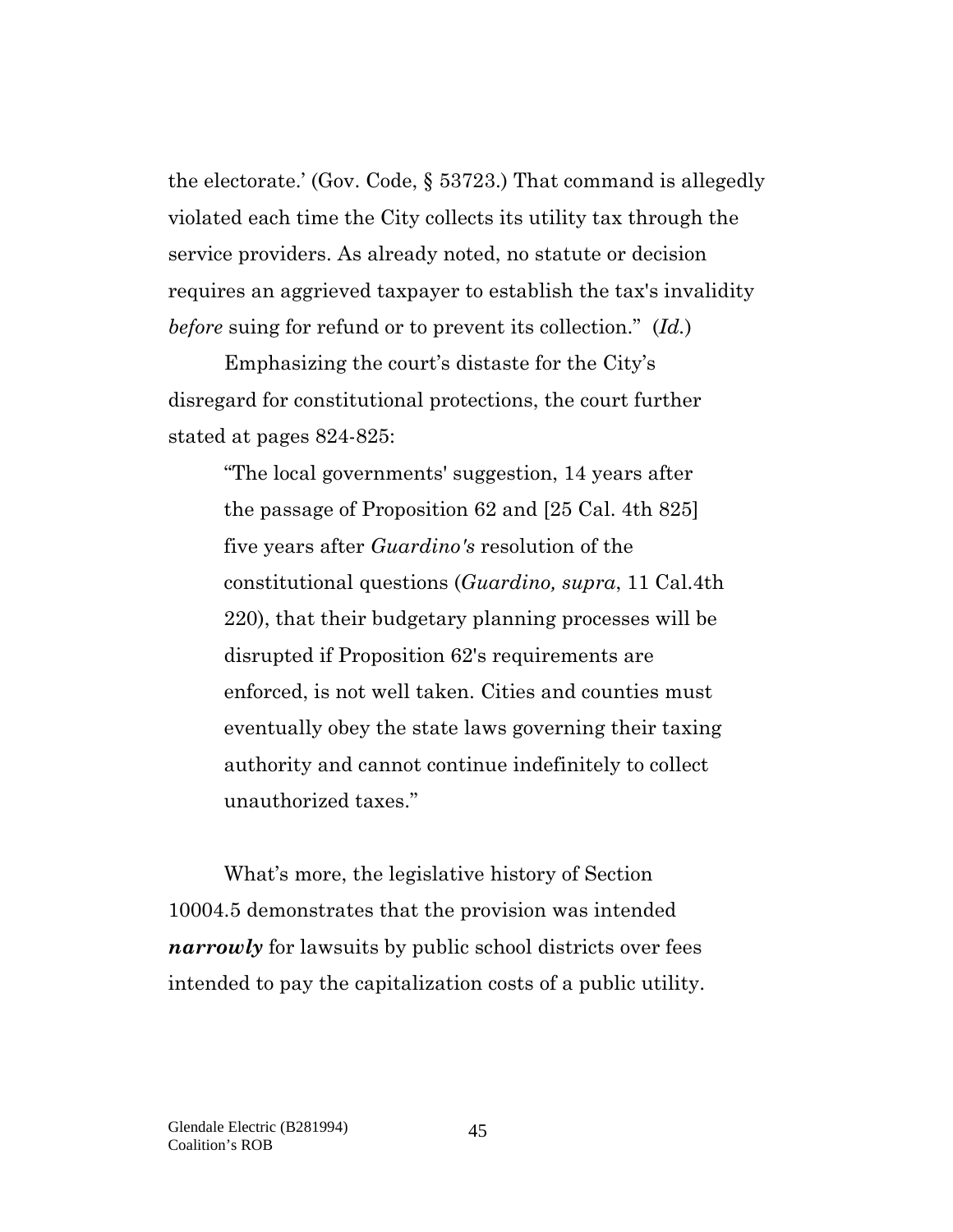(14 JA 3387.) An entirely different set of circumstances than the case at bar.

The City nevertheless contends that the plain language of section 10004.5 applies to all challenges to electric rates and is not limited to disputes between public agencies  $(AOB 34 – 36)$ , but as highlighted by Judge Chalfant in his ruling on the City's motion for new trial, the overriding function of statutory interpretation is to effect legislative purpose.

Literal construction should not prevail if contrary to the legislative intent apparent in the statute, and intent prevails over the plain language. (14 JA 3387 – 3388, citing *Lungren v. Deukmejian* (1988) 45 Cal.3d 727, 735.) Section 10004.5 does not state its purpose and the court may resort to legislative history to determine it. (14 JA 3388.)

Importantly, the legislative history shows that AB 1674 was codified partly in section 10004.5, and also in Government Code section 54999.35. The two codified provisions must be interpreted together in order to glean their purpose.<sup>[8](#page-45-0)</sup>

 $\overline{a}$ 

<span id="page-45-0"></span><sup>&</sup>lt;sup>8</sup> All parts of a statute should be read together and construed in a manner that gives effect to each, yet does not lead to disharmony with the others. [Citations.]" (*City of Huntington Beach v. Board of Administration* (1992) 4 Cal.4th 462, 468.) "[L]egislation must be construed as a whole while avoiding an interpretation which renders any of its language surplusage. [Citation.]" (*Ibid*.)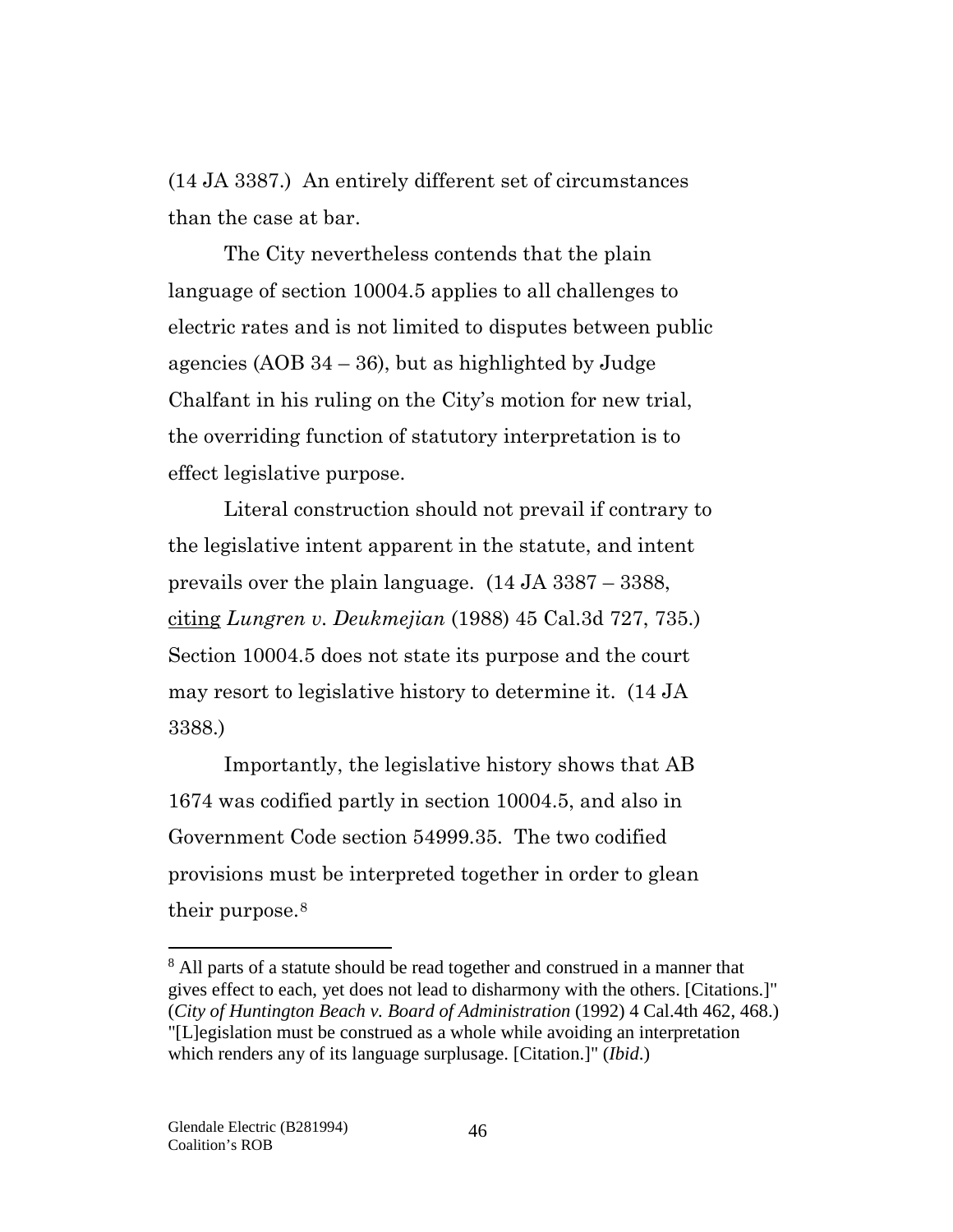As articulated by Judge Chalfant, "[t]hat purpose was for a public utility to provide notice to certain schoolrelated public entities that a capital facilities fee would be imposed, and to give those public entities a short 120-day window to challenge them." (14 JA 3388.) As such, section 10004.5's 120-day limitations period does not apply to a Proposition 26 challenge. (14 JA 3388.)

Importantly, there is not a single legislative reference in AB 1674 or in any of the statutes amended or added in accordance with the statutory scheme or in any appellate court decision that suggests Public Utilities Code section 10004.5 applies to *individuals*. On its face, it applies to public agencies providing utility service to other public agencies. Section 54999.35 states, in pertinent part: "**This section shall apply only to a local publicly owned electric utility or other public agency providing public electric utility service to a public agency in its service territory…**"

What's more, as a practical matter, Public Utilities Code section 10004.5 was enacted in 2000; so, there is no way it could have even contemplated usurping the Constitutional protections of Propositions 26.

One of the significant cases that discusses the impact of a shortened 120-day statute of limitations is that of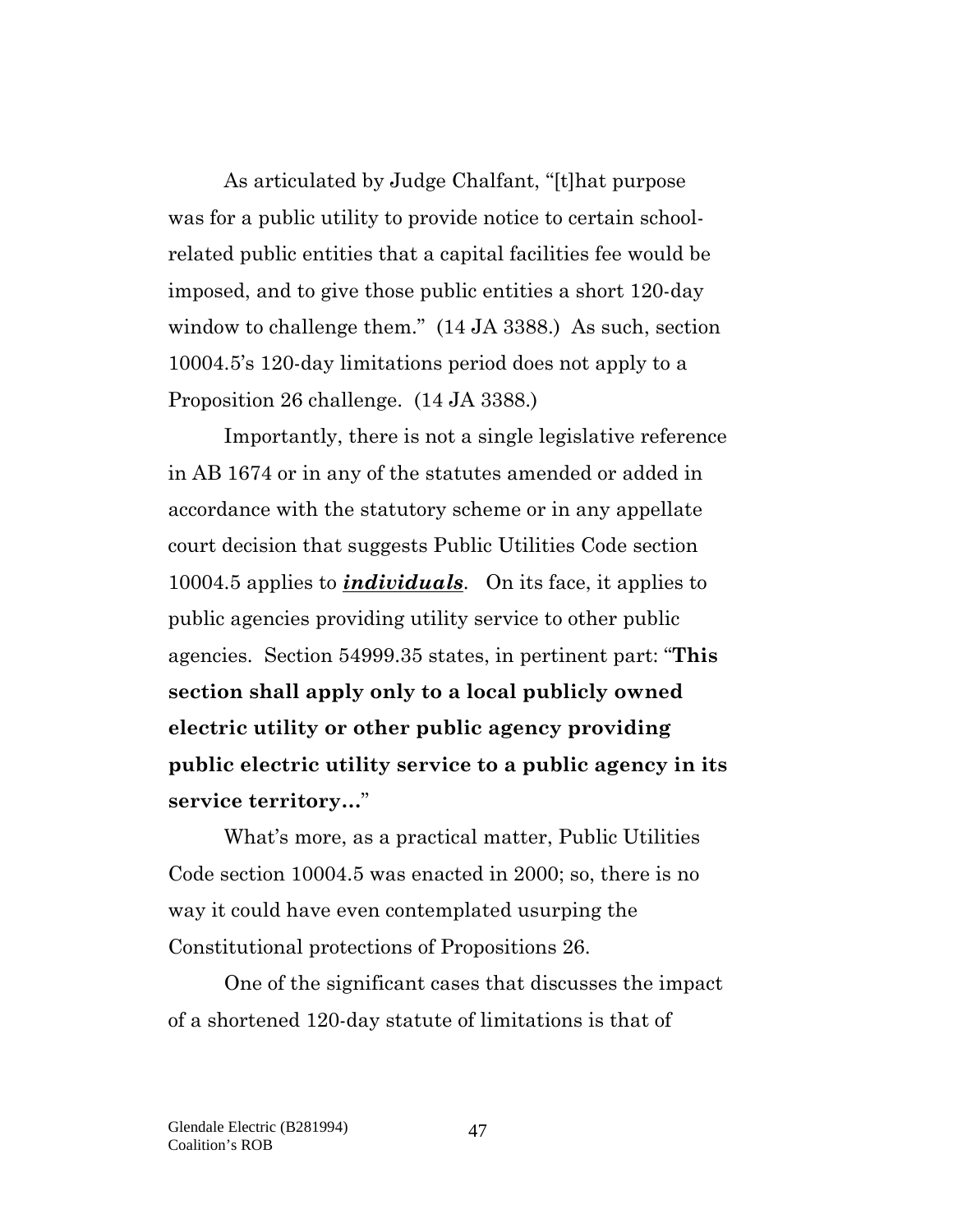*Utility Cost Management v. Indian Wells Valley Water District* (2001) 26 Cal.4th 1185, a case cited by the City of Glendale on appeal and at the lower level. Upholding a short 120-day statute of limitations, the Supreme Court discusses the relationship of two public agencies vis-à-vis Government Code section 54999.2 and states at page 1189, "[s]ection 54999.2 authorizes public utilities to impose a 'capital facilities fee' on public entities…."

The Supreme Court continues at page 1190, "[t]herefore, application of this provision would require state agencies and educational entities to keep close watch on public utilities at the time they adopt their rate ordinances and to bring prompt challenges…."

The Supreme Court concludes at page 1196, "[i]n a case such as this one, where the ordinance creating the fee clearly applies to public entities…."

It is also most significant that we consider the holdings of the California Supreme Court with respect to the importance of legislative history and the intent of a statute. The Supreme Court holding in *Lungren v. Deukmajian* (1988) 45 Cal.3d 727, 735 is directly on point herein:

> "Literal construction should not prevail if it is contrary to the legislative intent apparent in the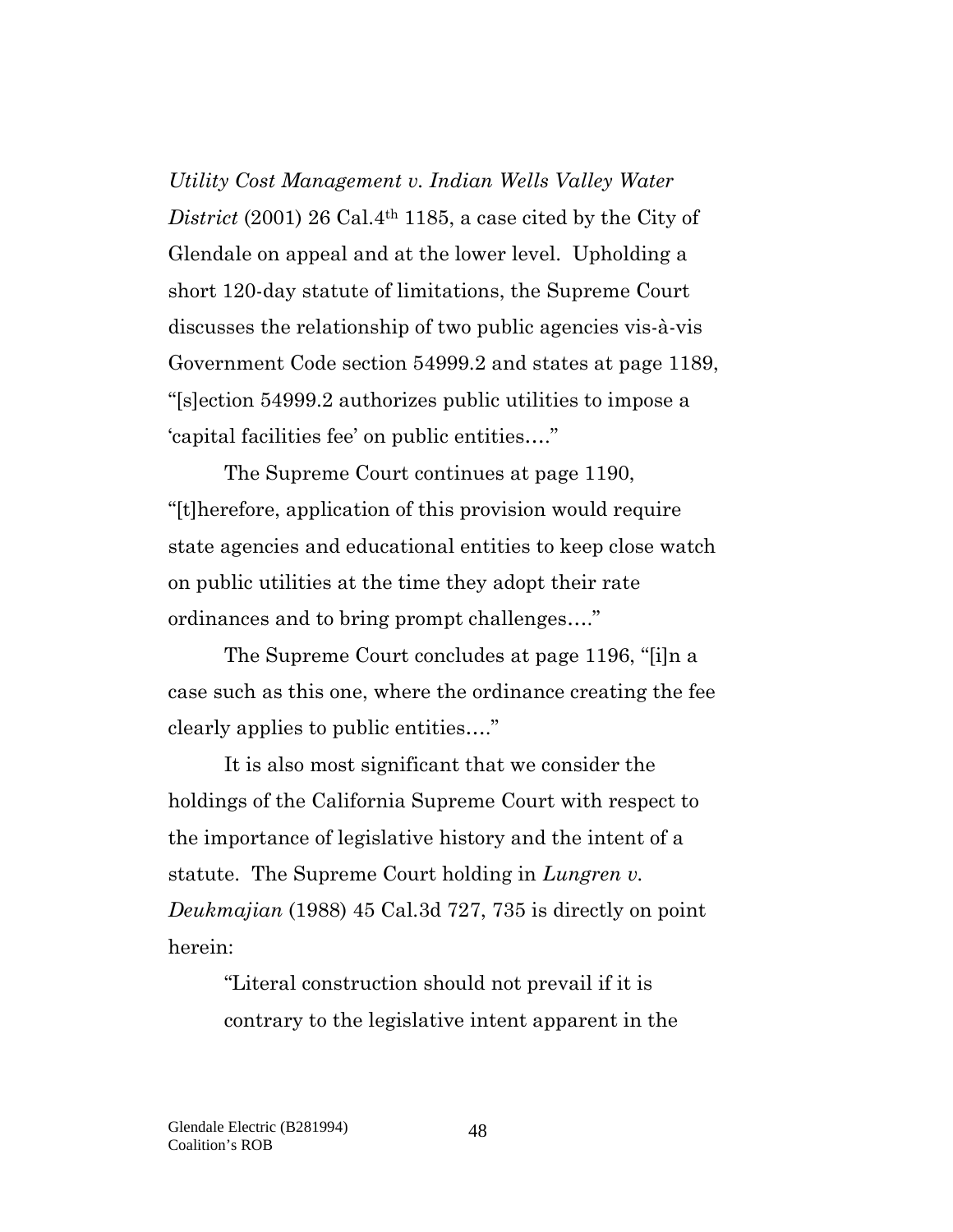statute. The intent prevails over the letter, and the letter will, if possible, be so read as to conform to the spirit of the act. [Citations omitted.] An interpretation that renders related provision nugatory must be avoided [citation omitted]; each sentence must be read not in isolation but in the light of the statutory scheme."

Our Court of Appeal recently joined in this interpretation in *Wells Fargo Bank, N.A. v. 6354 Figarden General Partnership* (2015) 238 Cal.App.4th 370, 380 and held:

> "The plain meaning of words of a statute may be disregarded only when the application of their literal meaning would (1) produce absurd consequences which the Legislature clearly did not intend or (2) frustrate the manifest purposes which appear from the provisions of the legislation when considered as a whole in light of its legislative history [citations omitted]."

There is *not* one single suggestion in the legislation that Public Utilities Code section 10004.5, which is part of the extensive and all-encompassing statutory scheme that became effective on July 21, 2000, applies to individuals. To hold that a ratepayer has only 120 days to object to an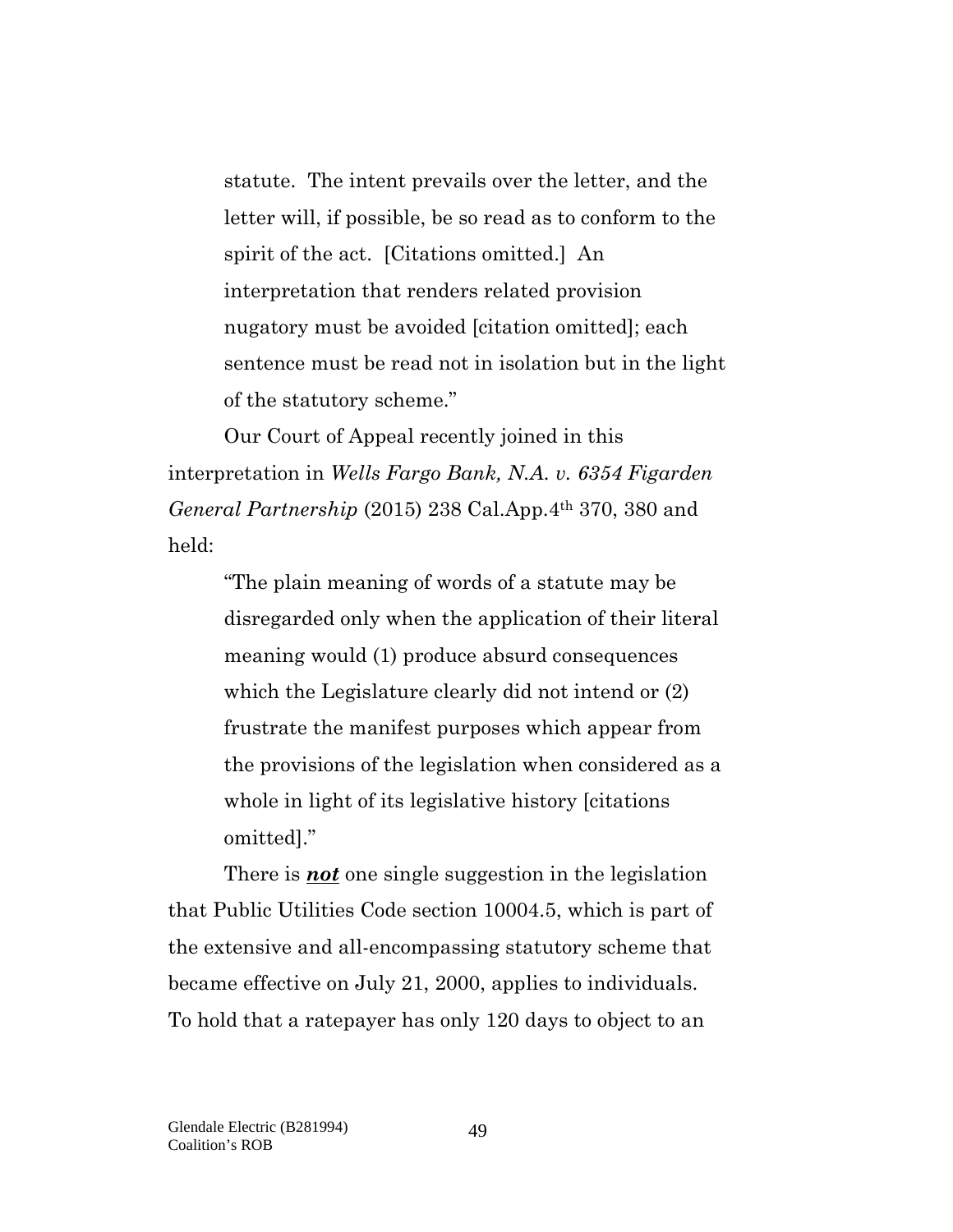illegal tax enacted in violation of the state Constitution and that the City would be entitled to impose that illegal tax in perpetuity is an absurd result and clearly not intended by the statutory scheme of which Public Utilities Code section 10004.5 is a part.

#### **F. Public Utilities Code Section 10004.5 Does Not Pertain To Taxes**

The City's August 13, 2013 resolution increasing City electric rates purported to increase "fees." It did not increase "fees." **It increased taxes without a vote.** There is a legally recognized distinction between fees and taxes and the Supreme Court has repeatedly made that distinction in cases dealing with a shortened statute of limitations.

As noted above, in June 2001, the Supreme Court handed down *Howard Jarvis Taxpayers Association v. City of La Habra* (2001) 25 Cal.4th 809 which is based upon the City's *continued* collection of a *tax* without valid legal authority. In December 2001, the Supreme Court handed down *Utility Cost Management v. Indian Wells Valley Water District*, supra. While the Supreme Court upheld a 120-day limitation therein, it is distinguished from *City of La Habra* at page 1195:

"In this regard, our opinion in *Howard Jarvis Taxpayers Association v. City of La Habra* (2001) 25 Cal.4<sup>th</sup> 809 [] can be distinguished. In that case, we held that a new violation of Proposition 62 occurred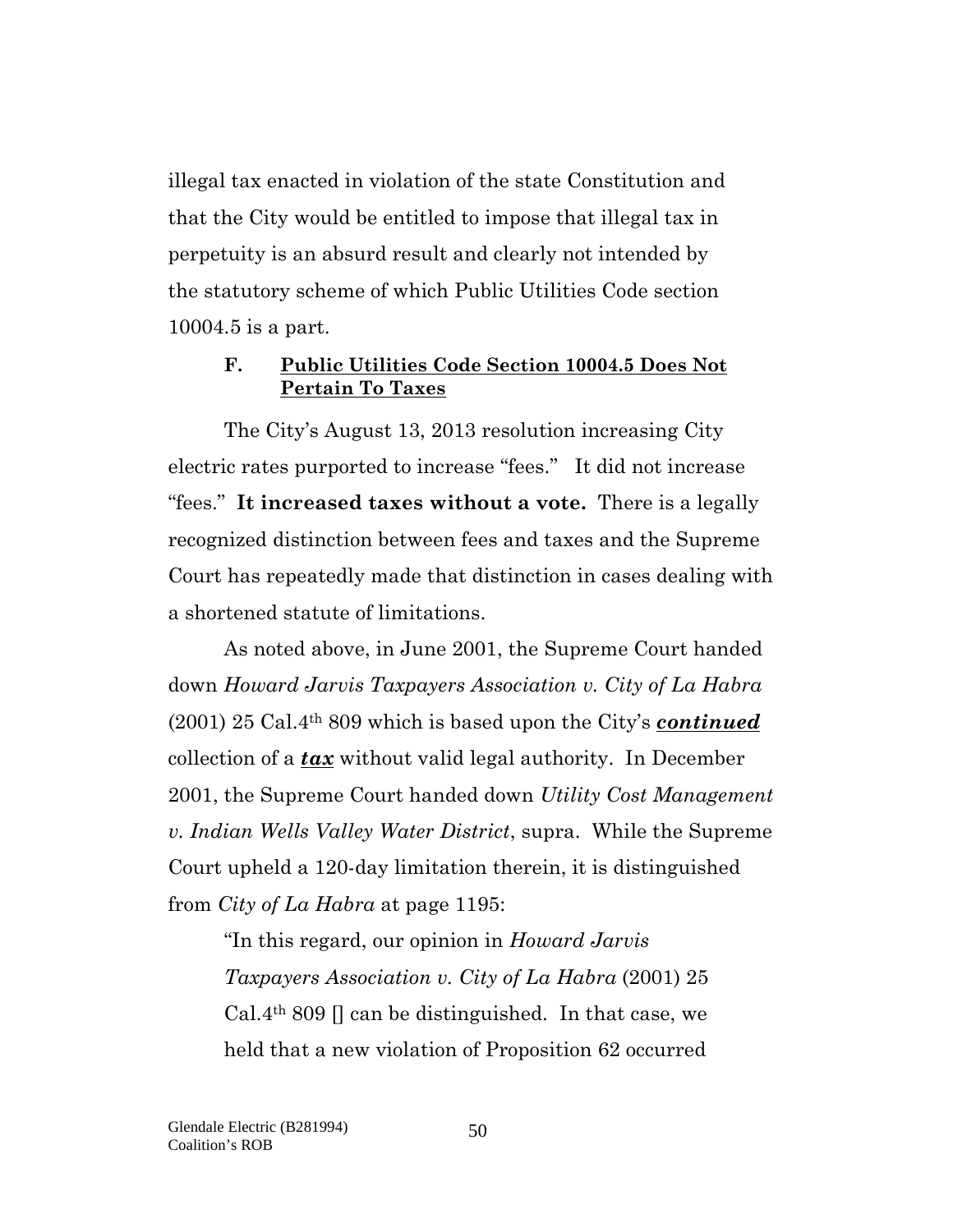every time a city attempted to collect a *tax* under an ordinance that had not been approved by the requisite majority vote of the electorate. Therefore, though the plaintiffs' challenge was to the underlying validity of the *tax* ordinance, a separate limitations period ran from each individual collection of the tax. (*Howard Jarvis*, at pp. 821-822.) But there, we were construing the three-year statute of limitations applicable to "an action upon a liability created by statute." (Code of Civ. Proc., section 338, subd. (a).) That statute ran from the date the action accrued, which we construed to mean the date the *tax* was collected. (*Howard Jarvis*, at p. 821.) Government Code section 66022, however, expressly states that it runs from the "effective date" of the *fee* legislation."

The Supreme Court continued at page 1196:

"In a case such as this one, where the ordinance creating the fee clearly applies to public entities, it is the *enactment* of an improper fee, not the mailing of the charge, that violates the exemptions…."

In July 2004, the Supreme Court again addressed a short statute of limitations in *Travis v. County of Santa Cruz* (2004) 33  $Cal.4<sup>th</sup> 757$ . In Travis, the plaintiff sought to challenge a zoning ordinance. The Supreme Court, while upholding the short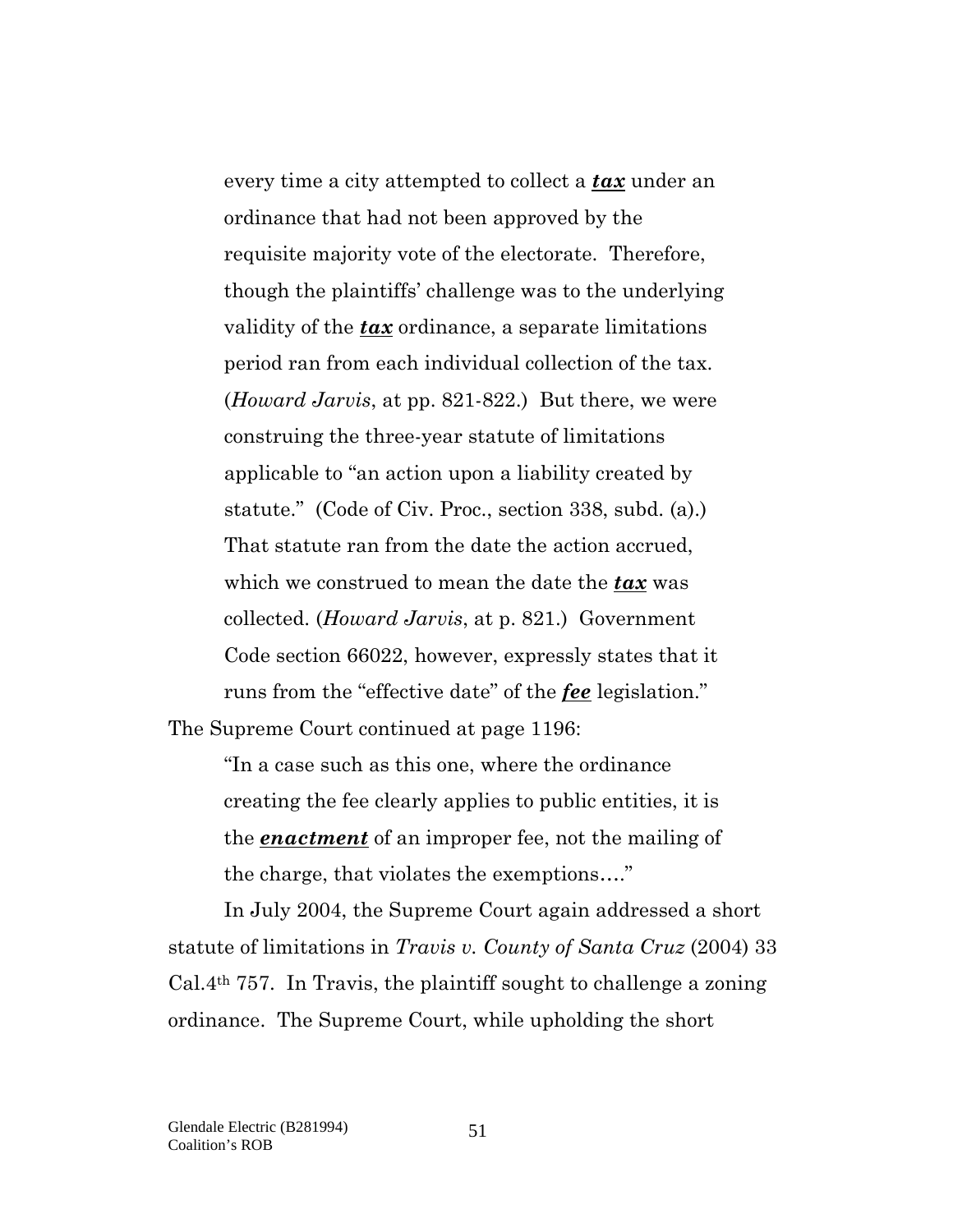limitation, acknowledged *City of La Habra* in its decision at page 774:

"Plaintiffs also argue the action as a whole is timely under Code of Civil Procedure section 338 because it was brought "within three years of two applications of the Ordinance – one to the Sokolows in 1998 and one to Travis in 1999. They rely on *Howard Jarvis Taxpayers Assn. v. City of La Habra*, supra, [citations omitted], **in which we deemed a facial attack on a local utility** *tax* **to accrue every time the city collected the tax**. [Emphasis added.]"

As the Supreme Court has repeatedly recognized in highlighting the distinction between a fee and a tax, we should look at the state Constitution and the significance of Proposition 218 (enacted in 1996) and Proposition 26 (enacted in 2010), the focus of this case. For example, the Court of Appeal in *Silicon Valley Taxpayers Association v. Garner* (2013) 216 Cal.App.4th 402, 407 emphatically stated, **"[w]hen construing a constitutional provision [e.g., Proposition 26] enacted by initiative, the intent of the voters is the paramount consideration."**

The state constitution makes it clear that fees are not taxes and that, pursuant to Proposition 218, a city may not increase taxes without a vote. **Public Utilities Code section 10004.5**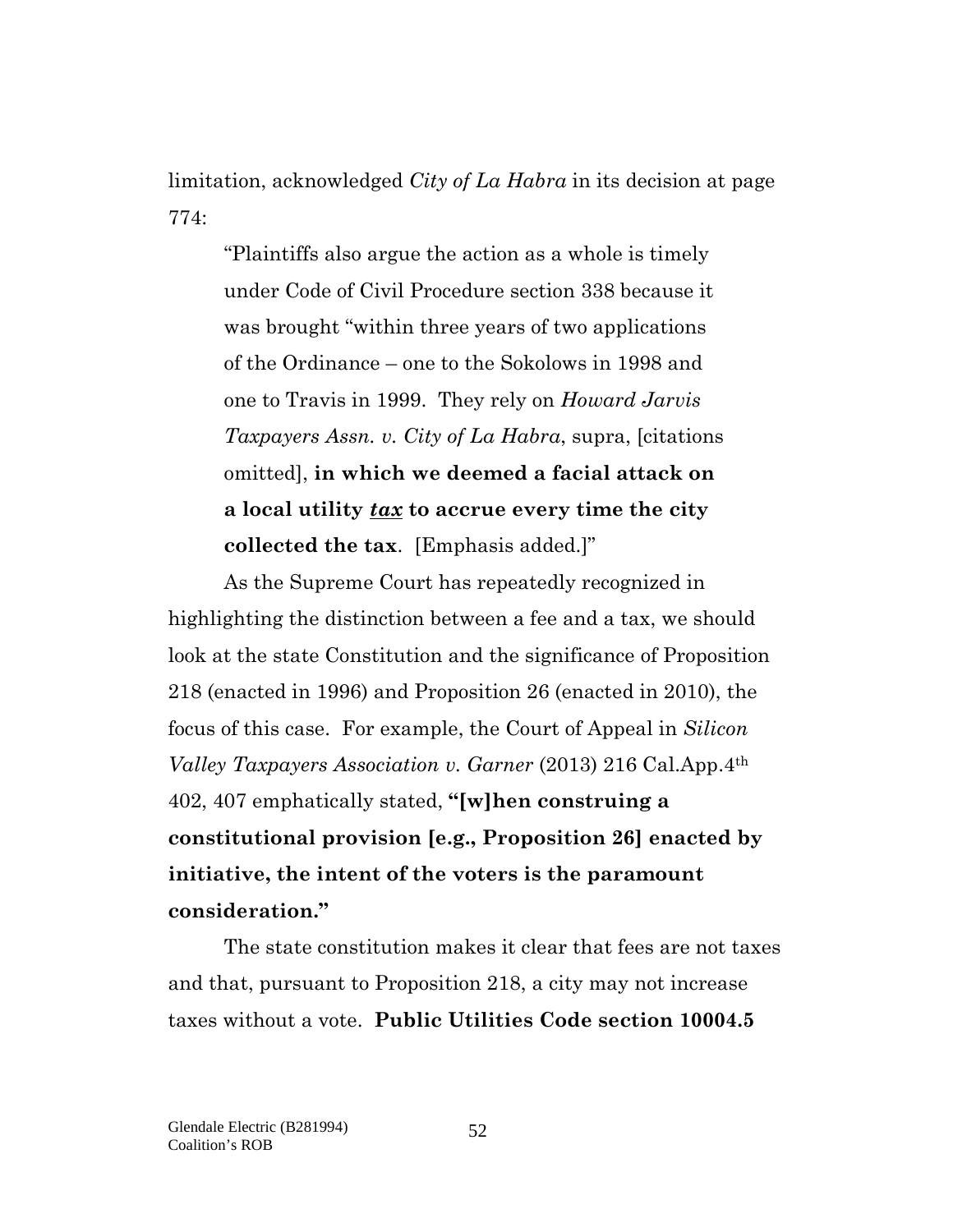**pertains to** *fees***, not** *taxe***s.** The application of section 10004.5 would illegally diminish the impact and importance of Proposition 26.

#### **G. The City Waived / Forfeited Its Statute Of Limitations Defense**

The City did not specifically plead section 10004.5 as a statute of limitations defense in its Answer. (14 JA 3386.) Its First Amended Answer ("FAA") alleges only that "[t]he Petition and each cause of action contained therein are barred by the applicable statutes of limitation, including, but not limited to, section 338 of the Code of Civil Procedure."  $(2 JA 333:1 - 4.)$  Nor did it assert it as a defense in its opposition brief. Instead, it raised for the first time orally at the June 9, 2016 hearing on the merits.  $(RT 103:28 - 104:24)$  The trial court refused to consider section 10004.5 because the City had failed to raise it previously. (RT 104:27-28.) It argued it in its brief during the remedies phase, but the trial court ruled, "the City may not raise a PUC section 10004.5(a) statute of limitations in its remedy brief." (12 JA 3055.)

In support of its motion for new trial and motion to vacate, the City briefed section 10004.5 in its moving papers. (13 JA 3176 – 3178.) It argued, citing *616 Croft Ave., LLC v. City of West Hollywood* (2016) 3 Cal.App.5th 621, that its FAA's "including, but not limited to" language was sufficiently broad to encompass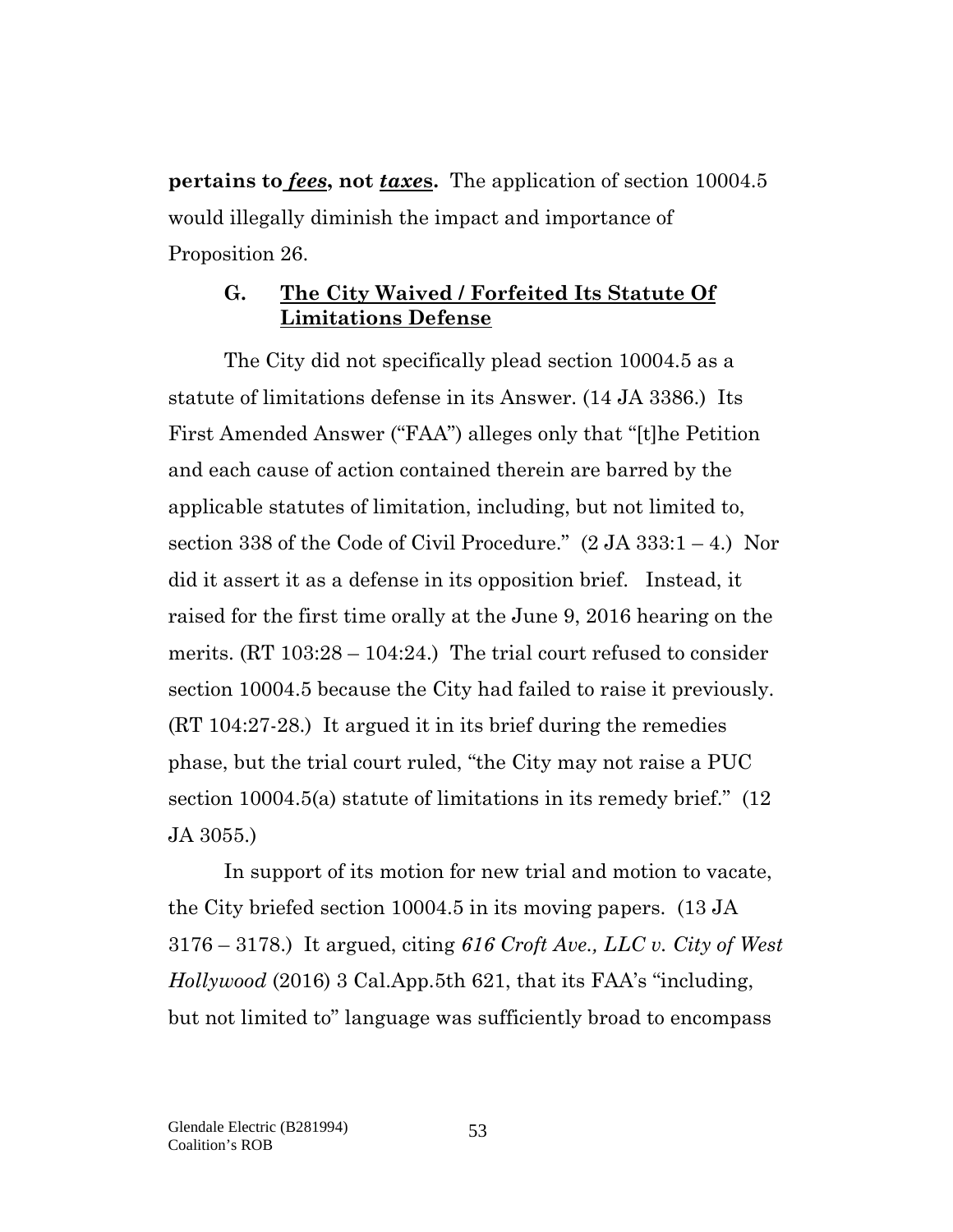section 10004.5 and thus, its affirmative defense was properly pled. It also asserted that the Coalition failed to challenge the sufficiency of FAA (i.e. by demurring to it.)  $(13 \text{ JA } 3261 - 3262)$ .

The trial court ruled that the City's FAA did not constitute a waiver, citing the fact the Coalition had not challenged the adequacy of the pleading. (14 JA 3387.) But critically, it ruled that "[i]t is not enough…for the City to have adequately pled a statute of limitations defense…It also must timely raise it. A properly pled cause of action may nonetheless be waived by a party's failure to argue the issue in the trial brief." (14 JA 3387, citing *West v. JPMorgan Chase Bank, N.A.* (2013) 214 Cal.App.4th 780, 799 [holding, an argument raised in the complaint, but not discussed in the opening brief, is waived and may not be raised in a reply brief].)

Moreover, as the trial court noted, "any time a party asserts a point, but fails to support it with reasoned argument and citation to authority, the point may be treated as waived." (14 JA 3387, citing *Badie v. Bank of America* (1998) 67 Cal.App.4th 779, 784, 785; *Solomont v. Polk Development Co.* (1966) 245 Cal.App.2d 488 [point made which lacks supporting authority or argument may be deemed to be without foundation and rejected].)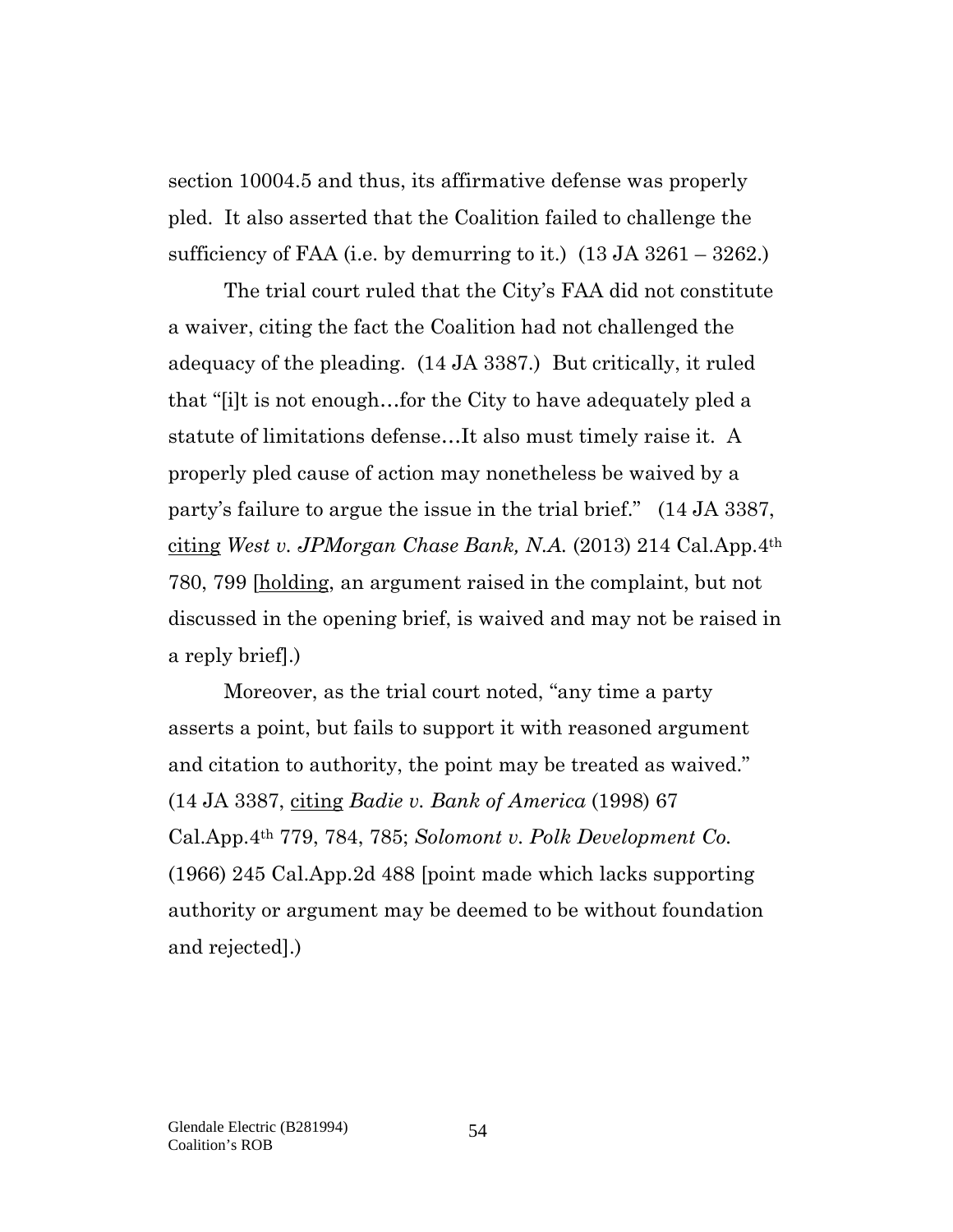Ultimately, Judge Chalfant ruled that "[t]he City waived<sup>[9](#page-54-0)</sup> section 10004.5 as an affirmative defense when it failed to present in its trial brief any argument or citation to authority concerning the passage of the section 10004.5 limitations period." (14 JA 3387.)

On appeal, the City contends that "[a]lthough the City did not argue Public Utilities Code section 10004.5 in its pre-trial brief, it raised it: (a) at trial, (2) in its briefing on remedy, and (3) in its new trial motion." (AOB 39.)

The oral statement at the June 9, 2016 writ petition hearing fails for two reasons. First, it was devoid of any analysis, reasoned argument, or citation to authority (other than the statute itself.) (See *Solomont v. Polk Development Co.* (1966) 245 Cal.App.2d 488.) Second, while the writ petition hearing has been nominally referred to as a "trial," the vehicle for adjudicating this matter was through a peremptory writ / noticed motion procedure.

Los Angeles Superior Court Local Rule 3.231 proscribes very specific procedures the parties must follow with regard to writs. In the case of peremptory writs (as in here), the court sets a briefing schedule, dates for record preparation, and a hearing

 $\overline{a}$ 

<span id="page-54-0"></span><sup>9</sup> "Forfeiture" may be a more appropriate term. See *Reid v. Google, Inc*. (2010) 50 Cal.4th 512, 529, n6 [explaining waiver is an intentional relinquishment or abandonment of a known right whereas forfeiture is the failure to make the timely assertion of a right.].)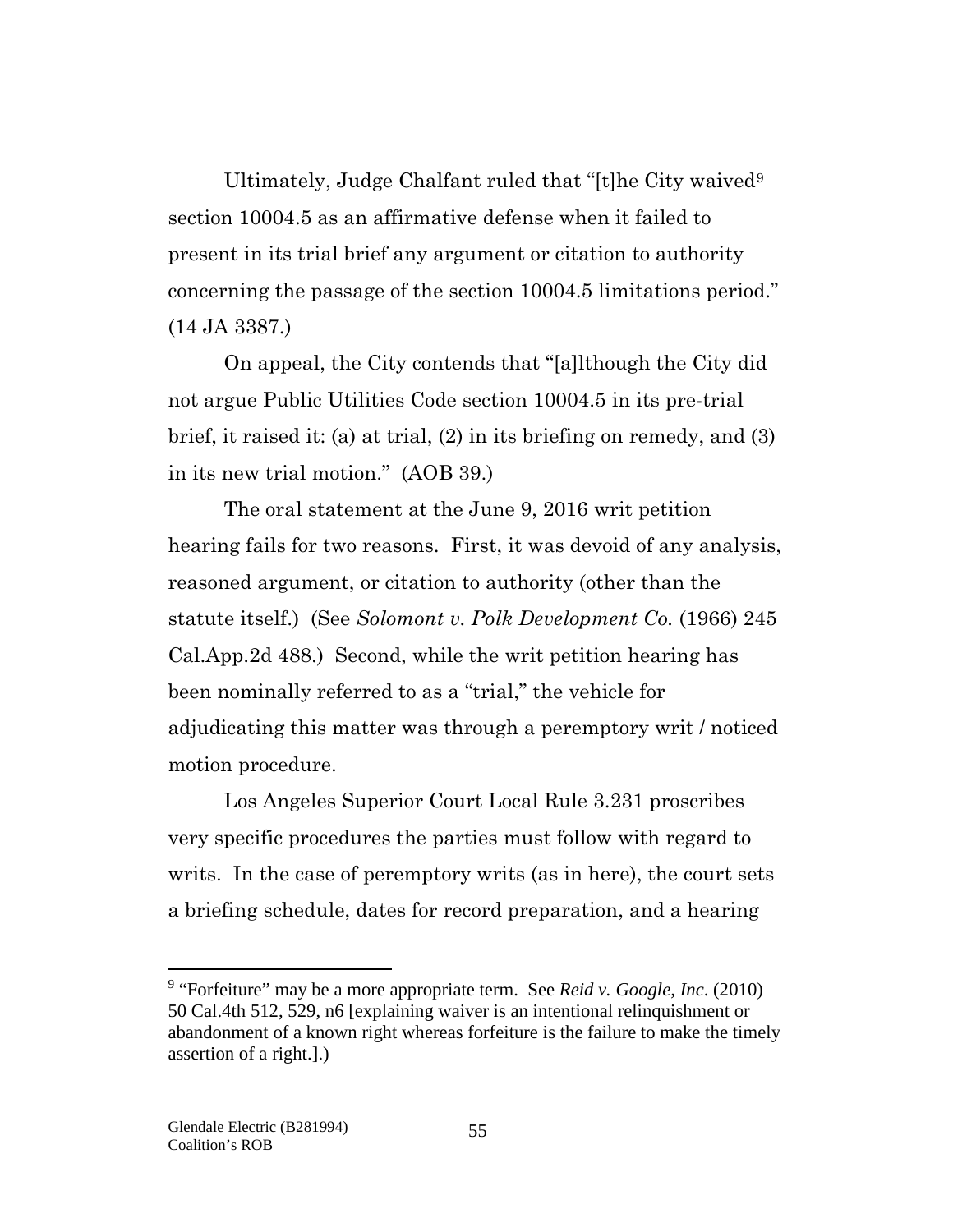date which "is the trial of the case." (Rule  $3.231(b)(1)$ .) Briefs are subject to the page limits set forth in California Rules of Court, rule 3.1113(d), must provide a statement of facts, and scope of review. (Rule 3.231(i).) Notably, either a record, or written evidence (declarations, deposition testimony and documentary evidence) must be lodged with the moving papers and oral testimony is rarely permitted. (Rule  $3.231$  (g)  $\&$  (h).) Thus, the briefs do not serve as an "aid" to the Court, as the City suggests. (AOB 39.) They (together with the evidence cited therein) are intended to reflect the scope of the legal issues and evidence duly before the Court for its review and consideration. The reference to Rule 3.231(m) that the "trial" consists of "oral arguments" plainly means that unlike a bench trial, there are no examination of witnesses or need to introduce exhibits. If the City's position were correct, the writ petition hearing would be an opened-ended, free-for-all where opposing counsel would need to spontaneously respond to new arguments. This would be totally inefficient and unfair to the court and the parties.

The City's argument regarding section 10004.5 in the trial court remedies briefing was inappropriate because the hearing on remedies already contemplated that the City's defense had been denied. The City's remedies brief was not a motion for reconsideration. And the remedies hearing was limited to the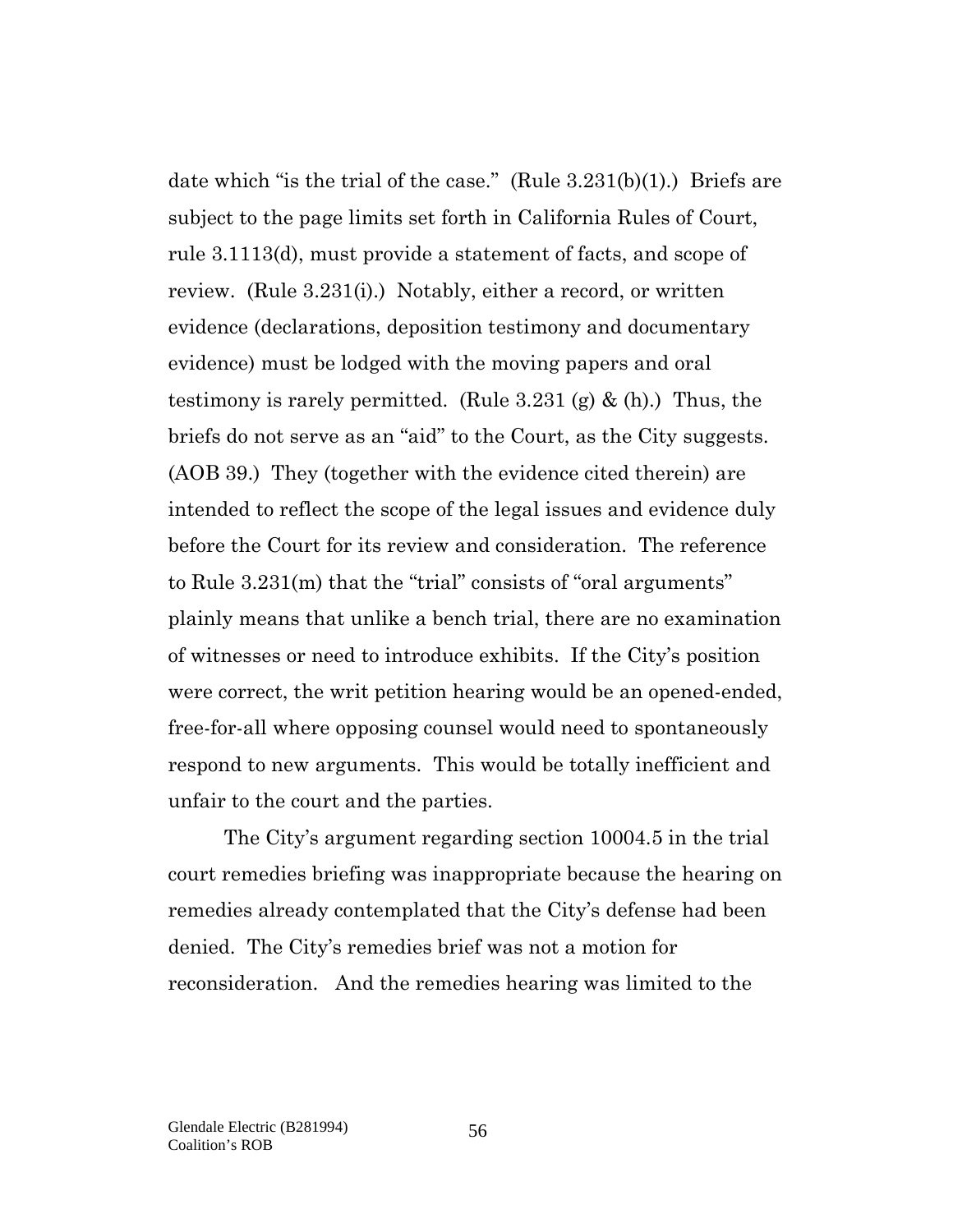Prop 26 remedy and the statute of limitations on a water issue not on appeal. (RT 126:25-127:5.)

With regard to the motion for new trial and motion to vacate, a new legal argument that was not previously raised before judgment cannot be argued post-judgment.

### **H. The City Is Estopped From Enforcing 120-Day Limitation Because The August 13, 2013 Resolution Contains Express Misrepresentation Of Fact**

Even if section 10004.5 were found to be applicable and the City did not forfeit its right to assert it, the City is estopped from asserting it. Resolution no. 13-138, which created the illegal tax, states:

## **Section 3. The Electric Rates attached hereto as Exhibit A:**

**(a) Do not exceed the actual or estimated reasonable costs to the City of providing the services to which the fees relate;**

**(b) Are reasonable and necessary to enable the City to provide the benefit or privilege, service or product to which they relate; and**

**(c) Have been allocated in a manner such that the costs to the payor bear a fair and reasonable relationship to the payor's burden on, or benefits received, from the City.**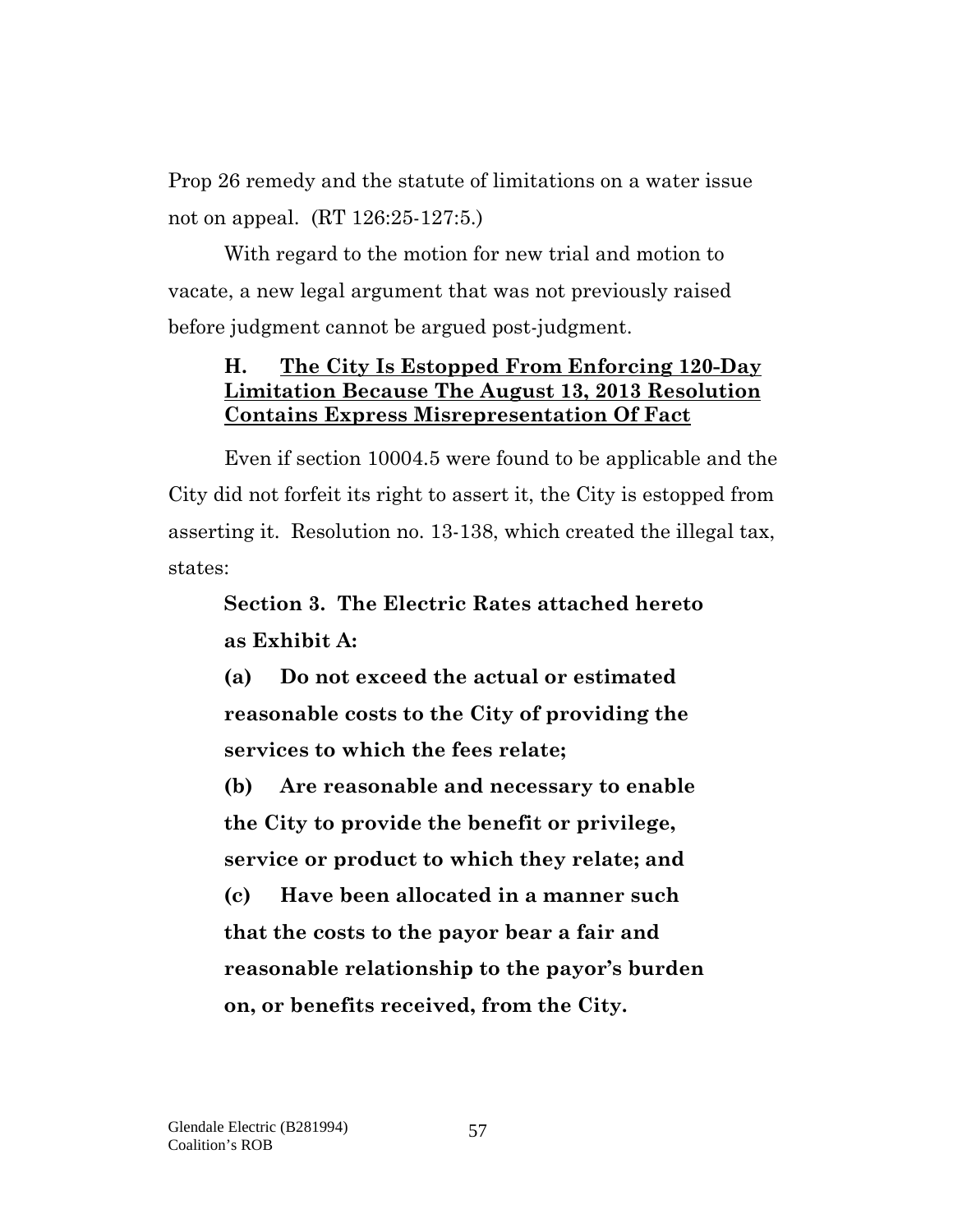If the foregoing were true, there would be no basis upon which to object as Proposition 26 provides that if the increase in rates constitutes the reasonable cost of service, the increase is not a tax. If the foregoing were true, a challenge would be futile and fail. But, in fact, the Resolution, which states that the increase constitutes the reasonable cost of service, is a misrepresentation.

The Supreme Court addressed the estoppel argument in *Utility Cost Management, supra*, and stated at page 1198:

"To the extent a public entity such as Kern can show that it was unable to bring its action within the limitations period because critical information was improperly withheld, or its disclosure improperly delayed, then a court might reasonably estop the defendant from asserting the statute of limitations…Therefore, if Indian Wells (whether deliberately or not) improperly accounted for some or all of its capital facility expenses as if they were recurring operational costs, and thus "buried" as ordinary user charges what should have been designed as capital facilities fees, and if by burying the fees in this way, Indian Wells failed to comply with its statutory disclosure duty (54999.3, subd. (c)), then Kern (or UCM as its assignee) might reasonably make out a case for estoppel."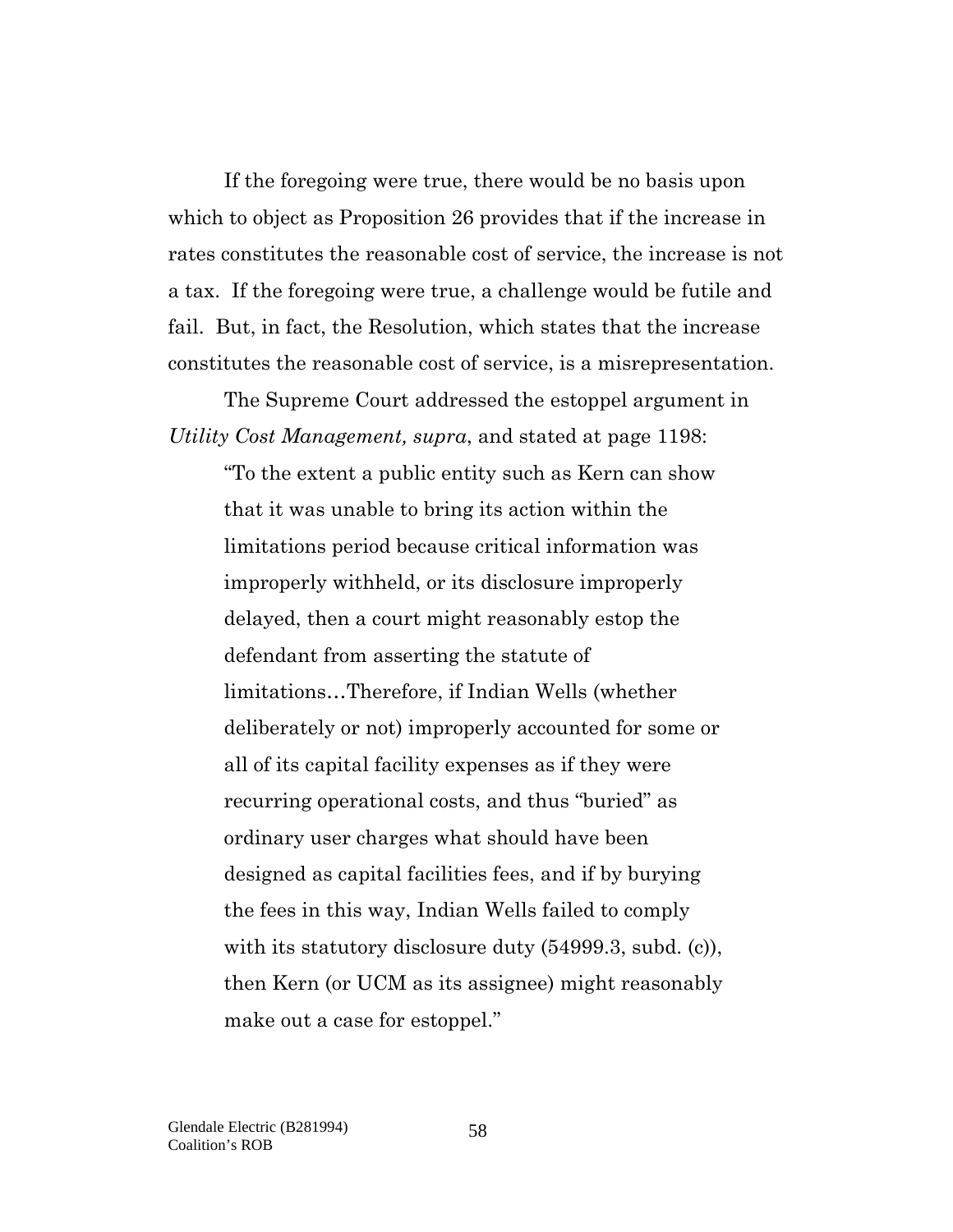A city that makes a \$57 million misrepresentation of fact in a resolution cannot then assert a 120-day statute of limitations particularly since the transfer of the money to the General Fund did not being until sometime after the September 13, 2013 effective date of the Resolution. When a  $\sim$ \$60 million misrepresentation is made, the doctrine of estoppel applies. At the very least, the issue should be remanded to the trial court.

#### **II. CHARTER VIOLATIONS: THE COURT ERRED WHEN IT FAILED TO REMEDY THE CITY'S CHARTER VIOLATIONS**

#### **A. The City Violated its Charter**

Petitioner alleged and proved at trial, that the City did not comply with its Charter provisions related to the transfer of electric revenues. Specifically, and as explained further above, instead of funding the City Electric Works Depreciation Fund with an amount sufficient to meet the normal depreciation of the electric works and funding the GWP Surplus Fund with the excess (i.e. after all liabilities and normal depreciation were funded), the City transferred funds directly from the Electric Works Revenue Fund to the General Fund.

These Charter violations are made even more disturbing by the fact that they City *attempted, but failed to amend* the sections of the Charter that pertain to GWP and the transfer of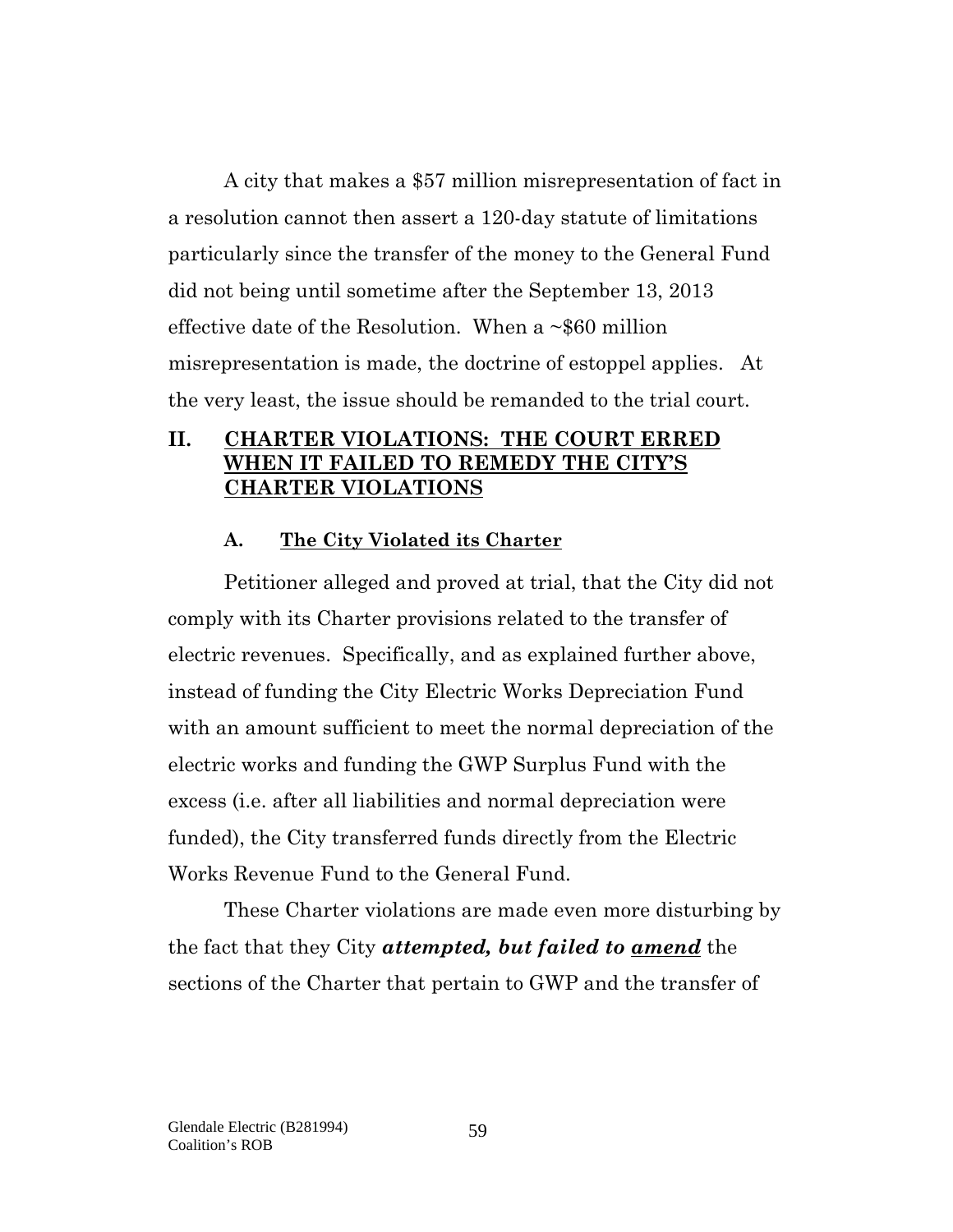monies by eliminating the "roadmap" in order to reflect what the City actually does.  $(2 JA 432:1 – 4.)$ 

The City's Charter violations had a profound consequence. It allowed the City to improperly transfer amounts that it would not have been able to transfer under Section 22 had it followed the Charter roadmap. This is because the most that City can transfer in any given year is the entire balance of the GWP Surplus Fund (but no case, more than an amount representing 25% of the electric operating revenues.) In other words, the amount that the City can transfer from the GWP Surplus Fund is constrained by two factors: the balance in the GWP Surplus Fund and the amount of electric operating revenues.[10](#page-59-0) Had the City first set aside funds to cover normal depreciation as required, there would have been no "surplus" amount to transfer to the GWP Surplus Fund.[11](#page-59-1) As explained above, the amount of depreciation in the Electric utility was more than \$20 million per year! Thus, the failure to make these transfers deprived the Electric Works Depreciation Fund of critical operational funds.

At trial, the City justified its Charter violations by first arguing that it maintains two sets of accounting records: one for GAAP purposes and one for Charter purposes. For purposes of the Charter, the City claimed that the Electric Works Revenue

 $\overline{a}$ 

<span id="page-59-0"></span> $10$  Of course, this applies to waterworks operating revenues too.

<span id="page-59-1"></span> $11$  Even if there had been a surplus, the City violated Section 22 by transferring the funds to the General Fund rather than the General Reserve Fund.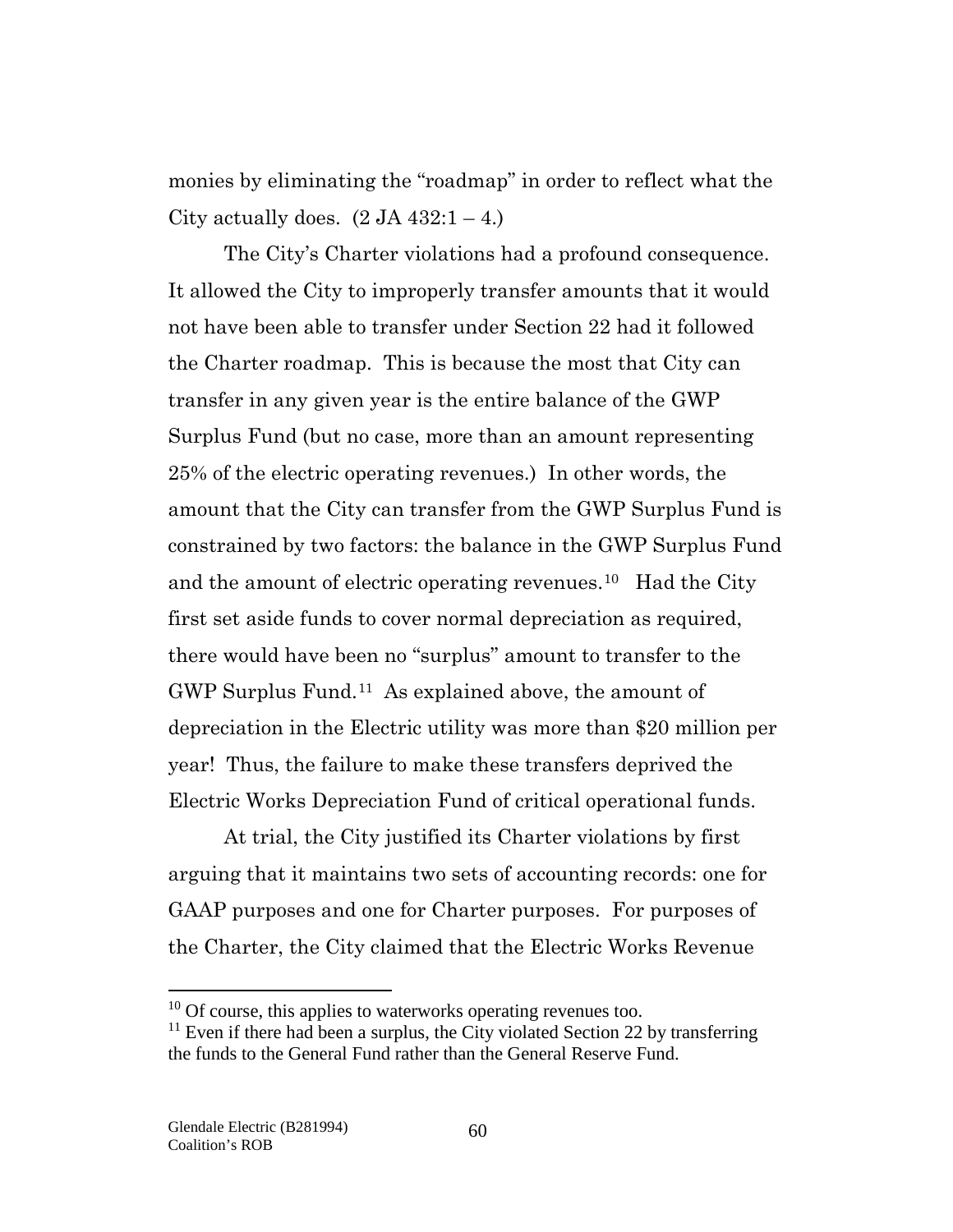Fund "acts like the income statement," and the GWP Surplus Fund operated "like the electric utility's balance sheet fund." (3 JA 623:18 – 21.) With regard to the Electric Works Depreciation Fund, the City stated (through its expert Elliot) that:

"The Electric Works Depreciation Fund is a Charter "fund" that operates differently than the Revenue and Surplus Funds. The Electric Works Depreciation Fund accounts for amounts budgeted for the Electric Fund Capital Improvement Program. This Charter "fund" is a mechanism created by the Charter to budget for estimated capital expenditures, and if necessary, to budget for alternative funding sources (e.g. bonds or assessments) as necessary to fund the Capital Improvement Program for the electric utility."

 $(3 \text{ JA } 624:1 - 6.)$ 

The City asserted that the "existence of a surplus in the Electric Works [] is irrelevant because article XI, section 22 requires the GFT to be calculated based on operating revenues alone, not on net revenues, i.e. whether there is surplus in a given year."  $(3 \text{ JA } 553:1-3)$  It also claimed that "whether the GFT flows through income statements, as modern accounting requires, or from balance sheet to balance sheet, as the Coalition prefers, the result is always the same – the GFT is reflected in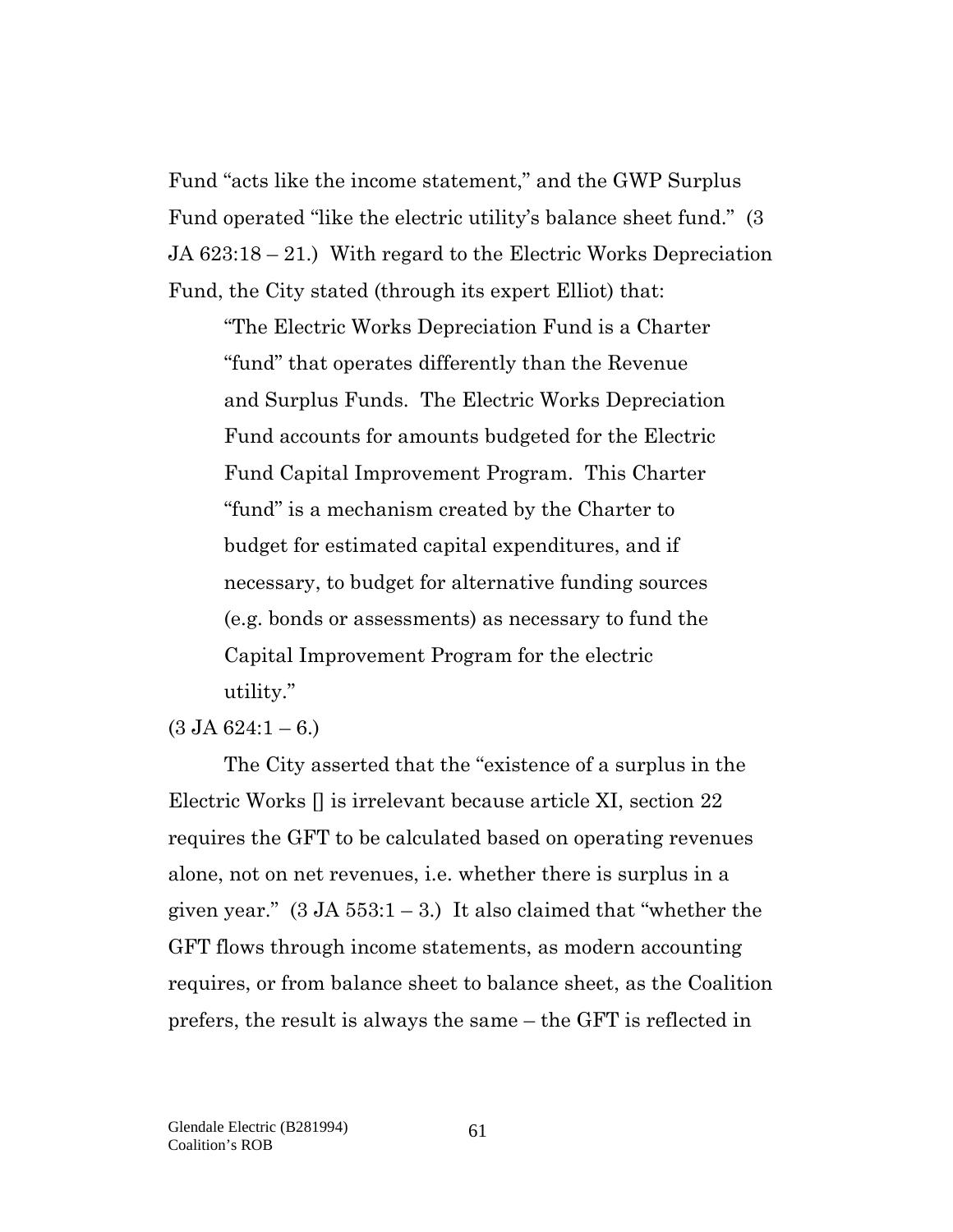the cumulative net position/fund balance of both the Utility and the City's General Fund."  $(3 \text{ JA } 553:7 - 9)$ .

The City's argument defies the plain language of Section 22. To comply with the Charter, only "surplus" funds may be transferred into the Surplus Fund, which contemplates that all liabilities and expenses be accounted for first – including amounts to be set aside for the Electric Works Depreciation Fund. Section 22 certainly applies a **measure** of calculating the transfer, i.e., 25% of operating revenues. But there must be a **surplus** in the GWP Surplus Fund before a transfer may be made. The trial court agreed: "It is true, as the City contends, that the amount of the GFT is based on gross operating revenues, not net revenues, but it is not true that this fact means there will always be funds available for the GFT."

Because the City never funded its Electric Works Depreciation Fund to the tune of nearly \$20 million per year, any amounts that the City transferred under that amount could not have represented an Electric Fund "surplus." The City claimed that it set aside an amount for normal depreciation when it funded its Capital Improvement Program.  $(3 \text{ JA } 547:1-6)$  ["The Electric Works Depreciation Fund … accounts for amounts budgeted for the Electric Fund Capital Improvement Program … and thus, reflects the Charter's requirement that the City Manager estimate the amount to be spent on capital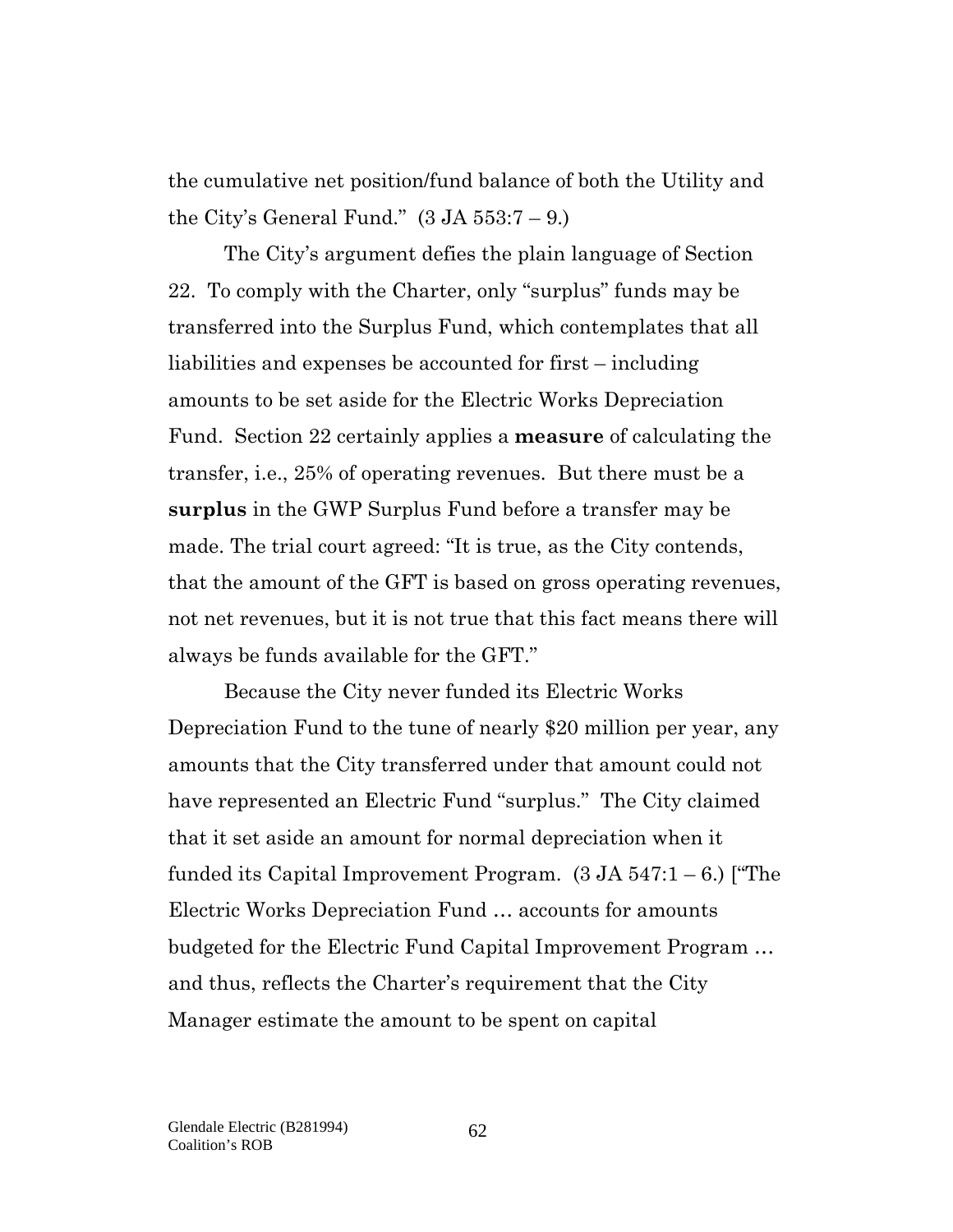improvements in a fiscal year, i.e., amount "sufficient to meet normal depreciation of such electric works."]

But what one "budgets" for capital improvements may or may not be related to an amount that must be "set aside" to fund "normal depreciation of such electric works" which here, was nearly \$20 million per year. The trial court agreed:

"The City uses the Electric Works Depreciation Fund to record the amount budgeted and expended for capital expenditures only. This use of the Electric Works Depreciation Fund as a budgeting tool for capital expenditures is inconsistent with Charter section 17, which requires that the money for estimated depreciation be set aside, and that the depreciation estimate include both capital expenditures and wear-and-tear on equipment. The result is that the City has budgeted vary amounts of capital expenditures in the Electric Works Depreciation Fund without regard for wear-and-tear depreciation."

(11 JA 2796).

The trial court also rejected the City's argument that the GWP Surplus Fund was utilized in a manner consistent with the Charter. It ruled that the GWP Surplus Fund "should be a cash fund and should not be non-liquid balance sheet items like plant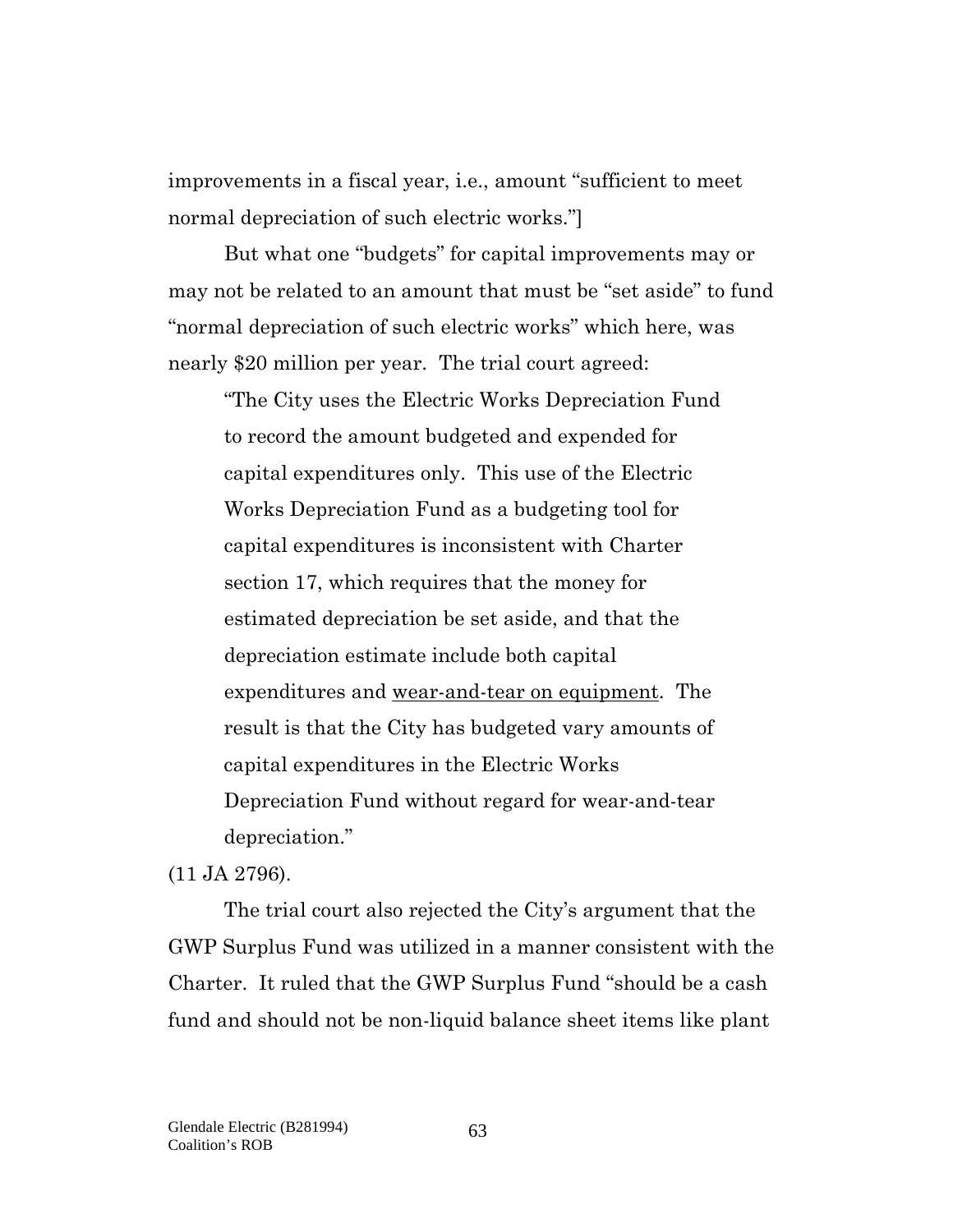assets. Yet, the City's Electric Surplus Fund is a balance sheet for the electric operations of GWP and includes not only surplus cash, but also the value of physical plant assets and liabilities. Thus, the City's Electric Surplus Fund does not serve as a repository for the Electric Utility's surplus cash, but is simply an accounting balance sheet reporting the profits, losses, assets, liabilities, and equities of GWP." (11 JA 2797).

#### **B. The Trial Court Improperly Refused To Remedy The Charter Violations**

Although the trial court recognized that the City violated its Charter by transferring funds directly from its Electric Revenue Fund to its General Fund, and entered a declaratory judgment accordingly, it failed to provide any remedy. This was error.

The City of Glendale is a Charter city. The Charter represents the "supreme" law of a city. In fact, an act in violation of the Charter is void as a matter of law. The following is from our Supreme Court in *Domar Electric, Inc. v. City of Los Angeles* (1994) 9 Cal.4th 161, 170-171 (emphasis added):

"We begin with the *cardinal principle* that the charter represents the *supreme law* of the City, subject only to conflicting provisions in the federal and state Constitutions and to preemptive state law. (See *Harman v. City and County of San Francisco* (1972) 7 Cal.3d 150, 161.) In this regard, "[t]he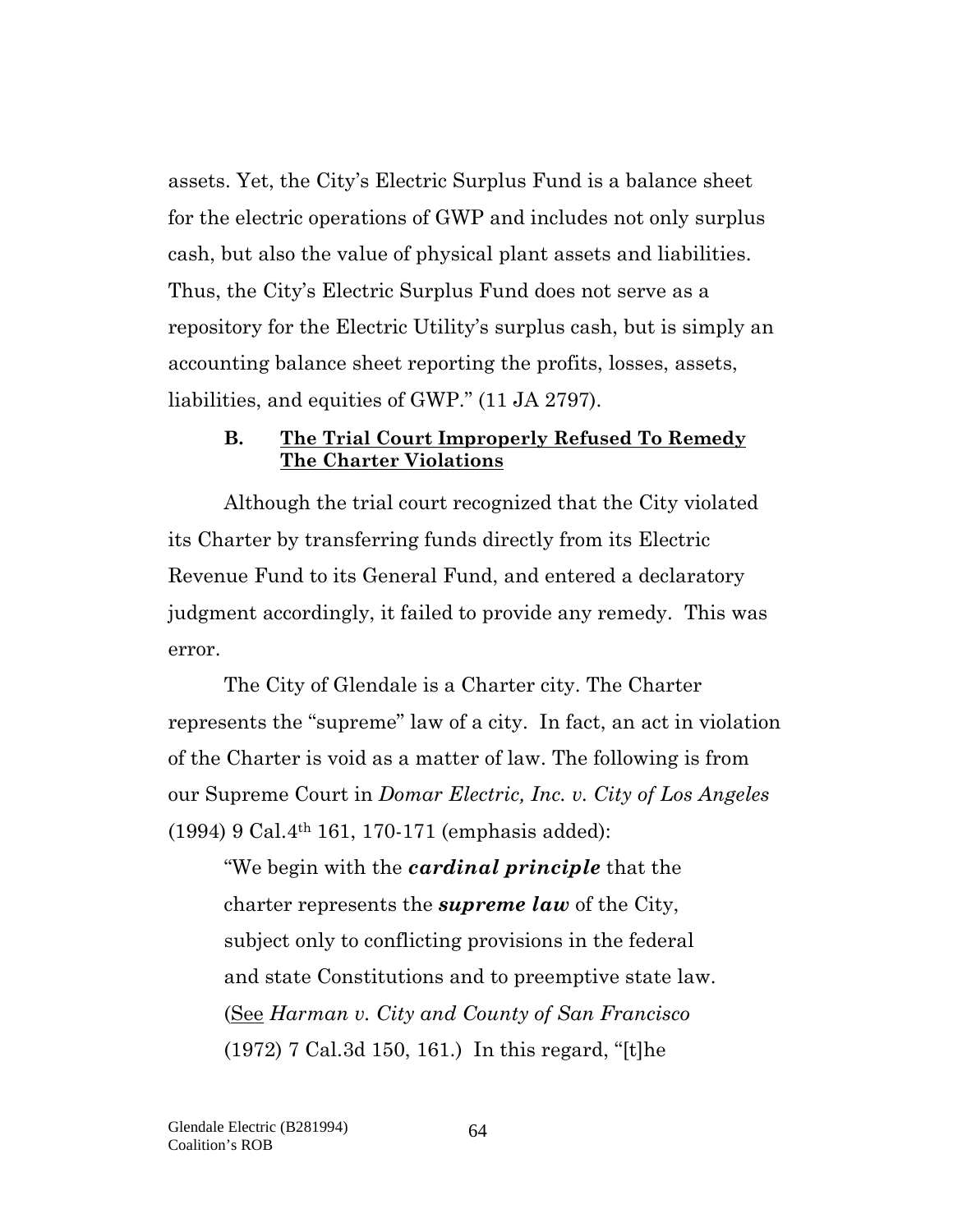charter operates not as a grant of power, but as an *instrument of limitation and restriction* on the exercise of power over all municipal affairs which the city is assumed to possess; and the enumeration of powers does not constitute an exclusion or limitation…"

#### …

# "*It is well settled that a charter city may not act in conflict with its charter*. [Citations omitted] *Any act that is violative of or not in compliance with the charter is void."*

In 2015, the Court of Appeal added the following in *San Diegans For Open Government v. City of San Diego* (2015) 242 Cal.App.4th 416, 443:

"Under settled rules of statutory interpretation, the *various sections of a charter must be construed together*, giving effect and meaning so far as possible to *all parts thereof*, with the primary purpose of *harmonizing* them and *effectuating the legislative intent as therein expressed*." (Citing *Creighton v. City of Santa Monica* (1984) 160 Cal.App.3d 1011, 1017, emphasis added.)

The Coalition alleged five causes of action for writ of mandate pertaining to the illegal transfers from the Electric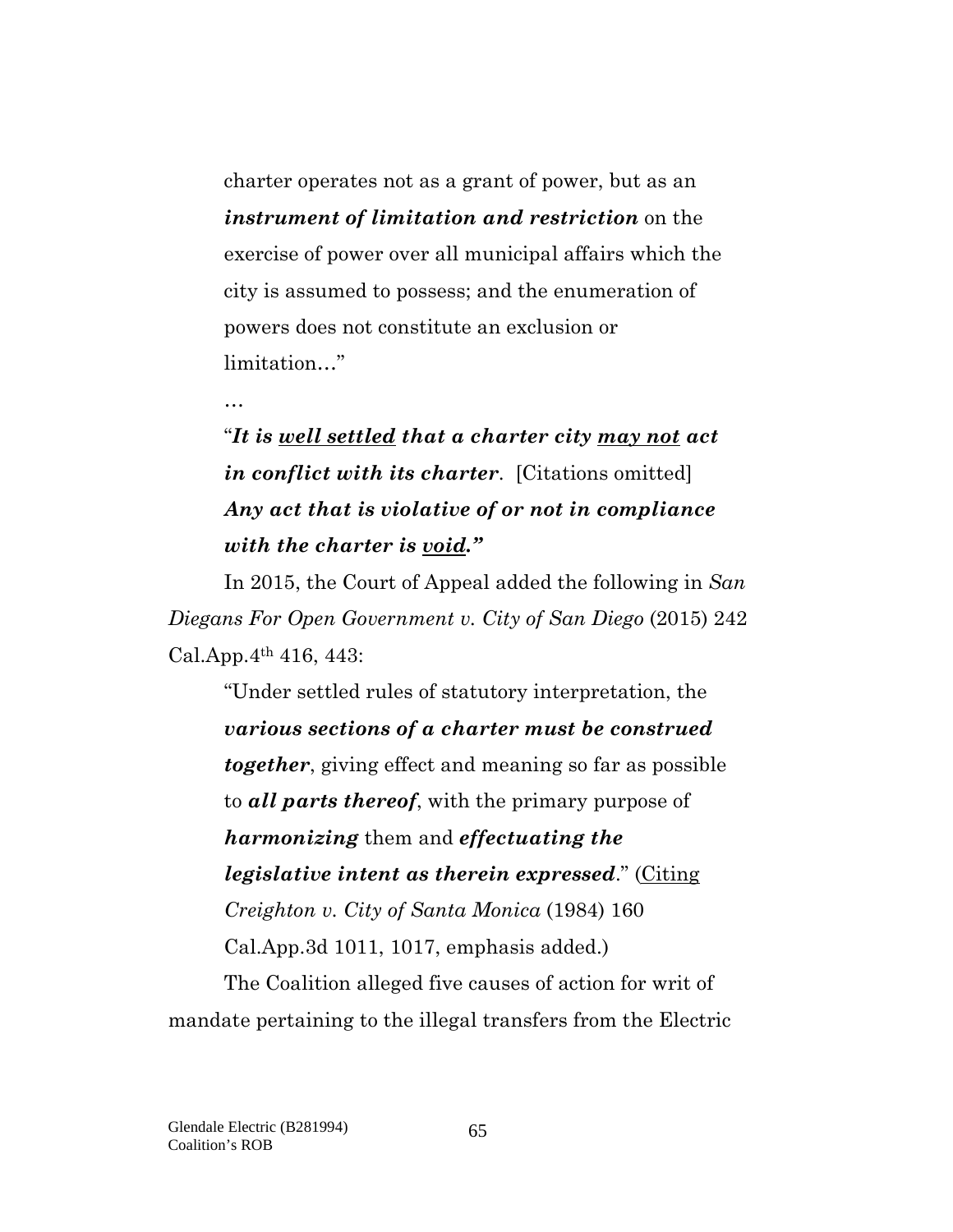Works Revenue Fund to the General Fund (one for each fiscal year 2011 through 2014, and then prospectively.) (2 JA 276:7 – 279:14.) It sought a writ directing the City to "comply with the Glendale City Charter and return to electric works revenue fund all monies illegally transferred to the general fund…" (*Id*.; see also Prayer for Relief, [2 JA 284:9 – 285:23].)

Despite ruling that the City violated its Charter sections, the trial court declined to provide any remedy with respect to its prior violations. It explained that "Petitioner Coalition fails to discuss the fact that Section 22 permits, but does not require, the City Council to reduce or waive the GFT 'if, in its opinion' doing so will 'insure the sound financial position' of GWP" and "Section 22 thus provides the City Council with discretion to make a GFT in each of the fiscal years 2011-2015." It further stated that the "Coalition does not contend that this discretion was exercised in the fact of an improper accounting, and to do so arguably would intrude on legislative discretion."

This decision and ruling were puzzling. Whether the City Council had discretion to make, reduce, or waive the GFT is irrelevant as to the question of whether the City violated its Charter. When the City exercised its discretion to make a GFT, it was required to exercise it in compliance with the Charter. (See *Silicon Valley Taxpayers Ass'n, Inc. v. Santa Clara Cty. Open Space Auth*. (2008) 44 Cal. 4th 431, 448 ["a local agency acting in a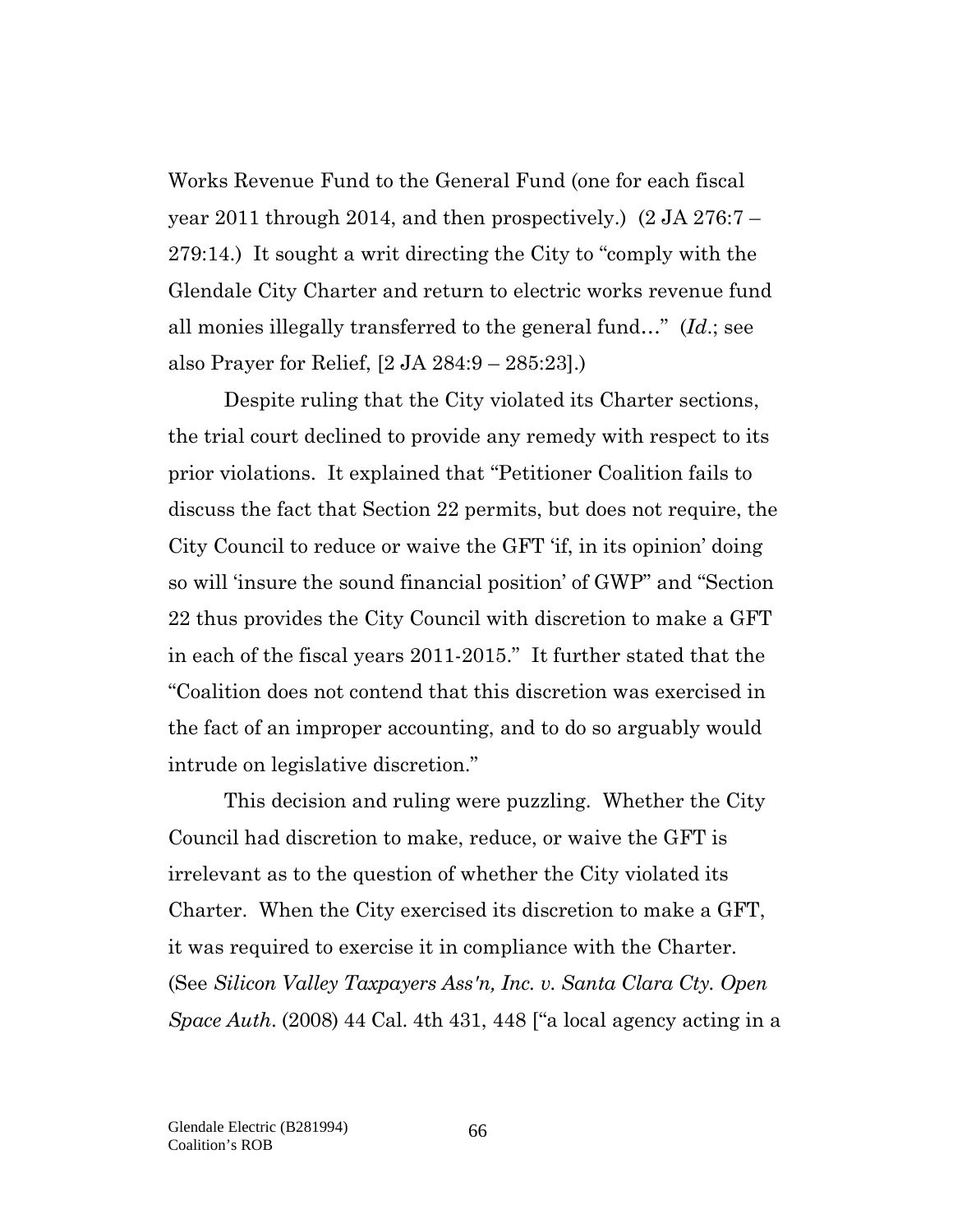legislative capacity has no authority to exercise its discretion in a way that violates constitutional provisions or undermines their effect."].) Furthermore, the Coalition did not allege an abuse of discretion cause of action. But most importantly, a Charter City may not act in conflict with its Charter and any act in violation is **void**. (*Domar*, *supra*, 9 Cal.4th 161, 170-171; see also *San Diego City Firefighters, Local 145, AFL-CIO v. Bd. of Admin. of San Diego City Employees' Ret. Sys*. (2012) 206 Cal.App.4th 594, 610 [holding "agreement could not be **given effect** because doing so would conflict with the City Charter…"].

The Court also said that it did want to engage in "idle acts" (RT 102:25 – 103:2) and cited the fact that the GWP's net position has always been positive – in the \$300 million range. (11 JA 2798.) It appears that the Court believed that ordering the City to void the transfers would make no difference because the City had sufficient funds on hand to transfer. This was error.

First, the figures in the \$300 million range included noncash assets which are obviously not available for transfer. (9 JA 2164 – 2203.) Second, the trial court recognized that the City failed to properly set aside money for normal depreciation (which would reduce the surplus.) Indeed, the parties stipulated that the amount was approximately \$20 million per year. It is true that City "budgeted" for capital improvements, but those figures may not bear any resemblance to this annual \$20 million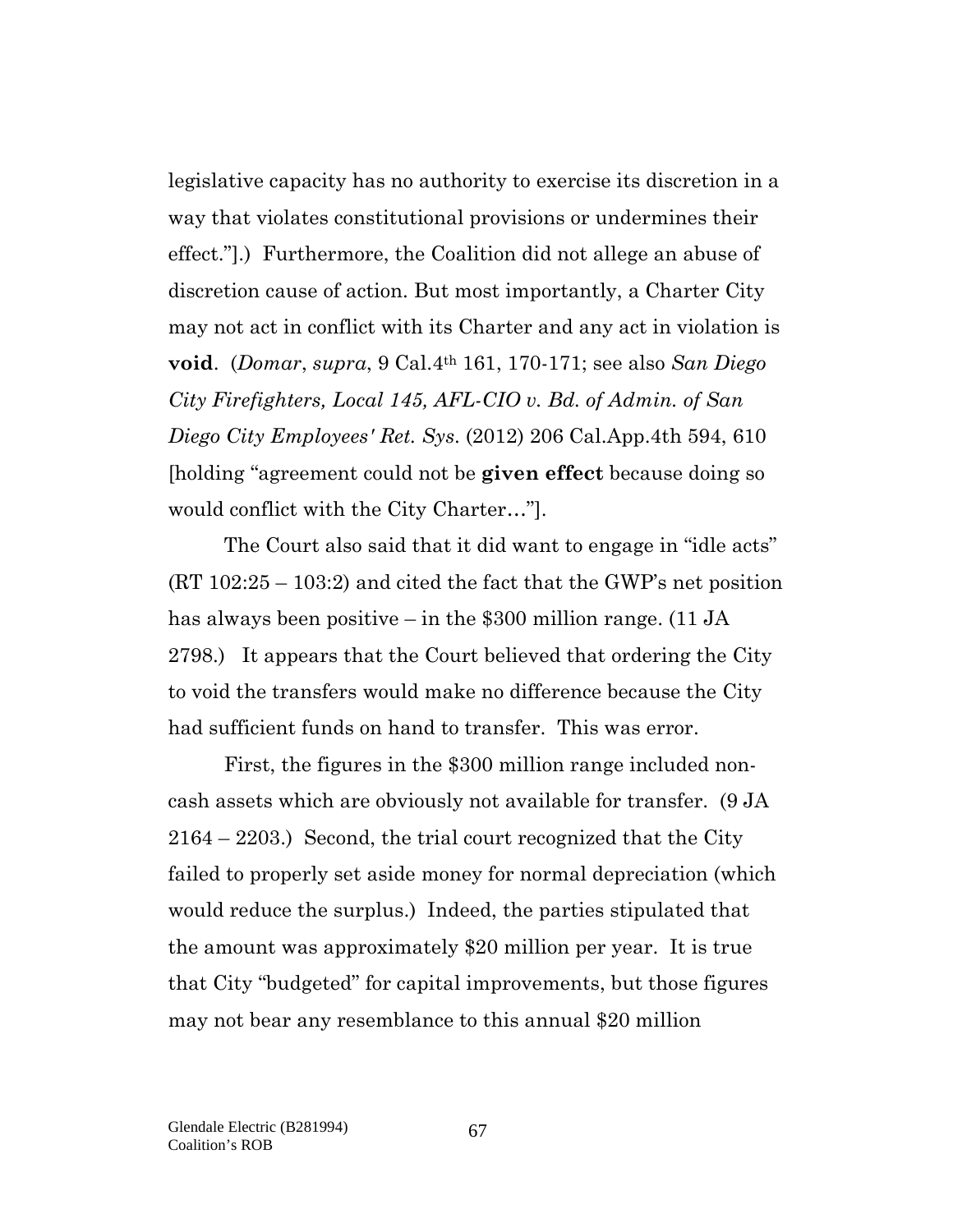depreciation figure. Thus, what amount was truly available in the GWP Surplus Fund for transfer to the General Reserve Fund is unknown.

The Coalition submits that rather than **speculating** that there was "no harm, no foul," the cleanest and most appropriate way to address the City's Charter violations is to force it to reverse the illegal transactions. If thereafter, the City enjoys a true "surplus" after meeting its Charter obligations, it should be free to make any Charter-compliant transfers. The Coalition met its burden of proving the Charter violations. The City's acts are void. It was not the Coalition's burden to engage in hypotheticals to prove what might have been.

#### **III. THE TRIAL COURT DID NOT IMPROPERLY RELY ON "EXTRA-RECORD" EVIDENCE**

The City contends that "the Coalition's claims sought judicial review of legislation, which must be tried on the administrative record, subject to an exception for expert testimony to illuminate technical jargon in the record under *Western States Petroleum Association v. Superior Cour*t (1995) 9 Cal.4th 559, 577 (*Western States*) …" (AOB 27). Specifically, it claims that the trial court may not consider any "extra-record evidence" and more specifically, expert witness David Vondle's supplemental declaration which offered testimony on the amount the City owed as credits for its Proposition 26 violations. (AOB 67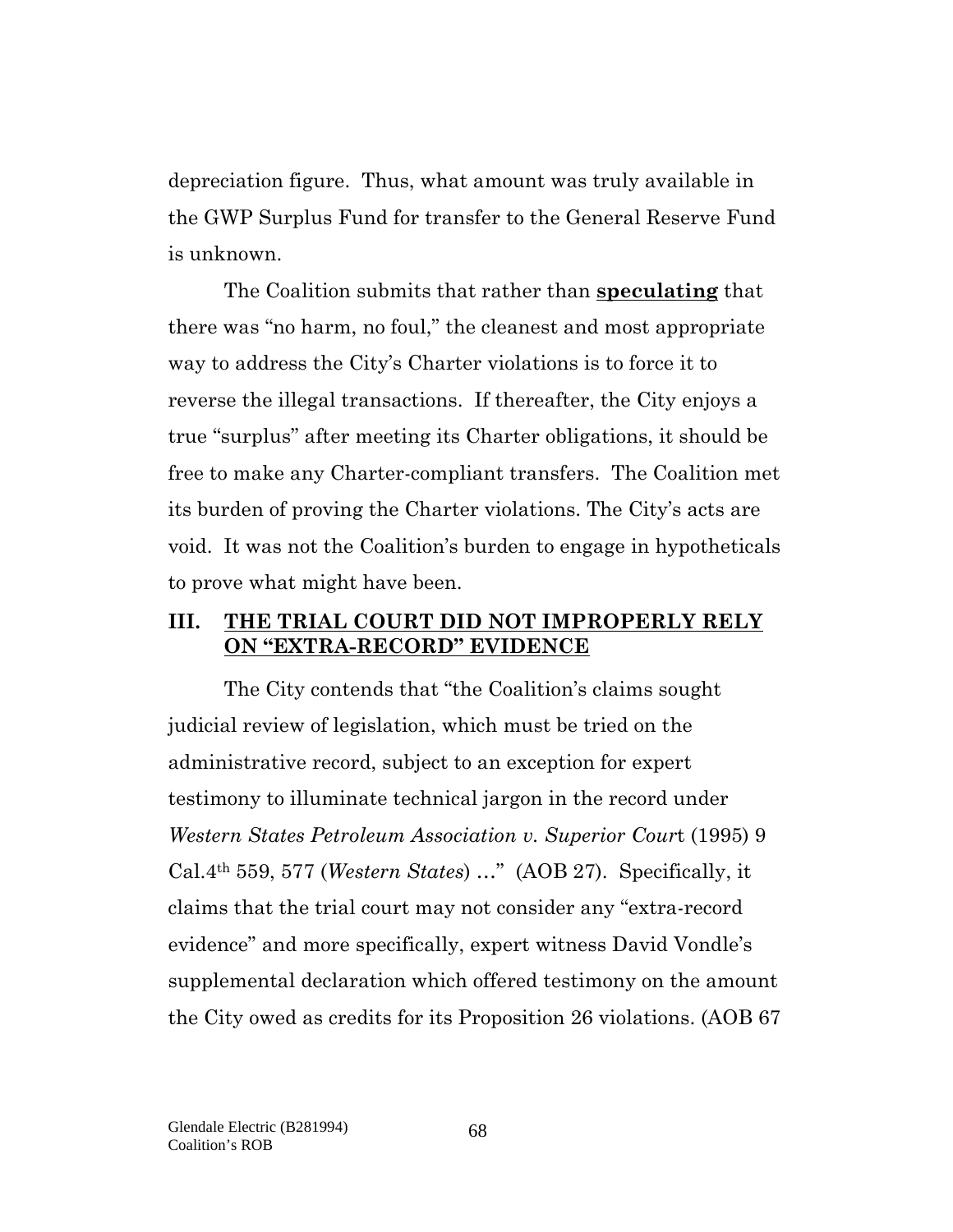– 70.) It also argues that allowing Vondle's testimony into evidence amounted to "trial by ambush." (AOB 68.)

The City's complaint about being "ambushed" is not justified. The Reply Declaration was submitted in the companion *Saavedra* case that was consolidated with the present case for trial. (1 JA 258.) "Whether to accept new evidence with the reply papers is vested in the trial court's sound discretion, and [the appellate court] may reverse the trial court's decision only for a clear abuse of that discretion." (*Carbajal v. CWPSC, Inc.* (2016) 245 Cal.App.4<sup>th</sup> 227, 241.)

And importantly – and not only for this case  $12$  – the City's premise that an action alleging Proposition 218 and 26 violations must be tried on a so-called administrative record is specious. The holding in *Western States* was based entirely on the fact that the alleged violation of law at issue therein (California Environmental Quality Act (CEQA)) was governed by the abuse of discretion / substantial evidence standard of review. Because that standard − the undergirding for the holding in *Western States* – is not applicable here, the bar on extra-record evidence likewise does not apply.

In *Western States*, an oil industry trade group challenged CEQA regulations adopted by a state agency, the Air Resources

 $\overline{a}$ 

<span id="page-68-0"></span> $12$  The Coalition's counsel has litigated this issue in other Proposition 218 and 26 cases wherein City's counsel represented the government entity.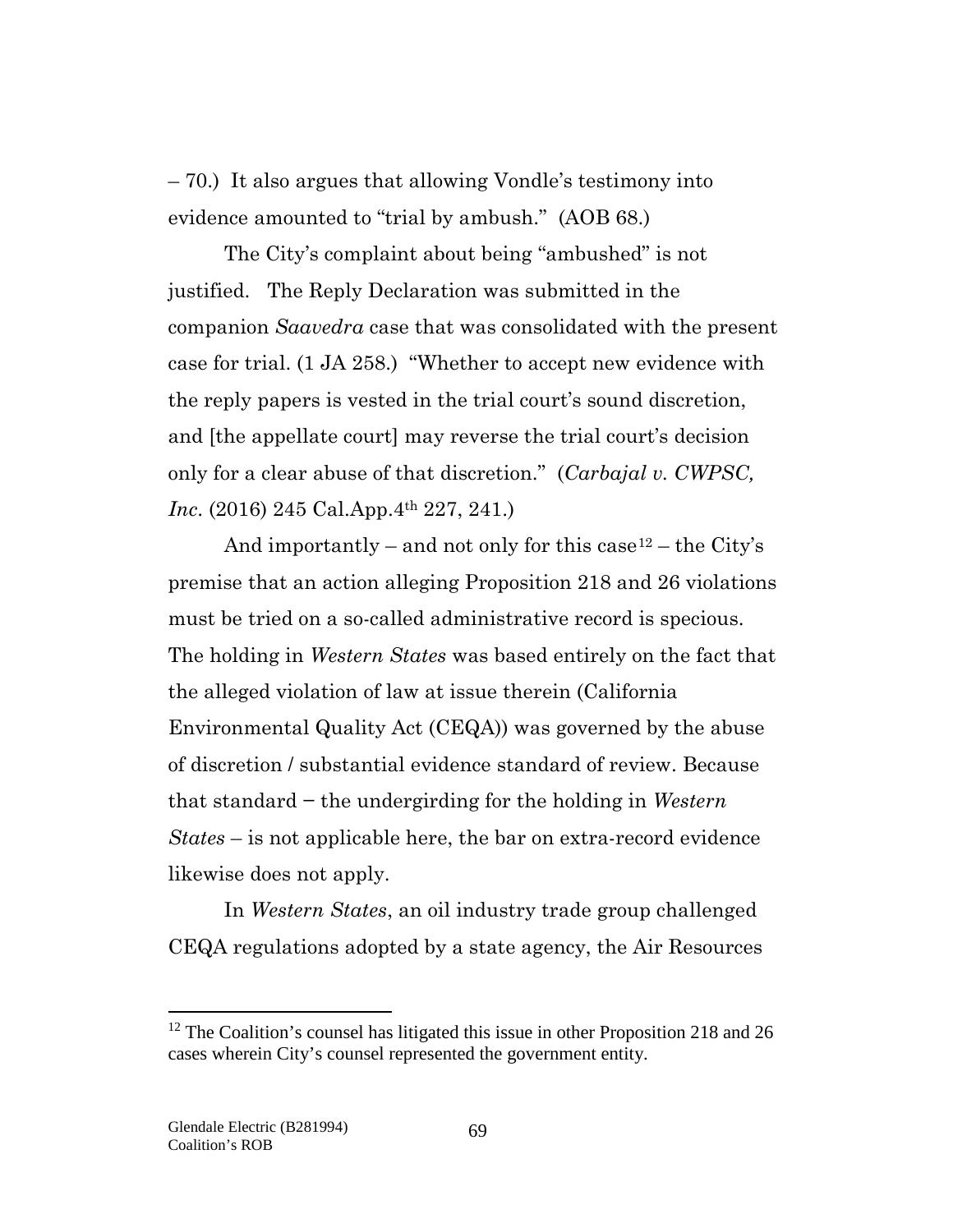Board ("ARB"). The Supreme Court found that the adoption of the regulations was "quasi-legislative"[13](#page-69-0) and thus, should be reviewed under traditional mandamus. (*Id*. at p. 567.) At issue was whether extra-record evidence was admissible to challenge the ARB's adoption of the regulations.

To answer this question, the high court began by examining the standard of review that governs a trial court's consideration of a quasi-legislative CEQA decision. It explained that:

"…the trial court may consider only "whether there was a prejudicial abuse of discretion. Abuse of discretion is established if the agency has not proceeded in a manner required by law or the determination or decision **is not supported by substantial evidence**." [citation.] The issue now before us is whether a court may consider evidence outside the administrative record in determining whether a quasi-legislative administrative decision was an **abuse of discretion** under this statute." (*Id*. at pp. 568-569 [emphasis added.])

The Supreme Court next explained that:

 $\overline{a}$ 

<span id="page-69-0"></span><sup>&</sup>lt;sup>13</sup> "Quasi-legislative rules and regulations are the product of delegated legislative power conferred on the agency to make law. An agency acts in its quasilegislative capacity when it adopts rules or regulations to fill in the details of the statute enacted by the Legislature." (*Megrabian v. Saenz* (2005) 130 Cal. App. 4th 468, 478.)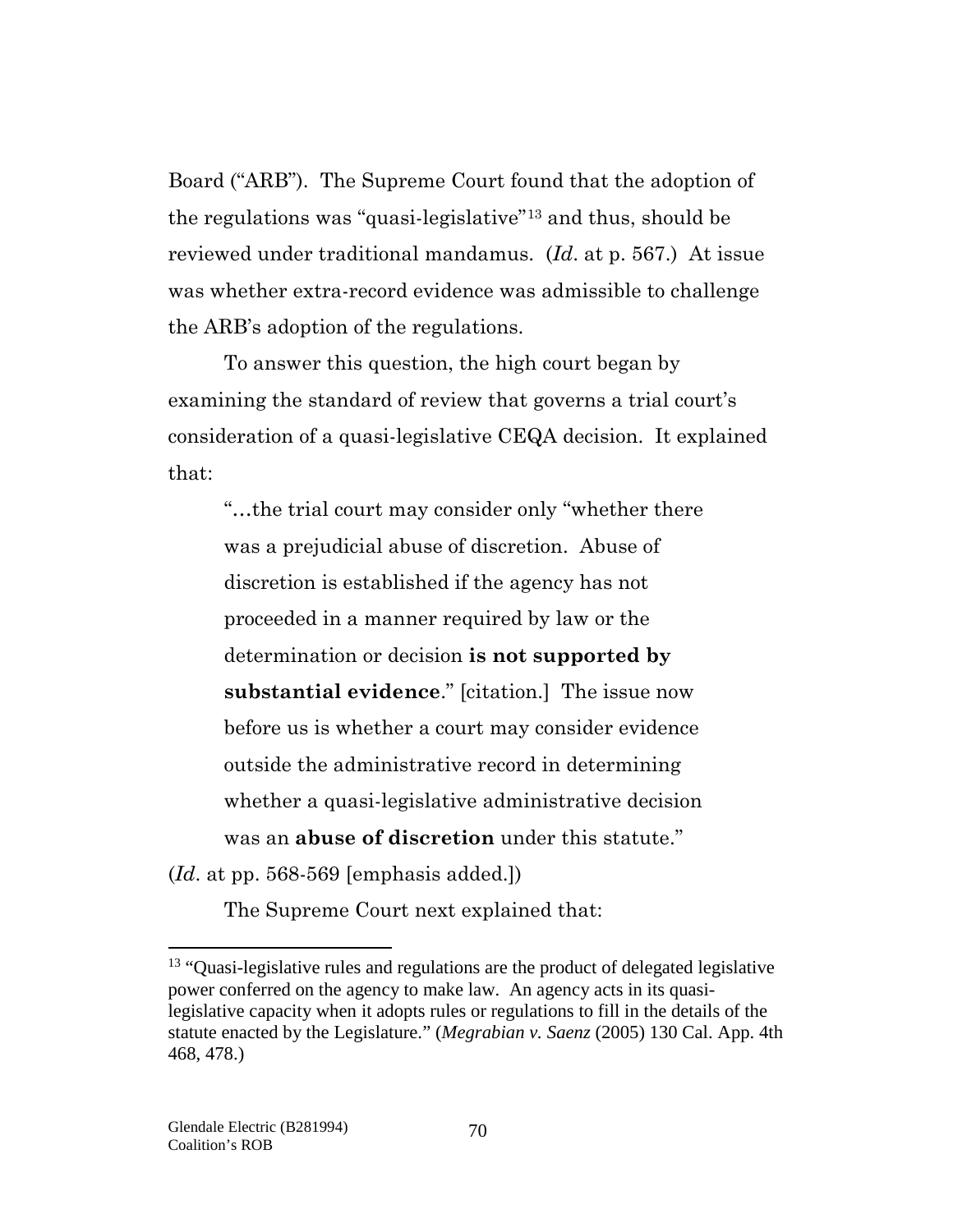"The admissibility of extra-record evidence turns on whether the existence of substantial evidence is a question of fact that may be disputed by contradictory evidence or whether it is instead purely a question of law."

(*Id*. at p. 570.)

The court concluded that there was no meaningful difference between the substantiality of the evidence standard used by appellate courts in reviewing factual determinations of trial courts – which is a question of law -- and the substantiality of evidence rule applicable in CEQA proceedings. It cited three reasons:

- First, "when the Legislature included the words 'substantial evidence' in Public Resources Code section 21186.5, it intended them to have their established legal meaning."
- Second, "the legislative branch is entitled to deference from the courts because of the constitutional separation of powers. . . . Were we to hold that courts could freely consider extrarecord evidence in these circumstances, we would in effect transform the highly deferential substantial evidence standard of review in Public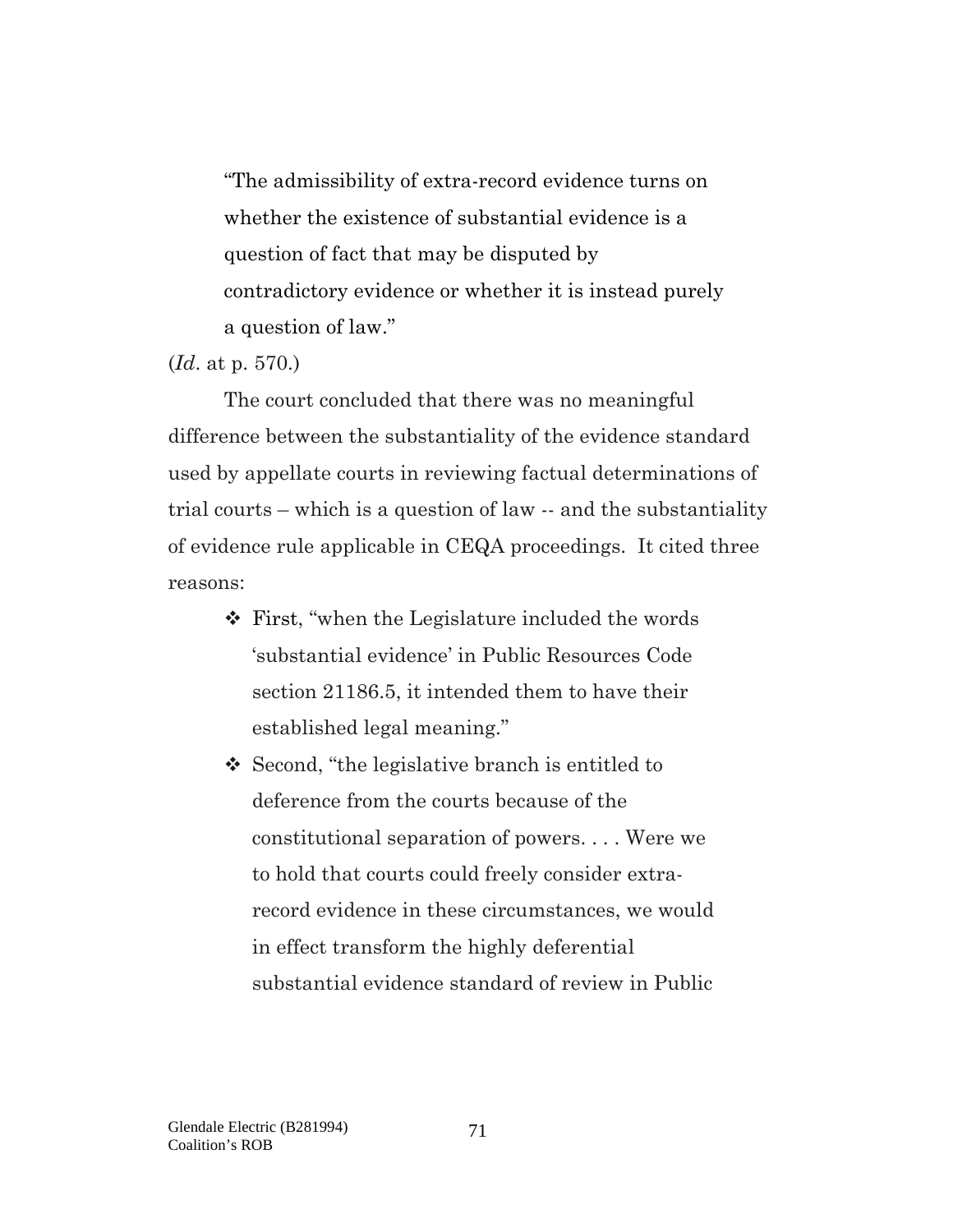Resources Code section 21168.5 **into a de novo standard** …"

 Third, "[t]he propriety or impropriety of a particular legislative decision is a matter for the Legislature and the administrative agencies to which it has lawfully delegated quasi-legislative authority; such matters are not appropriate for the judiciary."

#### (*Id*. at pp. 570-573.)

After the court determined that the substantial evidence standard of review in a CEQA challenge is a question of law (based on the foregoing), it held:

"[W]e are persuaded that the factual bases of quasilegislative administrative decisions are entitled to the same deference as the factual determinations of trial courts, that the substantiality of the evidence supporting such administrative decisions is a question of law, and that both types of substantial evidence review are governed by similar evidentiary rules."

\*\*\*

"According, a court generally may consider only the administrative record **in determining whether a quasi-legislative decision was supported by**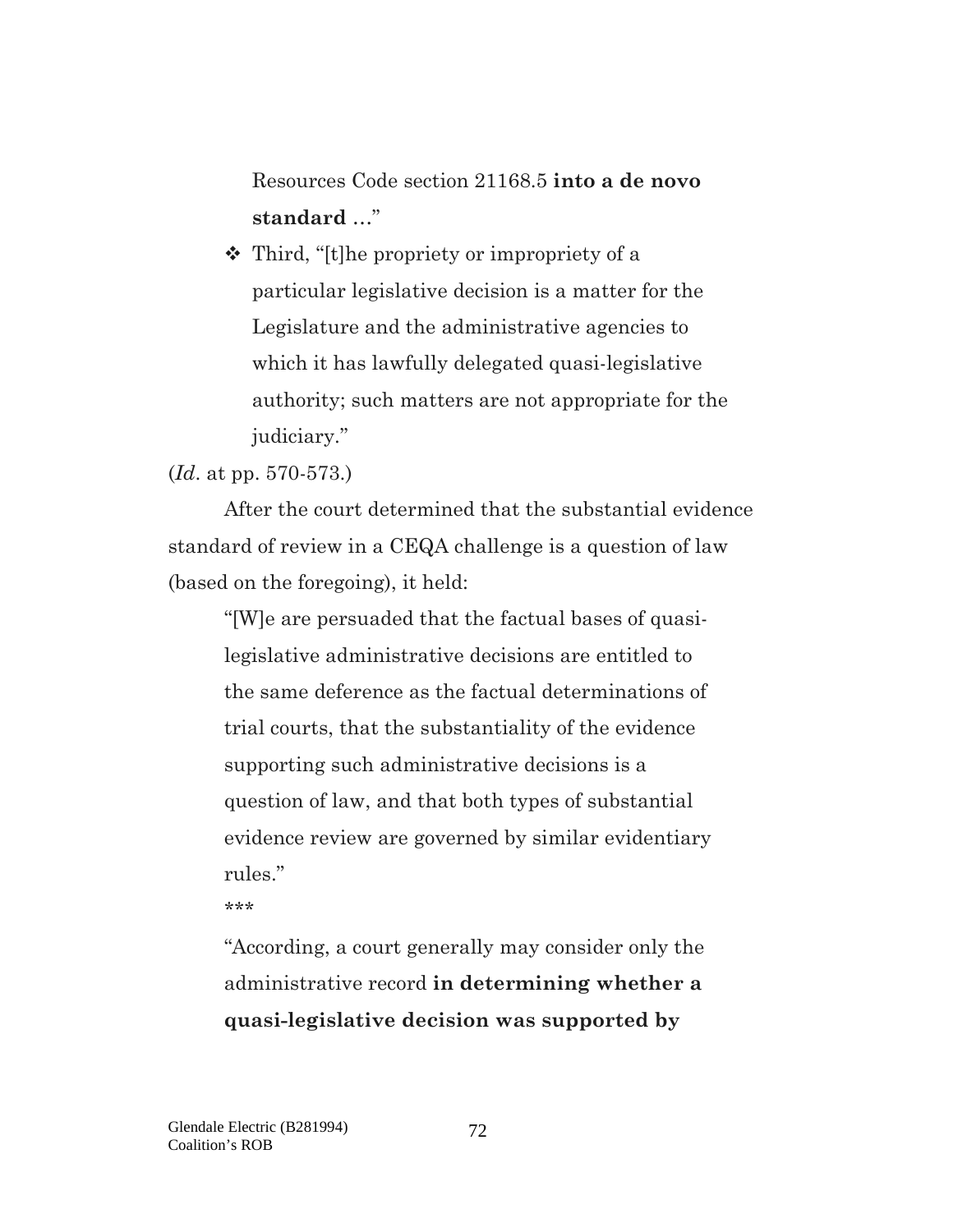# **substantial evidence** within the meaning of Public Resources Code section 21168.5."

(*Id*. at p. 573.)

The court expanded its holding to non-CEQA cases. (See *id*. at p. 574.) But the entire basis for doing so was that non-CEQA cases are governed by a standard similar to the one governing CEQA actions, the "arbitrary and capricious" standard. (*Ibid*. ["Although these standards are not fungible . . .there is no sound reason why CEQA and non-CEQA cases should be governed by different evidentiary rules."].)

Unlike in most writ actions, here the trial court was required to exercise its *independent review* when adjudicating the Proposition 218/26 claims. As explained in *Capistrano Taxpayers Ass'n, Inc. v. City of San Juan Capistrano* (2015) 235 Cal.App.4th 1493:

"There [in *Silicon Valley*], the high court made it clear in Proposition 218 challenges to agency action, the agency had to bear the burden of proof of demonstrating compliance with Proposition 218, and both trial and reviewing courts are to apply an independent review standard, not the traditional deferential standards usually applicable in challenges to government action."

(*Id*. at pp. 1506-1507.)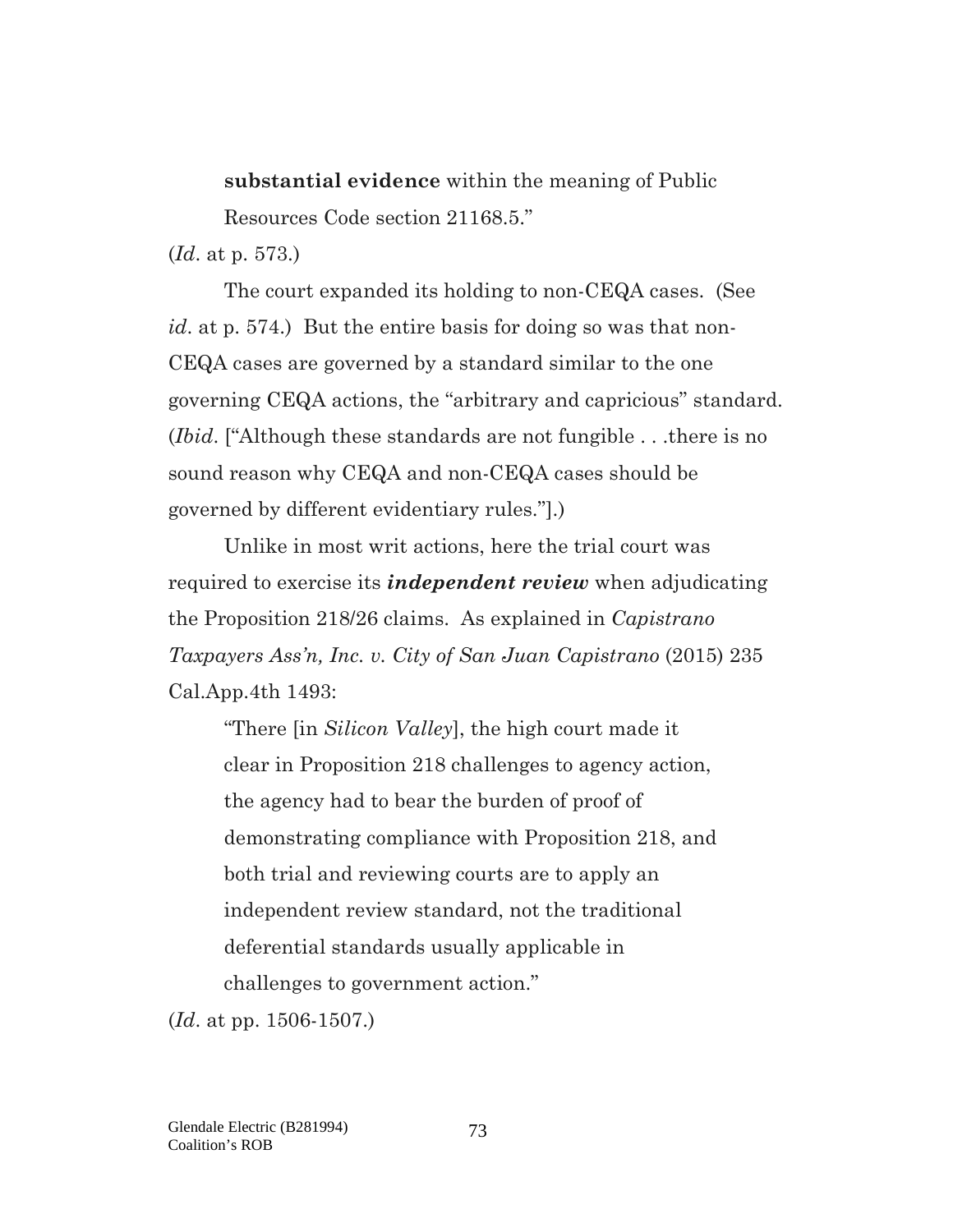Because the linchpin of *Western States* is not present, the general rule against extra-record evidence is simply not applicable to cases challenging Proposition 218. (See also *Western States*, *supra*, 9 Cal.4th 559 at p. 575-576 ["The appropriate degree of judicial scrutiny in any particular case is perhaps not susceptible of precise formulation, but lies somewhere along a continuum with non-reviewability at one end and **independent judgment** at the other."] [emphasis added] [citing *Shapell Industries, Inc. v. Governing Board* (1991) 1 Cal.App.4th 218, 232.].)

In other words, a trial court is not confined to reviewing an "administrative record" in Proposition 218 cases because it is not bound to give any deference to the legislative body's findings. Instead, it must determine, upon an independent review, whether the actions comply with Proposition 218.

With regard to the Coalition's Charter claims, this amounts to a clear violation of a ministerial duty<sup>[14](#page-73-0)</sup> (rather than a challenge to an agency decision) where facts are in dispute. (See *Rodriguez v. Solis* 1 Cal.App.4th 495, 501-502 ["A ministerial act is an act that a public officer is required to perform in a prescribed manner in obedience to the mandate of legal authority

<span id="page-73-0"></span><sup>&</sup>lt;sup>14</sup> Arguably, the Proposition 218/26 claims are likewise violations of a ministerial duty because the City has no discretion to set rates in a manner than violates the California constitution.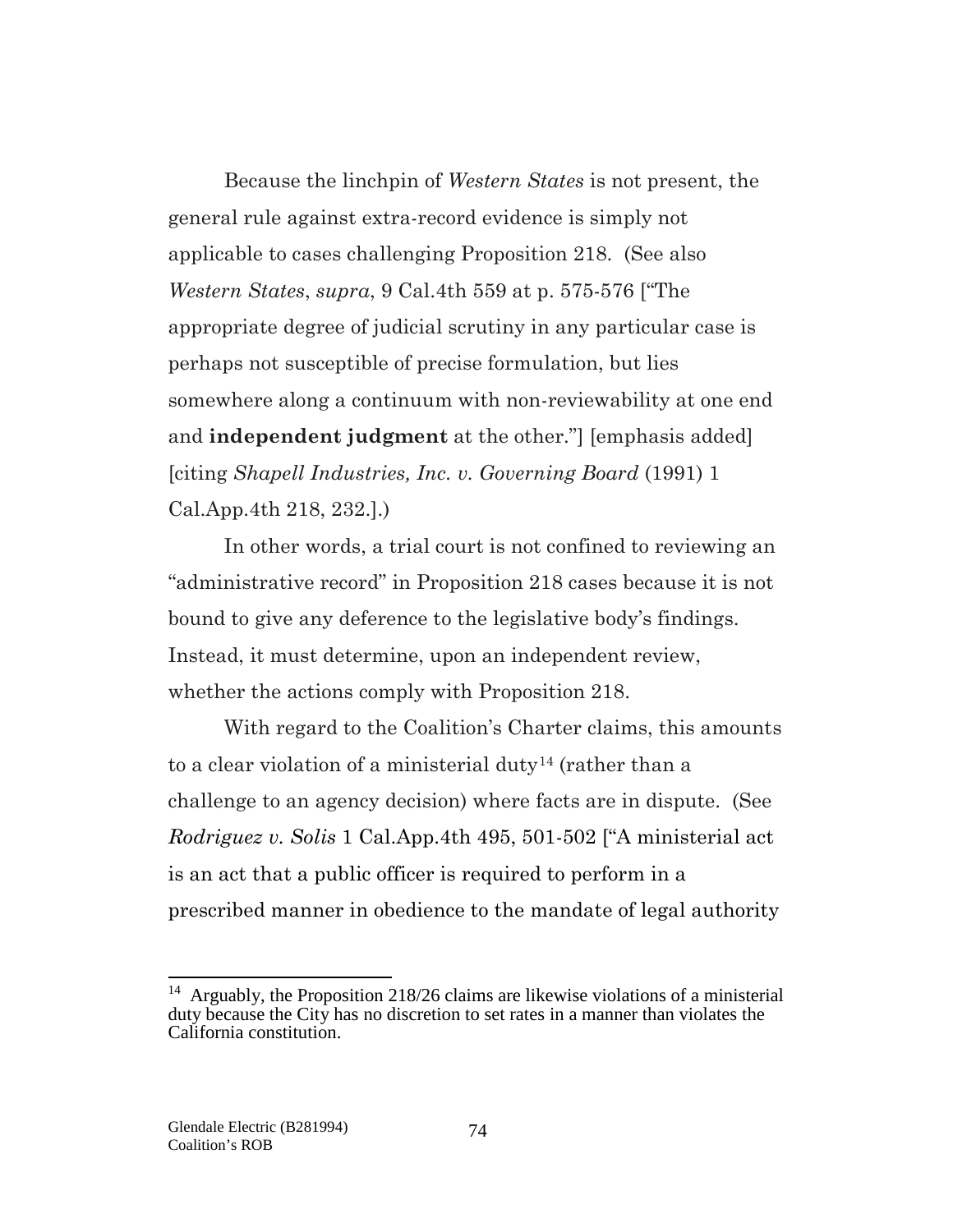and without regard to his own judgment or opinion concerning such act's propriety or impropriety, when a given state a fact exists. Discretion, on the other hand, is the power conferred on public functionaries officially according to the dictates of their own judgment."].) The Supreme Court held that when courts review ministerial actions, "there is often little or no administrative record," and thus, "we will continue to allow admission of extra-record evidence in traditional mandamus actions challenging ministerial or informal administrative actions if the facts are in dispute." *(Western States*, *supra*, 9 Cal.4th at p. 575-576 [citing Kostka & Zischke, Practice Under the Cal. Environmental Quality Act (Cont.Ed.Bar 1993) § 23.49, pp. 960- 961.].)

However, *at the very least*, and as admitted by the City in its AOB (AOB 69), there are notable *exceptions* to the general rule precluding the consideration of extra-record evidence in traditional mandamus actions. (*Outfitter Properties, LLC v. Wildlife Conservation Bd.* (2012) 207 Cal.App.4th 237, 251.) Extra-record evidence "may be admissible to provide *background information* regarding the quasi-legislative agency decision, to establish whether the agency *fulfilled its duties* in making the decision, or *to assist the trial court in understanding the agency's decision*. (*Id.* citing *Western States, supra*, 9 Cal.4th at pp. 578–579; *Asarco, Inc. v. U.S.*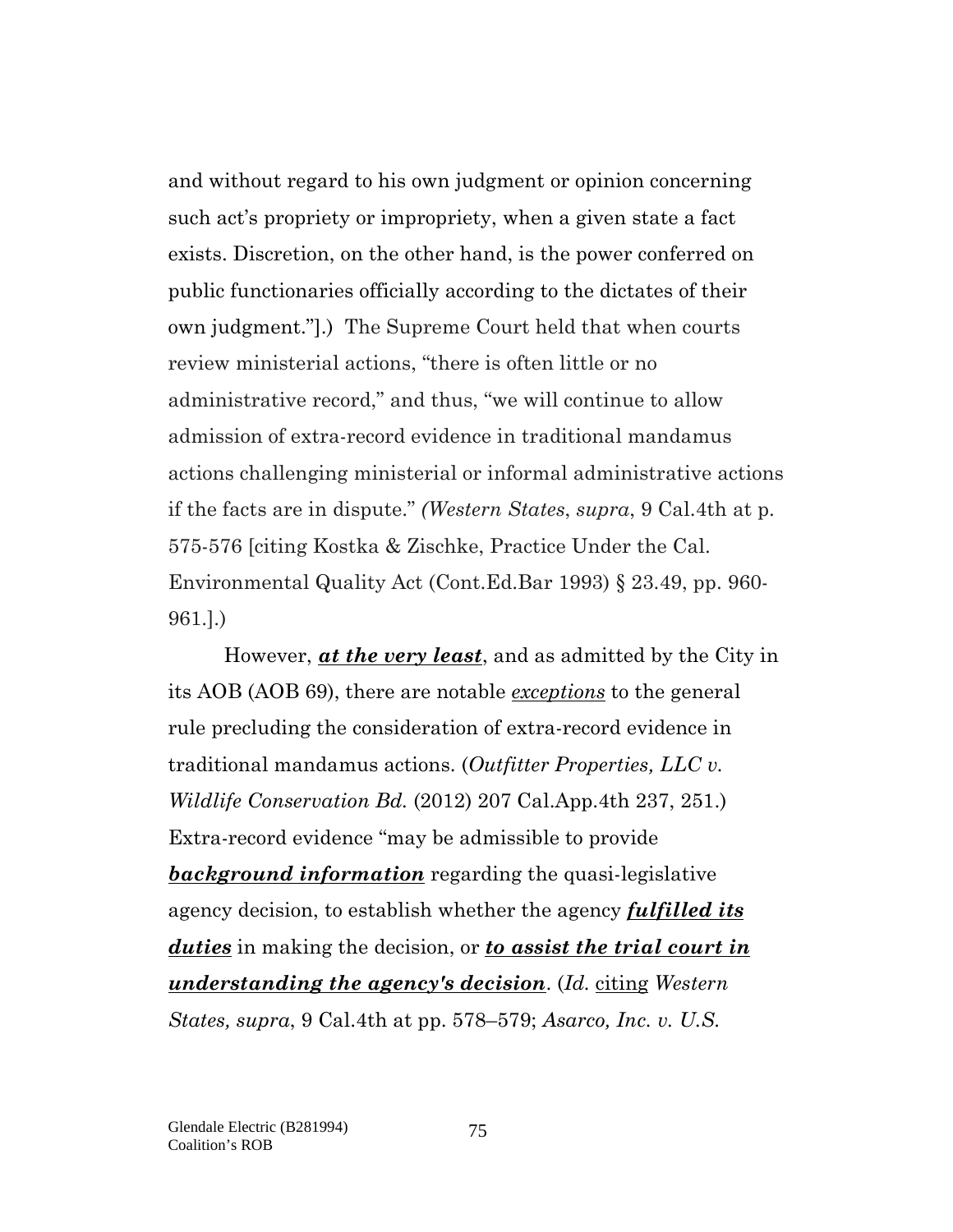*E.P.A.* (9th Cir.1980) 616 F.2d 1153, 1160; *Ass'n of Pac. Fisheries v. Environmental Protection* (9th Cir.1980) 615 F.2d 794, 811– 812, emphasis added.)

Here, for all of the foregoing reasons, the expert testimony of Vondle on highly sophisticated subject matter significantly aided the trial court in making its determination and this Court would be correct in recognizing that the trial court may consider such expert testimony in a legislative matter where all relevant evidence is admissible.

# **IV. THE CITY'S ARGUMENT THAT THE TRANSFER APPROXIMATES TAXES A PRIVATE UTILITY IS MEANINGLESS**

The City argues, without citing any evidence, that "[t]he transfer is a reasonable cost of service because it approximates what a private utility would pay in property taxes and franchise fees."  $(AOB 59 - 60.)$  This argument is unavailing.

First, the City is <u>not</u> a private utility and the whole point of Proposition 218 and 26 was to limit taxes. GWP is simply a department within the City and thus, there would never be any occasion to "tax" itself.

Second, there was no evidence before the trial court that an investor-owned utility is charged as much as 25% of its operating revenues in local taxes. The ad valorem tax in California is 1%. And importantly, that 1% is split amongst many local entities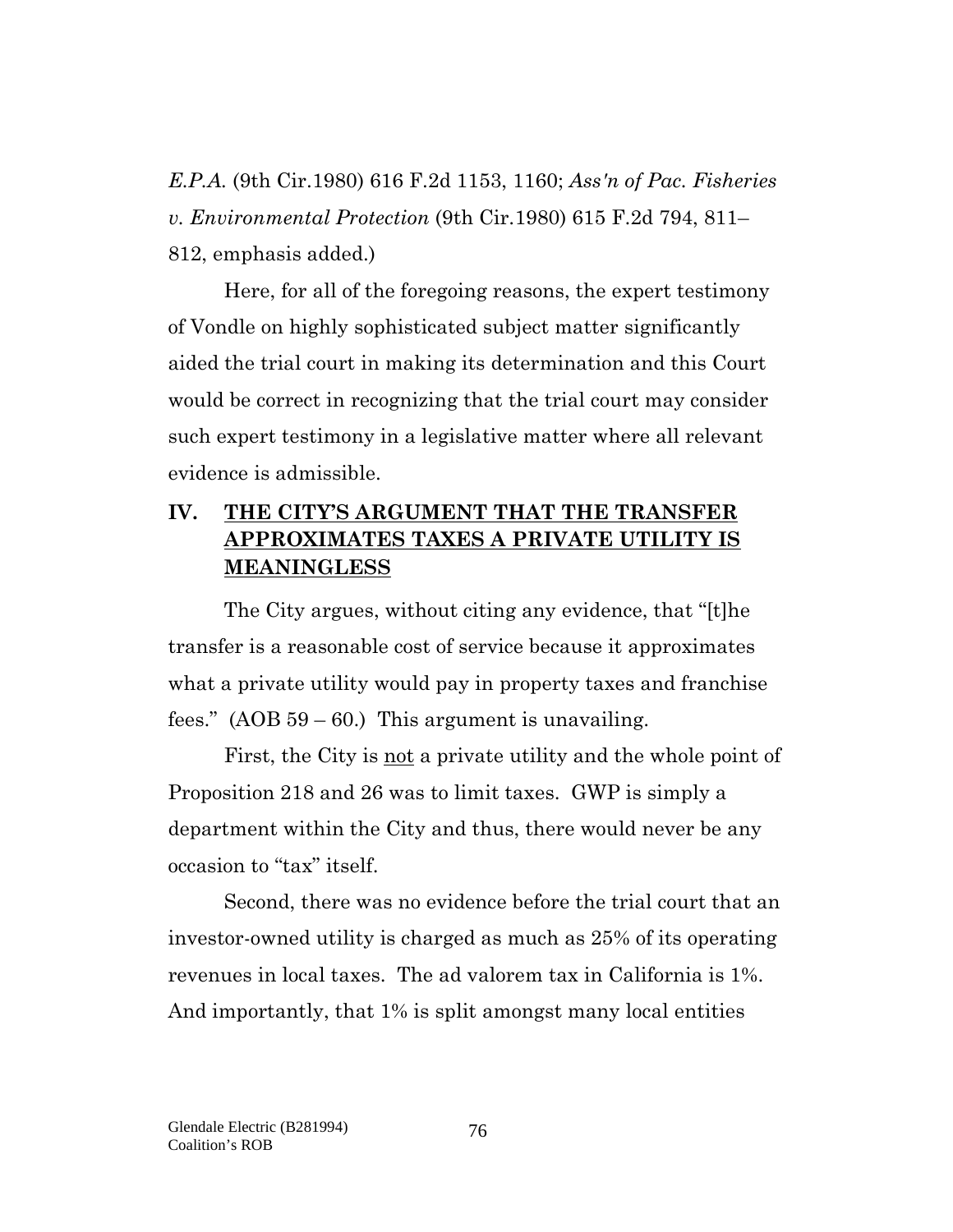(counties, cities, special districts.) (See Cal. Const., art. XIII A, § 1, subd. (a).)

Third, there is no authority for the proposition that a local government may charge itself a "franchise fee" and for good reason: a franchise fee is compensation paid by an investorowned utility to the government for the franchise rights. (See *Jacks v. City of Santa Barbara* (2017) 3 Cal.5th 248, 255 ["[a] franchise to use public streets or rights-of-way is a form of property right [] and a franchise fee is the purchase price of the franchise."].) A valid franchise fee is one that bears a reasonable relationship to the value of the property interests transferred. (*Id*. at p. 270.) No property interests have been transferred here. But even assuming that the City could charge itself franchise fees (which it certainly cannot), the City did not adduce any evidence regarding the *value* of those franchise rights. (For sake of comparison, *Jacks* involved a 1% valid franchise fee plus an additional 1% fee that the parties disputed whether was valid.)

### **CONCLUSION**

Ultimately, this case boils down to the City of Glendale's purposeful neglect and persistent failure to properly fund wearand-tear maintenance of its own electric utility at the great expense and detriment of its citizen ratepayers.

Respondent Glendale Coalition for Better Government did not, and continues to not, sit on the sidelines and silently allow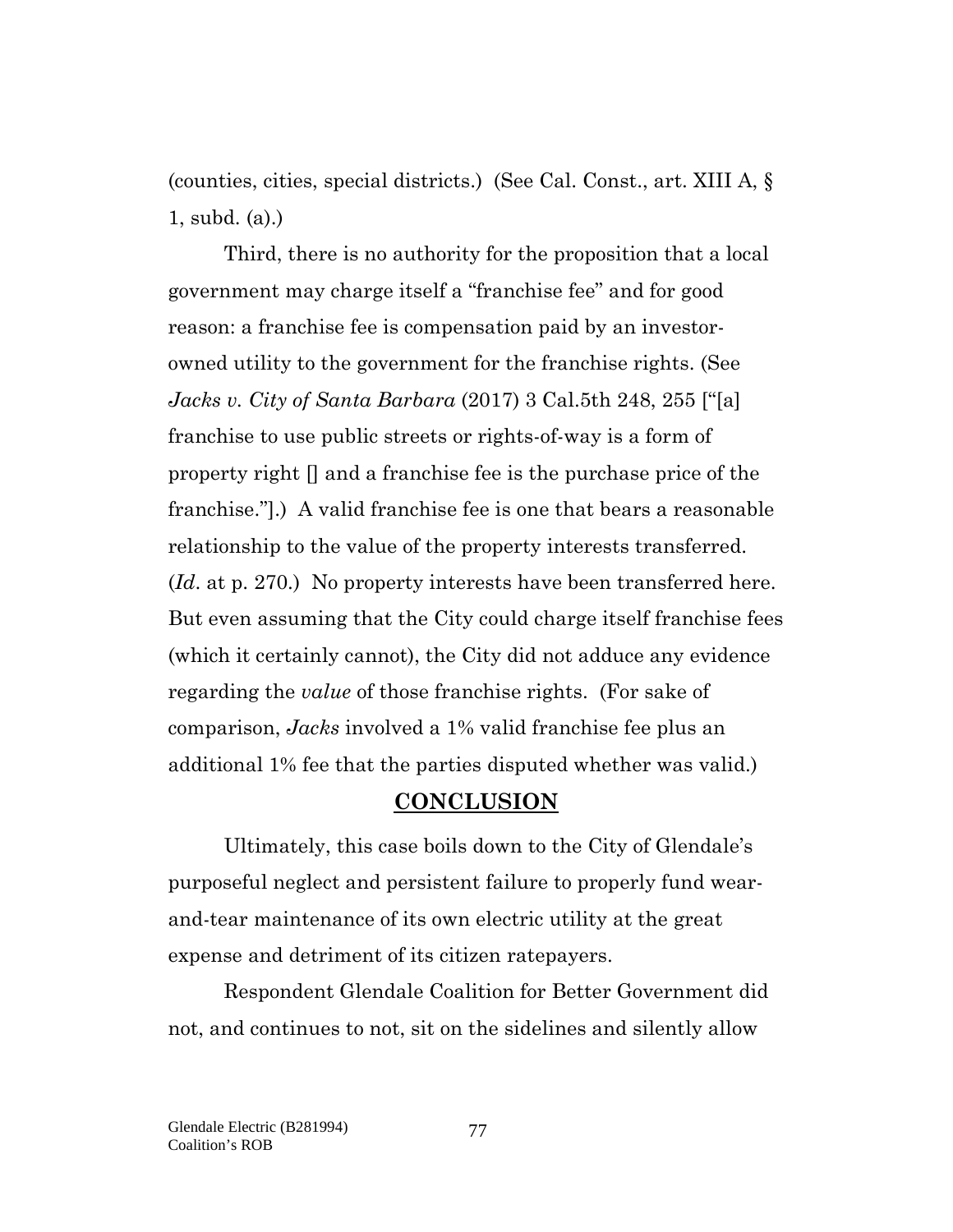the City to be the architect of its own financial demise when the City's Charter – its "supreme law" – provides a "roadmap" for sustainability and transparency.

Respondent Coalition therefore respectfully asks this Court to **AFFIRM** the trial court's findings that: (1) "the City's inclusion of the GFT in the 2013 electric rate violated Proposition 26" (11 JA 2801); and (2) "[t]he City's funding and accounting practices do not comply with its Charter" (11 JA 2797), yet **REVERSE** the trial court's determination that the "impact" of the Charter violations was not an "abuse of discretion." (11 JA 2797 – 2798.)

The City violated not only Proposition 26, but the City Charter as well. Judge Chalfant was correct in concluding that any other result would circumvent these strict Constitutional protections.

Dated: April 10, 2018 Respectfully submitted,

Benjamin T. Benumof, Ph.D., Esq. Attorney for Respondent/Cross Appellant Glendale Coalition for Better Government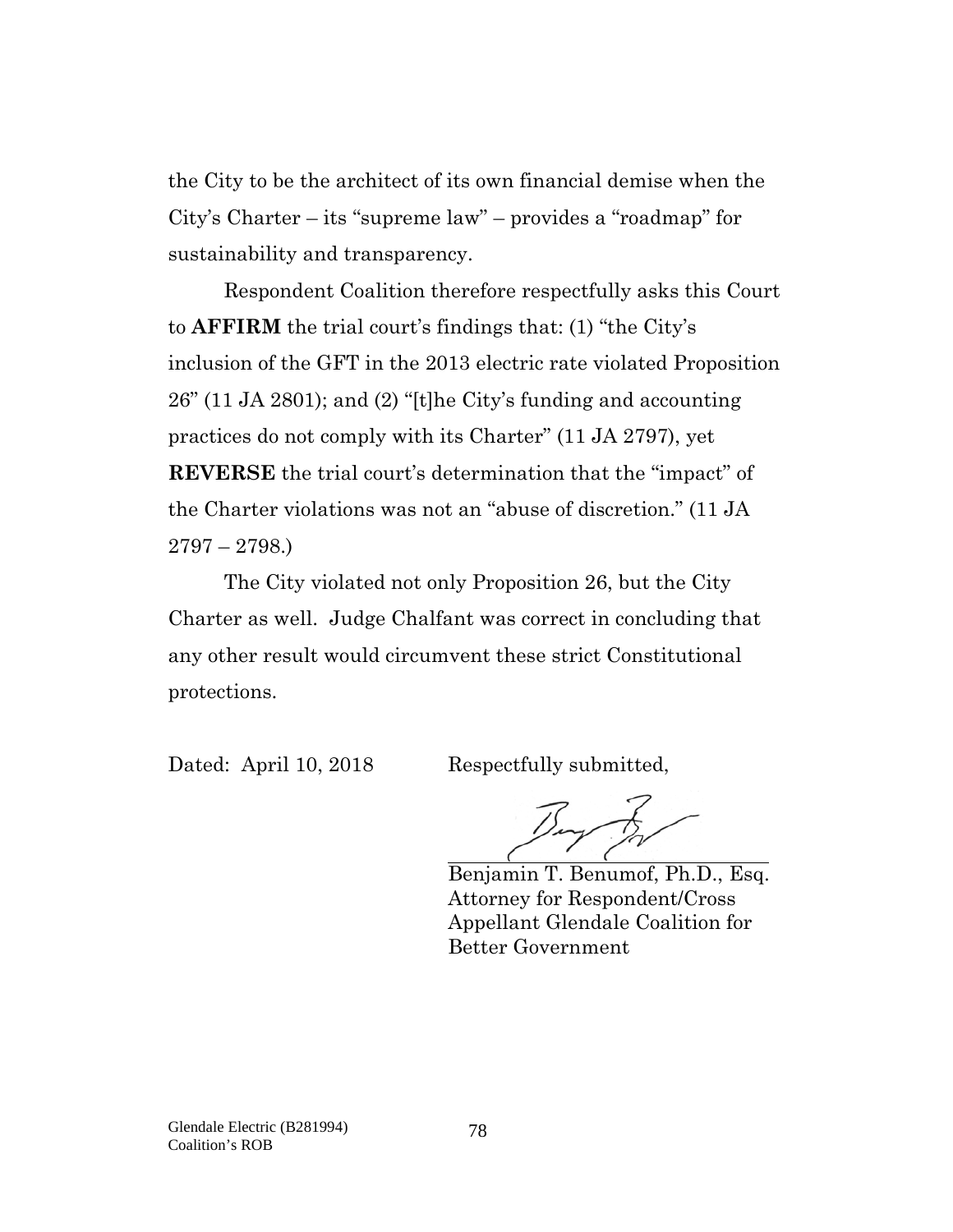# **CERTIFICATE OF WORD COUNT**

I certify pursuant to California Rules of Court, Rule 8.204(c)(4), that the text of this brief, as counted by Microsoft Word 2016, consists of 14,125 words (including footnotes, but excluding the tables of contents and authorities, this certificate and the proof of service) and therefore has fewer than the 28,000 total words permitted by the Rules of Court.

Dated: April 10, 2018

 Benjamin T. Benumof, Ph.D., Esq. Attorney for Respondent/Cross Appellant Glendale Coalition for Better Government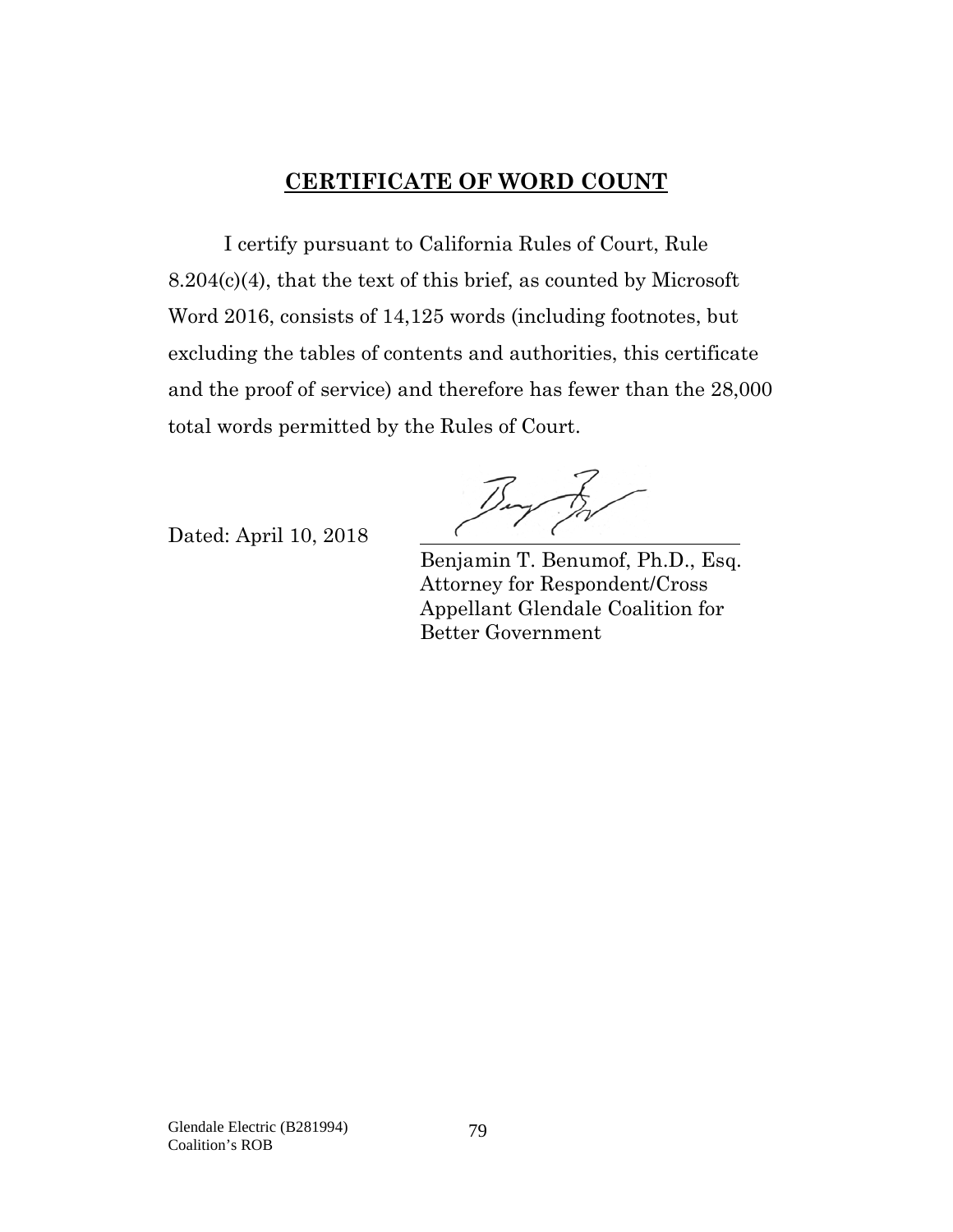# **Proof of Service**

# Glendale Coalition for Better Government v. City of Glendale Second Appellate District, Division 5 Case #B281994

I, Robin Griffin, declare as follows:

I am employed in the County of San Diego, State of California. At the time of service, I was at least 18 years of age and not a party to this legal action. My business address is: Krause, Kalfayan, Benink & Slavens, LLP, 550 West "C" Street. Suite 530, San Diego, CA 92101 and my electronic service address is: rgriffin@kkbs-law.com.

On April 10, 2018, I electronically filed and caused to be served, via electronic service on the parties listed below, the Combined Respondent's Brief and Cross-Appellant's Opening Brief with the California Court of Appeal, Second Appellate District, Division 5 (per California Rules of Court, Rule 8.70) and with the Supreme Court of California (per California Rules of Court, Rules  $8.44(b)(1)$  &  $8.212(c)(2)$  through the Court's electronic filing system, (TrueFiling).

#### **SEE ATTACHED LIST**

I declare under penalty of perjury under the laws of the State of California that the foregoing is true and correct.

Dated: April 10, 2018

Glendale Electric (B281994) **Coalition's ROB**